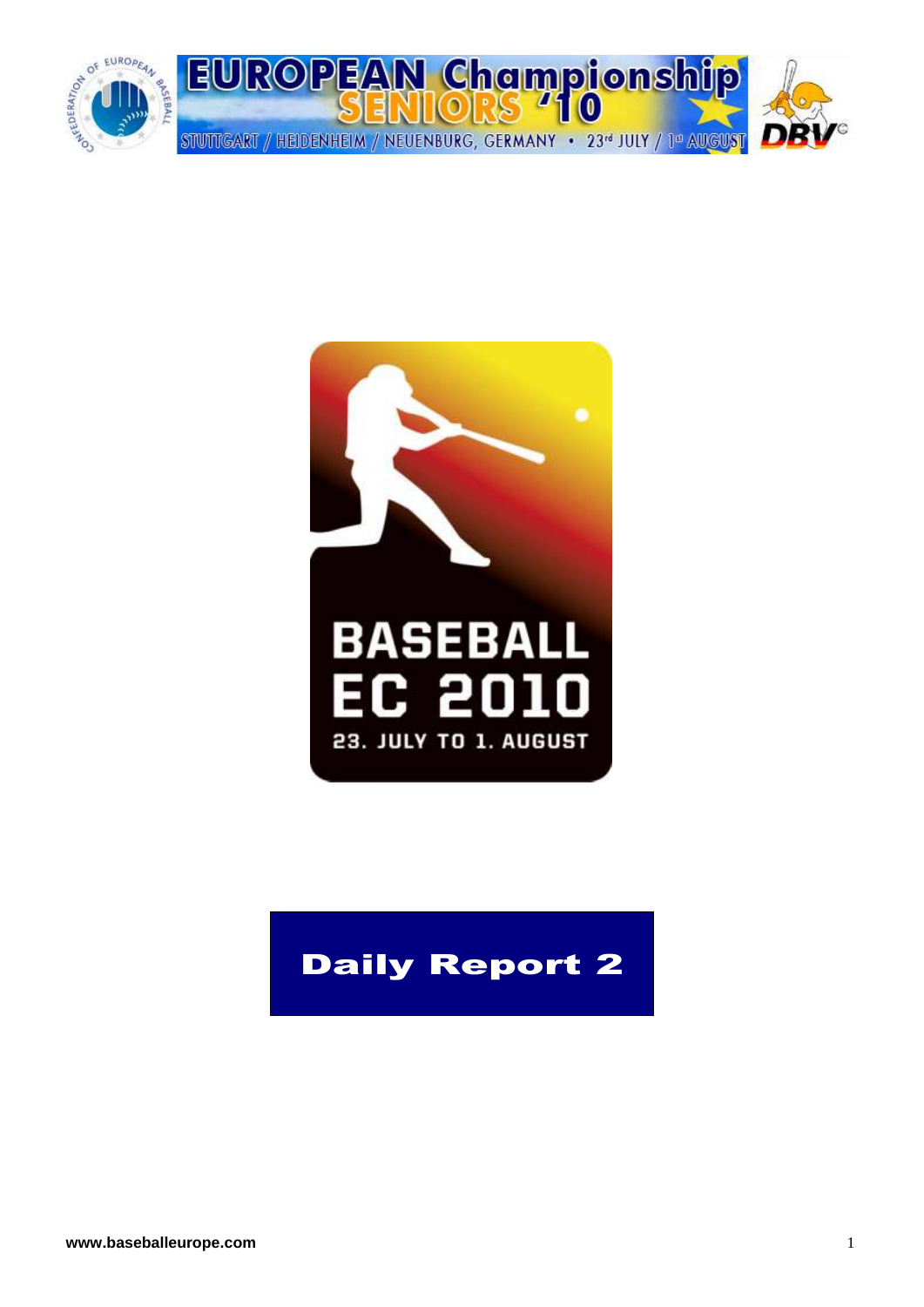

Announcement from the local organisation concerning distribution of the daily report.

For teams playing in Heidenheim and Neuenburg, the daily report will be delivered to the teams in the fields.

For teams playing in Stuttgart, the report can be picked up in the OK office / press centre.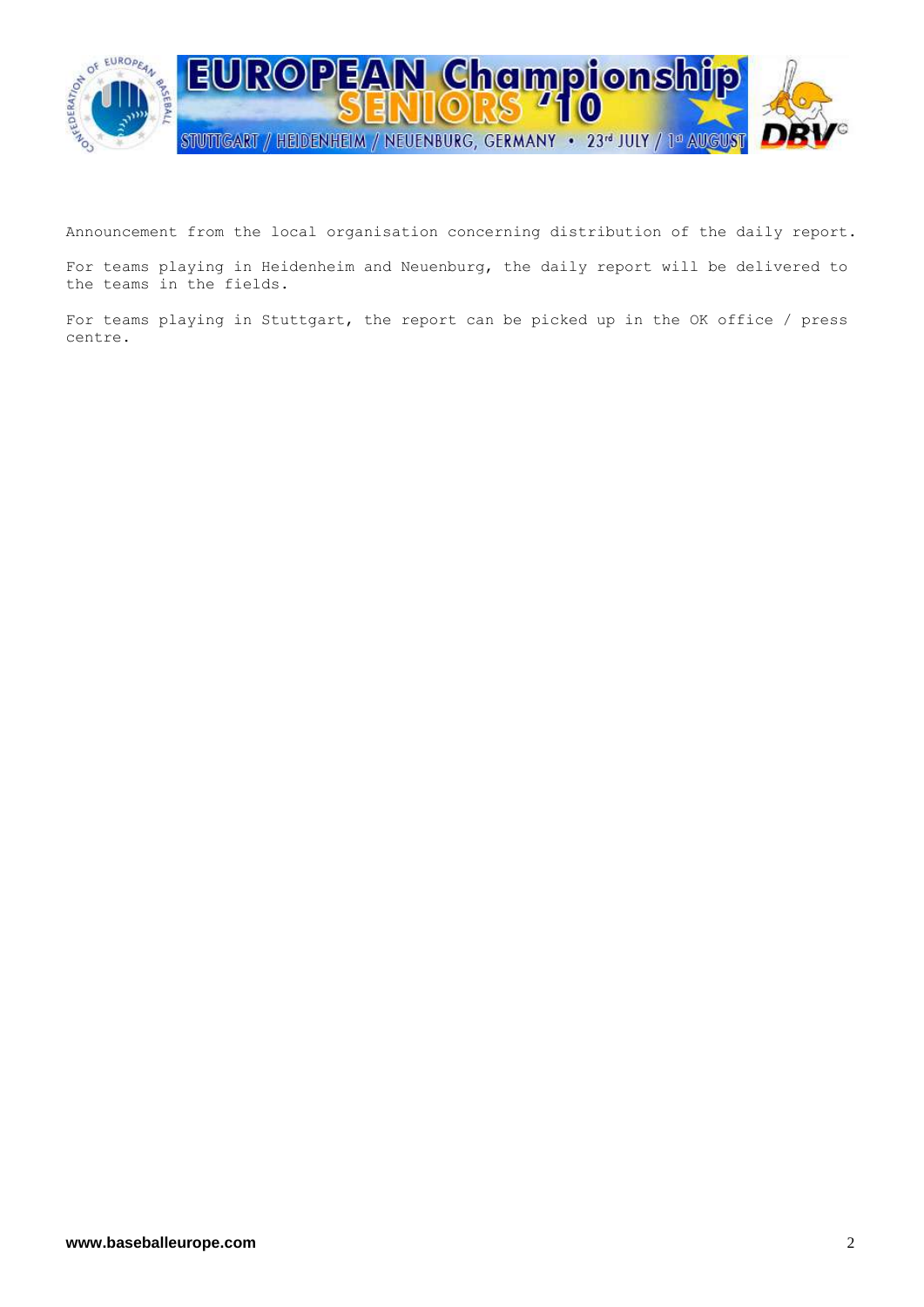

г

**EUROPEAN Championship** STUTTGART / HEIDENHEIM / NEUENBURG, GERMANY · 23<sup>rd</sup> JULY / 1st AUGUST

|                  |         |                 |      | <b>Schedule</b>            |                            |                |      |
|------------------|---------|-----------------|------|----------------------------|----------------------------|----------------|------|
| Game             | At time | <b>Ballpark</b> | Pool | Home team                  | Visiting team              | Final<br>Score | Inn. |
|                  |         |                 |      | Friday 23rd July           |                            |                |      |
| 1                | 10:30   | Stuttgart       | B    | Croatia                    | <b>Streat Britain</b>      | $1 - 10$       |      |
| $\overline{2}$   | 13:00   | Heidenheim      | B    | Sweden                     | Greece                     | $9 - 12$       |      |
| 3                | 14:30   | Stuttgart       | B    | <b>T</b> Italy             | <b>Company</b> Spain       | $9 - 1$        |      |
| 4                | 17:00   | Neuenburg       | Α    | <b>France</b>              | Belgium                    | rain           |      |
| 5                | 18:00   | Heidenheim      | A    | Czech Republic             | $\blacksquare$ Netherlands | rain           |      |
| $6\phantom{1}$   | 19:00   | Stuttgart       | Α    | Ukraine                    | Germany                    | $0 - 10$       | 8    |
|                  |         |                 |      | Saturday 24th July         |                            |                |      |
| $\overline{7}$   | 10:30   | Stuttgart       | B    | <b>Company</b> Spain       | Croatia                    |                |      |
| $\boldsymbol{8}$ | 13:00   | Heidenheim      | Α    | <b>Belgium</b>             | Ukraine                    |                |      |
| 9                | 14:30   | Stuttgart       | B    | Great Britain              | Sweden                     |                |      |
| 10               | 16:00   | Neuenburg       | Α    | $\blacksquare$ Netherlands | France                     |                |      |
| 11               | 18:00   | Heidenheim      | B    | Greece                     | <b>T</b> Italy             |                |      |
| 12               | 19:00   | Stuttgart       | Α    | $\blacksquare$ Germany     | Czech Republic             |                |      |
|                  |         |                 |      | Sunday 25th July           |                            |                |      |
| 13               | 10:30   | Stuttgart       | B    | Great Britain              | <b>T</b> Italy             |                |      |
| 14               | 13:00   | Heidenheim      | B    | Sweden                     | Croatia                    |                |      |
| 15               | 14:30   | Stuttgart       | Α    | Germany                    | <b>Belgium</b>             |                |      |
| 16               | 15:00   | Neuenburg       | A    | <b>France</b>              | Czech Republic             |                |      |
| 17               | 18:00   | Heidenheim      | A    | Netherlands                | Ukraine                    |                |      |
| 18               | 19:00   | Stuttgart       | B    | <b>Compact Spain</b>       | Greece                     |                |      |
|                  |         |                 |      | Monday 26th July           |                            |                |      |
| 19               | 10:30   | Stuttgart       | Α    | Czech Republic             | Belgium                    |                |      |
| 20               | 13:00   | Heidenheim      | B    | <b>State</b> Great Britain | <b>CONTEC</b><br>Spain     |                |      |
| 21               | 14:30   | Stuttgart       | B    | Croatia                    | Greece                     |                |      |
| 22               | 17:00   | Neuenburg       | Α    | <b>France</b>              | Ukraine                    |                |      |
| 23               | 18:00   | Heidenheim      | Α    | $\blacksquare$ Netherlands | Germany                    |                |      |
| 24               | 19:00   | Stuttgart       | B    | Sweden                     | <b>T</b> Italy             |                |      |
|                  |         |                 |      | Tuesday 27th July          |                            |                |      |
| 25               | 10:30   | Stuttgart       | B    | <b>Company</b> Spain       | Sweden                     |                |      |
| 26               | 13:00   | Heidenheim      | A    | Ukraine                    | Czech Republic             |                |      |
| 27               | 14:30   | Stuttgart       | A    | <b>Belgium</b>             | $\blacksquare$ Netherlands |                |      |
| 28               | 17:00   | Neuenburg       | B    | Greece                     | <b>STE</b> Great Britain   |                |      |
| 29               | 18:00   | Heidenheim      | B    | <b>T</b> Italy             | Croatia                    |                |      |
| 30               | 19:00   | Stuttgart       | A    | Germany                    | <b>France</b>              |                |      |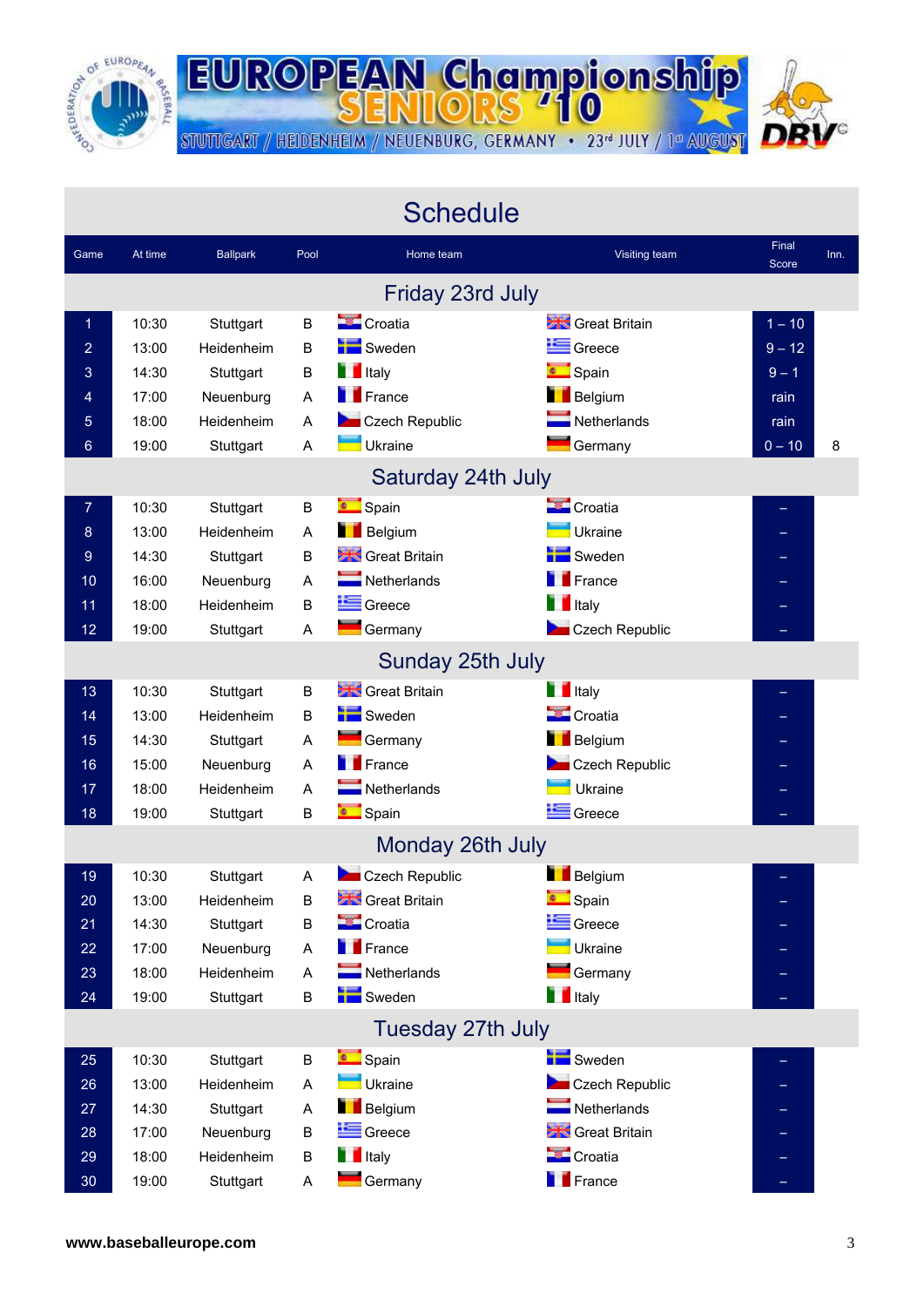

|                |                         | <b>Standing Pool A</b> |                |                |                  |           |
|----------------|-------------------------|------------------------|----------------|----------------|------------------|-----------|
| Pos            | Team                    | <b>GP</b>              | <b>WO</b>      | LO             | <b>AVG</b>       | <b>GB</b> |
| 1              | Germany                 |                        |                | 0              | 1000             | 0         |
| $\overline{2}$ | <b>Belgium</b>          | $\overline{0}$         | $\overline{0}$ | $\overline{0}$ | $\boldsymbol{0}$ | 0.5       |
| <b>3</b>       | <b>Czech Republic</b>   | 0                      | $\overline{0}$ | $\mathbf 0$    | $\bf{0}$         | 0.5       |
| $\overline{4}$ | <b>T</b> France         | $\overline{0}$         | $\overline{0}$ | $\Omega$       | $\bf{0}$         | 0.5       |
| $5\phantom{1}$ | Netherlands<br>$\equiv$ | 0                      | $\overline{0}$ | $\overline{0}$ | $\bf{0}$         | 0.5       |
| 6              | <b>Ukraine</b>          |                        | 0              |                | 0                | 1         |

The teams tied are in alphabetical order

|                |                        | <b>Standing Pool B</b> |                |                 |                  |                |
|----------------|------------------------|------------------------|----------------|-----------------|------------------|----------------|
| Pos            | Team                   | <b>GP</b>              | <b>WO</b>      | LO <sub>1</sub> | <b>AVG</b>       | <b>GB</b>      |
| 1              | <b>Great Britain</b>   |                        |                | $\overline{0}$  | 1000             | 0              |
| $\overline{2}$ | <b>上</b> Greece        | 1                      |                | $\overline{0}$  | 1000             | $\overline{0}$ |
| 3              | <b>T</b> Italy         | 1                      | 1              | $\overline{0}$  | 1000             | $\overline{0}$ |
| $\overline{4}$ | $\blacksquare$ Croatia | 1                      | $\overline{0}$ | 1               | $\boldsymbol{0}$ | 1              |
| $\overline{5}$ | <b>C</b> Spain         | 1                      | $\overline{0}$ | 1               | $\boldsymbol{0}$ | 1              |
| 6              | <b>E</b> Sweden        |                        | 0              | 4               | $\bf{0}$         | ◢              |

The teams tied are in alphabetical order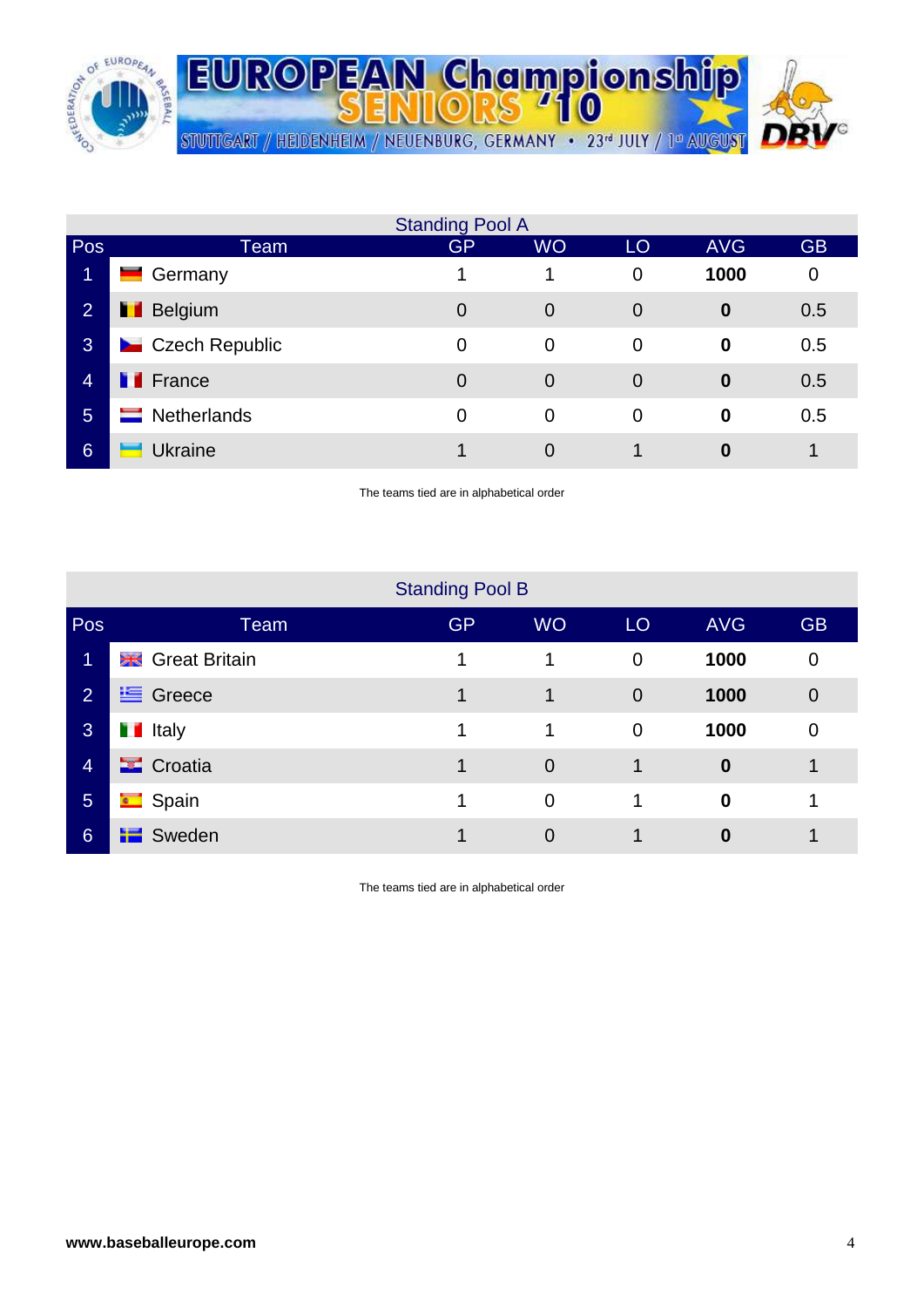

STUTTGART / HEIDENHEIM / NEUENBURG, GERMANY · 23<sup>rd</sup> JULY / 1st AUGUST

## **Game Summary 1**

**EUROPEAN Championship** 



Croatia - Great Britain

Jul 23, 2010 at Stuttgart (TVC Stadium)

GREAT BRITAIN 10 (1-0)

| Player       | AB       | R            | Н      | BI       |   | 2B 3B HR BB |              |   |          |          |          |          |   |          | SB CS HP SH SF SO IBB KL |   | GDP      | P0 | A             | E            |
|--------------|----------|--------------|--------|----------|---|-------------|--------------|---|----------|----------|----------|----------|---|----------|--------------------------|---|----------|----|---------------|--------------|
| KLIJN 2b     | 5        |              | 3      | 0        |   | $\Omega$    |              |   | 0        | 0        | $\cup$   | 0        |   | 0        | 0                        | 0 | 0        | 3  | 6             |              |
| MCGRAW 1f    | 4        |              | 0      | $\Omega$ | 0 | $\Omega$    | U            |   | 0        | $\Omega$ |          | $\Omega$ | 0 | $\Omega$ | $\bigcap$                | 0 | 0        |    | 0             | <sup>0</sup> |
| ROMANCHUK dh | 5.       | 3            | 3      |          |   | $\Omega$    |              |   | $\Omega$ | $\Omega$ | $\Omega$ | 0        | 0 | 0        | $\Omega$                 | 0 | 0        | 0  | $\Omega$      | $\Omega$     |
| EVANS c      | 4        | 2            |        |          | 0 | $\Omega$    | ∩            |   | 0        | 0        |          | $\Omega$ | 0 | $\Omega$ | $\bigcap$                | U | 0        | 4  |               | $\Omega$     |
| WILEY 1b     | 5.       | 2            |        |          | 0 | $\Omega$    | $\Omega$     | 0 | 0        | 0        |          | 0        | 0 | $\Omega$ | $\bigcap$                | 0 |          | 10 | $\mathcal{L}$ | $\Omega$     |
| JOHNSON 3b   | 5        |              | 2      | 4        |   | $\Omega$    | $\Omega$     | 0 | $\Omega$ | $\Omega$ | 0        | 0        | 0 | $\Omega$ | $\bigcap$                | U | 0        | 0  | $\Omega$      | $\Omega$     |
| WHITEHEAD SS | 3        |              | 0      | $\Omega$ | 0 | $\Omega$    | $\Omega$     | 2 | 0        | $\Omega$ | $\Omega$ | $\Omega$ | 0 | $\Omega$ | $\bigcap$                | 0 | 0        |    | 6             | $\Omega$     |
| MARCELINO cf | 5.       | <sup>∩</sup> | 2      | 1        | O | $\bigcap$   | U            | 0 | 0        | $\Omega$ | $\cap$   | $\Omega$ | 0 | $\Omega$ | $\bigcap$                | U | 0        | 6  | $\Omega$      | $\Omega$     |
| TRASK M rf   | 5.       | ∩            |        | $\Omega$ | 0 | $\Omega$    | $\Omega$     | 0 | $\Omega$ | $\Omega$ | $\Omega$ | $\Omega$ | 0 | 2        | $\Omega$                 | 2 | 0        |    | $\Omega$      | $\Omega$     |
| SMITH p      | $\Omega$ | U            | 0      | $\Omega$ | O | $\bigcap$   | <sup>n</sup> | 0 | 0        | $\Omega$ | $\cap$   | $\Omega$ | 0 | $\Omega$ | $\bigcap$                | Λ | $\Omega$ | 0  |               | $\cap$       |
| SPRAGG p     | $\Omega$ | $\Omega$     | 0      | $\Omega$ | 0 | $\Omega$    | $\Omega$     | 0 | 0        | $\Omega$ | $\Omega$ | $\Omega$ | 0 | $\Omega$ | $\bigcap$                | Λ | $\Omega$ | 0  | $\Omega$      | $\Omega$     |
| MOTTL p      | $\Omega$ | ∩            | $\cap$ | $\Omega$ |   | $\bigcap$   | Λ            | 0 | $\Omega$ | $\Omega$ | $\Omega$ | $\Omega$ | 0 | $\Omega$ | $\bigcap$                | Λ | $\Omega$ |    | $\Omega$      | $\Omega$     |
| $Totals$     | 41       |              | 13     | 8        | 3 | $\Omega$    |              | 6 | 0        | 0        | 3        | 0        | 0 | 2        | $\Omega$                 | 2 |          | 27 | 16            |              |

| Player<br>--------------------------------                                                                                                                                         | AB R                                                 |                                             |              | H BI                                                                 |                |           |           |                                     |                                       |              |                                |              |              |                            |              |              |                |              |                | 2B 3B HR BB SB CS HP SH SF SO IBB KL GDP PO A |                | – E                                         |                         |    |
|------------------------------------------------------------------------------------------------------------------------------------------------------------------------------------|------------------------------------------------------|---------------------------------------------|--------------|----------------------------------------------------------------------|----------------|-----------|-----------|-------------------------------------|---------------------------------------|--------------|--------------------------------|--------------|--------------|----------------------------|--------------|--------------|----------------|--------------|----------------|-----------------------------------------------|----------------|---------------------------------------------|-------------------------|----|
| GALES cf                                                                                                                                                                           | $\overline{4}$                                       | $\Omega$                                    | $\mathbf{1}$ | $\mathbf{1}$                                                         | $\Omega$       | $\Omega$  | $\Omega$  | $\mathbf{0}$                        | $\Omega$                              | $\Omega$     | $\Omega$                       | $\mathbf{0}$ | 0            | $\Omega$                   |              | $\Omega$     | $\Omega$       |              | $\mathbf{0}$   | 7                                             | $\Omega$       | $\Omega$                                    |                         |    |
| GOLDSTROM c 4 0 0                                                                                                                                                                  |                                                      |                                             |              | $\Omega$                                                             | $\mathbf{0}$   | $\Omega$  | $\Omega$  | $\Omega$                            | 0                                     | $\Omega$     | $\mathbf{0}$                   | $\Omega$     |              | $\overline{0}$<br>$\Omega$ |              | $\mathbf{0}$ | $\bigcirc$     |              | $\mathbf{1}$   | $3 \quad 0$                                   |                | 1                                           |                         |    |
| POSPISHIL 3b/2b 4 0 0                                                                                                                                                              |                                                      |                                             |              | $\Omega$                                                             | $\Omega$       | $\bigcap$ |           | $0 \quad 0$                         | $\bigcap$                             | $\Omega$     | $\Omega$                       | $\bigcap$    | $\bigcirc$   | $\mathbf{1}$               |              | $0 \quad 1$  |                | $\bigcap$    |                | $1 \quad 3$                                   |                | $\Omega$                                    |                         |    |
| RACIC 1f                                                                                                                                                                           | $\mathcal{S}$                                        |                                             | $0 \quad 0$  | $\Omega$                                                             | $\Omega$       | $\Omega$  | $\Omega$  | $\Omega$                            | $\Omega$                              | $\Omega$     | $\Omega$                       | $\Omega$     | $\Omega$     | $\mathbf{1}$               |              | $\bigcap$    | $\overline{1}$ |              | $\Omega$       | $1 \quad 0$                                   |                | $\mathbf{1}$                                |                         |    |
| PEREIRA dh                                                                                                                                                                         | 2                                                    | $0 \quad 0$                                 |              | $\bigcap$                                                            | $\Omega$       | $\Omega$  | $\Omega$  | $\overline{1}$                      | $\Omega$                              |              | $1 \quad 0$                    | $\bigcap$    | $\bigcirc$   | $\overline{1}$             |              | $\bigcap$    | $\Omega$       |              | $\Omega$       | $\Omega$                                      | $\bigcirc$     | $\Omega$                                    |                         |    |
| $3 \t 0 \t 1$<br>NENADIC rf                                                                                                                                                        |                                                      |                                             |              | $\Omega$                                                             | $\Omega$       | $\bigcap$ |           | $0 \quad 0$                         | $\Omega$                              | $\Omega$     | $\Omega$                       | $\bigcap$    | $\Omega$     | $\bigcap$                  |              | $\Omega$     | $\bigcap$      |              | $\Omega$       | $4\quad 0$                                    |                | $\Omega$                                    |                         |    |
| MANOJLOV 1b 2                                                                                                                                                                      |                                                      |                                             | $0 \quad 0$  | $\bigcap$                                                            | $\Omega$       | $\Omega$  | $\Omega$  | $\mathbf{1}$                        | $\Omega$                              | $\Omega$     | $\Omega$                       | $\Omega$     | $\Omega$     | $\Omega$                   |              | $\Omega$     | $\bigcap$      |              | $\Omega$       | 5                                             | $\overline{0}$ | 0                                           |                         |    |
|                                                                                                                                                                                    |                                                      |                                             |              | $\Omega$                                                             | $\Omega$       | $\bigcap$ | $\bigcap$ | $\bigcap$                           | $\mathbf{1}$                          |              | $0 \quad 0$                    | $\Omega$     | $\Omega$     | $\bigcap$                  |              | $\bigcap$    | $\bigcap$      |              | $\Omega$       | $2 \quad 3$                                   |                | $\Omega$                                    |                         |    |
| MARCEC 2b<br>BERECKA ph/3b<br>1 0 0<br>RAJACIC ss<br>3 0 0<br>LENNOX p<br>0 0 0<br>0<br>0 0 0                                                                                      |                                                      |                                             |              | $\Omega$                                                             | $\Omega$       | $\bigcap$ |           | $0 \quad 0$                         | $\bigcap$                             | $\Omega$     | $\bigcirc$                     | $\bigcap$    | $\Omega$     | $\bigcap$                  |              | $\Omega$     | $\bigcap$      |              | $\mathbf{1}$   | $1 \quad 0$                                   |                | $\Omega$                                    |                         |    |
|                                                                                                                                                                                    |                                                      |                                             |              | $\Omega$                                                             | $\overline{0}$ | $\Omega$  |           | $0 \quad 0$                         | $\Omega$                              | $\bigcap$    | $\bigcirc$                     | $\bigcap$    | $\Omega$     | $\mathbf{1}$               |              | $\Omega$     | $\Omega$       |              | $\bigcap$      | $3 \quad 4$                                   |                | $\overline{c}$                              |                         |    |
|                                                                                                                                                                                    |                                                      |                                             |              | $\begin{matrix} 0 \end{matrix} \qquad \begin{matrix} 0 \end{matrix}$ |                | $\Omega$  |           | $\begin{matrix} 0 & 0 \end{matrix}$ | $\mathbf{0}$                          | $\Omega$     | $\overline{0}$                 | $\Omega$     | $\bigcirc$   | $\Omega$                   |              | $\Omega$     | $\bigcirc$     |              | $\Omega$       |                                               | $0\quad 1$     | $\Omega$                                    |                         |    |
| GROFELNIK p 0 0 0                                                                                                                                                                  |                                                      |                                             |              | $\begin{matrix} 0 \end{matrix} \qquad \begin{matrix} 0 \end{matrix}$ |                |           |           | $0\quad 0\quad 0$                   | $\Omega$                              |              | $0 \quad 0$                    | $\Omega$     | $\Omega$     | $\Omega$                   |              | $0 \quad 0$  |                |              | $\Omega$       | $0 \quad 0$                                   |                | $\Omega$                                    |                         |    |
| TOLJANIC p                                                                                                                                                                         |                                                      | $\begin{matrix} 0 & 0 & 0 & 0 \end{matrix}$ |              |                                                                      | $\overline{0}$ |           |           | $0\quad 0\quad 0$                   | $\Omega$                              | $\Omega$     | $\Omega$                       | $\Omega$     | $\Omega$     | $\Omega$                   |              | $\bigcap$    | $\Omega$       |              | $\Omega$       | 0                                             | $\overline{0}$ | $\Omega$                                    |                         |    |
| Totals                                                                                                                                                                             | 28                                                   | 1                                           | 3            | $\mathbf{1}$                                                         | $\Omega$       | $\Omega$  | $\Omega$  | $\overline{2}$                      | $\mathbf{1}$                          | 1            | $\Omega$                       | $\Omega$     | $\Omega$     | 4                          |              | $\Omega$     | $\overline{2}$ |              | $\overline{2}$ | 27 11                                         |                | 4                                           |                         |    |
| GREAT BRITAIN                                                                                                                                                                      | IP H R ER BB SO WP HB BK IBB SH SF CI 2B 3B HR AB BF |                                             |              |                                                                      |                |           |           |                                     |                                       |              |                                |              |              |                            |              |              |                |              |                |                                               |                |                                             | FO GO                   | NP |
| SMITH $W, 1-0$                                                                                                                                                                     |                                                      | 7.0 3 1 1 1 4                               |              |                                                                      |                |           |           |                                     | $\Omega$                              | $\Omega$     | $\Omega$<br>$\overline{0}$     |              | $\Omega$     | $\Omega$                   | $\bigcirc$   |              | $\overline{0}$ | $\Omega$     |                |                                               |                | 0 23 24 8 7                                 |                         | 75 |
| SPRAGG                                                                                                                                                                             |                                                      |                                             |              | 1.0 0 0 0 1                                                          |                |           |           | $\Omega$                            | $0\quad 0$                            |              | $\Omega$<br>$\overline{0}$     |              | $\circ$      | $\Omega$                   | $\bigcirc$   |              |                |              |                |                                               |                | 0 0 0 2 3 0 2                               |                         | 10 |
| MOTTL                                                                                                                                                                              |                                                      |                                             |              | 1.0 0 0 0 0                                                          |                |           | $\Omega$  |                                     | $0 \quad 0$                           |              | $\Omega$<br>$\bigcirc$         |              | $\Omega$     | $\Omega$                   | $\bigcirc$   | $\bigcirc$   |                |              |                |                                               |                | $0 \t 0 \t 3 \t 3 \t 0$                     | $\overline{\mathbf{3}}$ | 11 |
| CROATIA                                                                                                                                                                            |                                                      |                                             |              |                                                                      |                |           |           |                                     | IP H R ER BB SO WP HB BK IBB SH SF CI |              |                                |              |              |                            |              |              |                |              |                | 2B 3B HR AB BF                                |                |                                             | FO GO                   | NP |
| LENNOX L, 0-1 2.0 6 7 5 3 1                                                                                                                                                        |                                                      |                                             |              |                                                                      |                |           |           |                                     | $\mathbf{2}$                          | $\mathbf{0}$ | $\overline{0}$<br>$\mathbf{0}$ |              | $\mathbf{0}$ | $\mathbf{0}$               | $\mathbf{0}$ |              | $\overline{2}$ | $\mathbf{0}$ |                |                                               |                | -----------------------------<br>0 13 16 2  | $\overline{3}$          | 61 |
| GROFELNIK                                                                                                                                                                          |                                                      |                                             |              |                                                                      |                |           |           |                                     |                                       |              |                                |              |              |                            |              |              |                |              |                |                                               |                | 3.2 4 3 2 2 1 2 1 0 0 0 0 0 1 0 1 16 19 7 3 |                         | 80 |
| TOLJANIC                                                                                                                                                                           |                                                      |                                             |              | 3.1 3 0 0 1                                                          |                |           | $\Omega$  |                                     | $\overline{0}$                        | 2            | $\Omega$<br>$\bigcirc$         |              | $\Omega$     | $\Omega$                   | $\bigcirc$   |              | $\bigcirc$     |              |                |                                               |                | $0 \t0 \t12 \t15 \t6 \t3$                   |                         | 43 |
| Umpires - HP: WAIDER Jens (GER) 1B: BONILLA Sixto (ESP) 3B: POSNY Christian (GER)<br>Start: $10:30$<br>Weather: cloudy<br>SCOREKEEPERS: GILK Gerhard (GER), MUENCHEBERG Sven (GER) | Time: 2:43 Attendance: 150                           |                                             |              |                                                                      |                |           |           |                                     |                                       |              |                                |              |              |                            |              |              |                |              |                |                                               |                |                                             |                         |    |
| TC: ELSISHANS Juergen (GER)                                                                                                                                                        |                                                      |                                             |              |                                                                      |                |           |           |                                     |                                       |              |                                |              |              |                            |              |              |                |              |                |                                               |                |                                             |                         |    |

#### CROATIA 1 (0-1)

ļ.

ن بن<br>موالي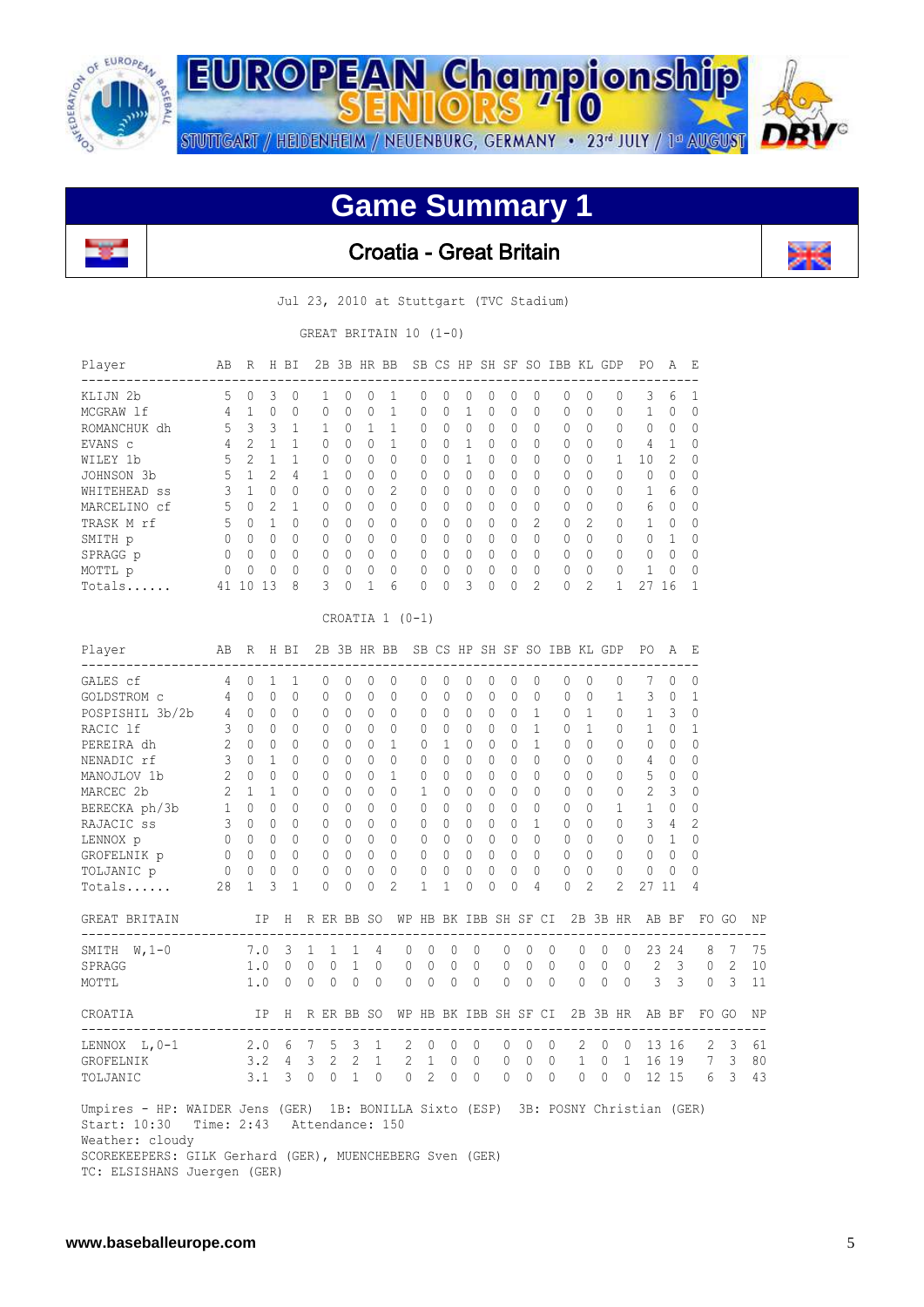

**EUROPEAN Championship** STUTTGART / HEIDENHEIM / NEUENBURG, GERMANY · 23<sup>rd</sup> JULY / 1st AUGUST

# **Game Summary 2**



Sweden - Greece



Jul 23, 2010 at HEIDENHEIM (Heidekoepfe Ballpark)

GREECE 12 (1-0)

| Player                                                                                                                                                                                                                                                                                          | AВ             | R              |                | H BI           |              |              |          |              | 2B 3B HR BB     | SB CS HP SH SF SO IBB KL GDP |              |   |          |          |          |                |          |          |              |   | PO.          |    | А            | - E          |       |                                                               |
|-------------------------------------------------------------------------------------------------------------------------------------------------------------------------------------------------------------------------------------------------------------------------------------------------|----------------|----------------|----------------|----------------|--------------|--------------|----------|--------------|-----------------|------------------------------|--------------|---|----------|----------|----------|----------------|----------|----------|--------------|---|--------------|----|--------------|--------------|-------|---------------------------------------------------------------|
| THEODOROU SS                                                                                                                                                                                                                                                                                    | 5              | 2              | 0              | 0              |              | 0            | 0        | 0            | 1               | 0                            | 0            |   | 0        | 0        | 0        | 0              |          | 0        | 0            | 0 | 4            |    | 2            | 0            |       |                                                               |
| DEMETRAL 2b                                                                                                                                                                                                                                                                                     | 6              | $\mathbf{2}$   | 4              | $\mathbf{2}$   |              | 0            | 0        | 0            | 0               | 0                            | $\mathbf{0}$ |   | 0        | 0        | 0        | 0              |          | 0        | 0            | 0 | 1            |    | 7            | 0            |       |                                                               |
| MAESTRALES cf                                                                                                                                                                                                                                                                                   | 5              | $\mathbf{2}$   | 2              | 3              |              | 0            | 0        | 1            | 0               | 0                            | $\mathbf{0}$ |   | 0        | 0        | 0        | 0              |          | 0        | 0            | 0 | 3            |    | 0            | 0            |       |                                                               |
| PAPPAS c                                                                                                                                                                                                                                                                                        | 3              | 2              | 0              | $\Omega$       |              | 0            | 0        | 0            | 2               | 0                            | 0            |   | 0        | 0        | 0        | $\Omega$       |          | 0        | 0            | 0 | 10           |    | 0            | $\Omega$     |       |                                                               |
| KOUTSOANTONA 3b                                                                                                                                                                                                                                                                                 | 4              | $\mathbf{1}$   | 1              | 2              |              | 1            | $\Omega$ | 0            | $\Omega$        | $\Omega$                     | 0            |   | 0        | $\Omega$ | 1        | $\Omega$       |          | $\Omega$ | 0            | 0 | 0            |    | $\mathbf{1}$ | 0            |       |                                                               |
| LEMONIS 1b                                                                                                                                                                                                                                                                                      | 5              | $\circ$        | 2              | 1              |              | $\Omega$     | $\Omega$ | 0            | $\Omega$        | $\Omega$                     | $\Omega$     |   | $\Omega$ | 0        | $\Omega$ | $\Omega$       |          | $\Omega$ | 0            | 1 | 8            |    | 1            | 0            |       |                                                               |
| WARREN rf/p                                                                                                                                                                                                                                                                                     | 4              | $\mathbf{1}$   | 3              | 2              |              | 0            | 0        | 0            | $\Omega$        | 0                            | 1            |   | 0        | 1        | 0        | $\Omega$       |          | 0        | 0            | 0 | 0            |    | $\Omega$     | 0            |       |                                                               |
| ZACHOS dh                                                                                                                                                                                                                                                                                       | 2              | $\Omega$       | $\mathbf{1}$   | $\Omega$       |              | 0            | $\Omega$ | 0            | $\Omega$        | $\Omega$                     | $\Omega$     |   | $\Omega$ | $\Omega$ | $\Omega$ | $\Omega$       |          | 0        | $\Omega$     | 0 | 0            |    | $\Omega$     | $\Omega$     |       |                                                               |
| CHEILAKIS dh                                                                                                                                                                                                                                                                                    | 0              | $\Omega$       | $\Omega$       | $\Omega$       |              | 0            | 0        | 0            | 0               | 0                            | 0            |   | 0        | 0        | 0        | 0              |          | $\Omega$ | 0            | 0 | 0            |    | $\Omega$     | 0            |       |                                                               |
| ROMPINSON dh                                                                                                                                                                                                                                                                                    | 1              | $\Omega$       | $\Omega$       | $\Omega$       |              | 0            | 0        | 0            | $\Omega$        | 0                            | 0            |   | 0        | 0        | 0        | 1              |          | 0        | $\mathbf{1}$ | 0 | 0            |    | $\Omega$     | 0            |       |                                                               |
| PALOS dh                                                                                                                                                                                                                                                                                        | 2              | $\circ$        | $\circ$        | $\Omega$       |              | 0            | 0        | 0            | 0               | 0                            | $\circ$      |   | 0        | 0        | 0        | $\overline{2}$ |          | 0        | 0            | 0 | 0            |    | $\Omega$     | 0            |       |                                                               |
| PANAGOTACOS 1f                                                                                                                                                                                                                                                                                  | 3              | $\overline{c}$ | $\mathbf{1}$   | 0              |              | 0            | $\circ$  | 0            | 2               | 0                            | $\circ$      |   | 0        | 0        | 0        | $\circ$        |          | 0        | 0            | 0 | $\mathbf{1}$ |    | 0            | 0            |       |                                                               |
| BRACK p                                                                                                                                                                                                                                                                                         | 0              | $\Omega$       | $\Omega$       | $\Omega$       |              | 0            | $\Omega$ | 0            | $\Omega$        | 0                            | $\Omega$     |   | 0        | $\Omega$ | 0        | $\Omega$       |          | $\Omega$ | 0            | 0 | 0            |    | 1            | 1            |       |                                                               |
| KAPOTHANASIS p/rf                                                                                                                                                                                                                                                                               | $\overline{0}$ | 0              | 0              | 0              |              | 0            | 0        | 0            | 0               | 0                            | 0            |   | 0        | 0        | 0        | 0              |          | 0        | 0            | 0 | 0            |    | 0            | 0            |       |                                                               |
| Totals                                                                                                                                                                                                                                                                                          |                | 40 12          | 14             | 10             |              | $\mathbf{1}$ | 0        | 1            | 5               | $\Omega$                     | $\mathbf{1}$ |   | 0        | 1        | 1        | 3              |          | 0        | $\mathbf{1}$ | 1 | 27           |    | 12           | $\mathbf{1}$ |       |                                                               |
|                                                                                                                                                                                                                                                                                                 |                |                |                |                |              |              |          |              | SWEDEN $9(0-1)$ |                              |              |   |          |          |          |                |          |          |              |   |              |    |              |              |       |                                                               |
| Player                                                                                                                                                                                                                                                                                          | AВ             | R              |                | H BI           |              |              |          |              | 2B 3B HR BB     | SB CS HP SH SF SO IBB KL GDP |              |   |          |          |          |                |          |          |              |   | PO.          |    | A E          |              |       |                                                               |
| DERMENDZIEV lf                                                                                                                                                                                                                                                                                  | 6              | $\circ$        | 1              | 0              |              | 0            | 0        | 0            | 0               | 0                            | 0            |   | 0        | 0        | 0        | 3              |          | 0        | 1            | 0 | 2            |    | 0            | $\mathbf{0}$ |       |                                                               |
| SORGI 2b                                                                                                                                                                                                                                                                                        | 5              | $\mathbf{1}$   | 4              | 1              |              | 0            | 0        | 0            | 0               | 0                            | 0            |   | 0        | 0        | 0        | 1              |          | 0        | 1            | 0 | 3            |    | 0            | 2            |       |                                                               |
| REIMER SS                                                                                                                                                                                                                                                                                       | 4              | $\mathbf{1}$   | 2              | $\Omega$       |              | 0            | 0        | 0            | 1               | 0                            | 0            |   | 0        | 0        | 0        | 2              |          | 0        | $\mathbf{1}$ | 0 | 4            |    | 3            | 0            |       |                                                               |
| PILEGARD 1b                                                                                                                                                                                                                                                                                     | 5              | $\mathbf{1}$   | 1              | $\Omega$       |              | 0            | 0        | 0            | 0               | 0                            | 0            |   | 0        | 0        | 0        | $\Omega$       |          | 0        | $\mathbf{0}$ | 1 | 8            |    | 1            | 0            |       |                                                               |
| SJOBERG 3b                                                                                                                                                                                                                                                                                      | 5              | $\mathbf{1}$   | $\overline{c}$ | 4              |              | 0            | $\Omega$ | 1            | $\Omega$        | 0                            | $\circ$      |   | 0        | $\Omega$ | 0        | $\Omega$       |          | $\Omega$ | 0            | 0 | 1            |    | $\mathbf{1}$ | 2            |       |                                                               |
| JOHANNESSENP rf                                                                                                                                                                                                                                                                                 | 3              | 2              | $\overline{c}$ | 1              |              | $\Omega$     | $\Omega$ | 1            | $\Omega$        | $\mathbf{1}$                 | 1            |   | 2        | $\Omega$ | 0        | $\Omega$       |          | $\Omega$ | 0            | 0 | 1            |    | $\Omega$     | 0            |       |                                                               |
| LINDGREN dh                                                                                                                                                                                                                                                                                     | 3              | $\mathbf{1}$   | $\mathbf{1}$   | $\Omega$       |              | 0            | 0        | 0            | $\Omega$        | 0                            | $\mathbf{0}$ |   | 0        | 0        | 0        | 1              |          | 0        | 1            | 0 | 0            |    | 0            | 0            |       |                                                               |
| JANSSON T dh                                                                                                                                                                                                                                                                                    | 2              | $\Omega$       | $\Omega$       | $\Omega$       |              | 0            | $\Omega$ | 0            | $\Omega$        | $\Omega$                     | $\Omega$     |   | $\Omega$ | $\Omega$ | $\Omega$ | $\mathbf{1}$   |          | $\Omega$ | $\Omega$     | 0 | 0            |    | $\Omega$     | 0            |       |                                                               |
| JOHANNESSENB C                                                                                                                                                                                                                                                                                  | 5              | $\mathbf{1}$   | 2              | 1              |              | 0            | $\Omega$ | 0            | 0               | $\Omega$                     | 0            |   | 0        | 0        | 0        | $\Omega$       |          | $\Omega$ | 0            | 0 | 4            |    | 2            | $\Omega$     |       |                                                               |
| JOHANSSON C cf                                                                                                                                                                                                                                                                                  | 5              | $\mathbf{1}$   | 3              | $\overline{2}$ |              | 1            | 0        | 0            | $\Omega$        | 0                            | $\circ$      |   | 0        | 0        | 0        | 1              |          | 0        | 0            | 0 | 3            |    | 1            | 0            |       |                                                               |
| SOUBIEA p                                                                                                                                                                                                                                                                                       | 0              | $\mathbf{0}$   | $\circ$        | $\Omega$       |              | 0            | 0        | 0            | 0               | 0                            | $\circ$      |   | 0        | 0        | 0        | 0              |          | 0        | 0            | 0 | $\mathbf{1}$ |    | $\mathbf{0}$ | 0            |       |                                                               |
| DIONNE p                                                                                                                                                                                                                                                                                        | 0              | 0              | $\circ$        | 0              |              | 0            | 0        | 0            | 0               | 0                            | 0            |   | 0        | 0        | 0        | 0              |          | 0        | 0            | 0 | 0            |    | 2            | 0            |       |                                                               |
| ANDERSSON p                                                                                                                                                                                                                                                                                     | 0              | 0              | 0              | $\Omega$       |              | 0            | 0        | 0            | 0               | 0                            | 0            |   | 0        | 0        | 0        | $\Omega$       |          | 0        | $\mathbf{0}$ | 0 | 0            |    | 0            | 0            |       |                                                               |
| Totals                                                                                                                                                                                                                                                                                          | 43             | 9              | 18             | 9              |              | $\mathbf{1}$ | 0        | 2            | $\mathbf{1}$    | 1                            | $\mathbf{1}$ |   | 2        | $\Omega$ | $\Omega$ | 9              |          | $\Omega$ | 4            | 1 | 27           | 10 |              | 4            |       |                                                               |
| GREECE                                                                                                                                                                                                                                                                                          |                |                | ΙP             |                |              |              |          | H R ER BB SO |                 | WP HB BK IBB SH SF CI        |              |   |          |          |          |                |          |          | 2B 3B HR     |   |              |    | AB BF        |              | FO GO | ΝP                                                            |
| ---------------------                                                                                                                                                                                                                                                                           |                |                |                |                |              |              |          |              |                 |                              |              |   |          |          |          |                |          |          |              |   |              |    |              |              |       |                                                               |
| BRACK                                                                                                                                                                                                                                                                                           |                |                | 4.2 12         |                | 8            | 8            | 0        |              | 5               | 0                            | 2            | 0 | 0        |          | 0        | 0              | 0        | 1        | 0            | 1 |              |    | 25 27        | 4            | 4     | 112                                                           |
| KAPOTHANASIS $W, 1-0$                                                                                                                                                                                                                                                                           |                |                | 2.1            | 4              | 0            | 0            | 1        |              | 2               | 0                            | 0            | 0 | 0        |          | 0        | 0              | 0        | 0        | 0            | 0 |              |    | 11 12        | 2            | 3     | 42                                                            |
| WARREN S, 1                                                                                                                                                                                                                                                                                     |                |                | 2.0            | 2              | $\mathbf{1}$ | 1            | $\Omega$ |              | 2               | 1                            | $\Omega$     | 0 | $\Omega$ |          | 0        | $\Omega$       | $\Omega$ | 0        | $\Omega$     | 1 |              | 7  | 7            | $\Omega$     | 3     | 27                                                            |
| SWEDEN<br>-------------------------                                                                                                                                                                                                                                                             |                |                |                |                |              |              |          |              |                 |                              |              |   |          |          |          |                |          |          |              |   |              |    |              |              |       | IP H R ER BB SO WP HB BK IBB SH SF CI 2B 3B HR AB BF FO GO NP |
| SOUBIEA L, 0-1 5.1 10 9 6 2 1 0 0 0 0 0 0 0 0 1 0 1 28 30 8 5 95                                                                                                                                                                                                                                |                |                |                |                |              |              |          |              |                 |                              |              |   |          |          |          |                |          |          |              |   |              |    |              |              |       |                                                               |
| <b>DIONNE</b>                                                                                                                                                                                                                                                                                   |                |                |                |                |              |              |          |              |                 |                              |              |   |          |          |          |                |          |          |              |   |              |    |              |              |       | 2.2 4 3 3 2 2 0 0 0 0 1 1 0 0 0 0 10 14 3 3 55                |
| ANDERSSON 1.0 0 0 0 1 0 0 0 0 0 0 0 0 0 0 0 0 2 3 2 0 14                                                                                                                                                                                                                                        |                |                |                |                |              |              |          |              |                 |                              |              |   |          |          |          |                |          |          |              |   |              |    |              |              |       |                                                               |
| Umpires - HP: MAKOUCHETCHEV Serge (FRA) 1B: LEONE Pierfranco (ITA) 3B: KULHANEK David (CZE)<br>Start: 13:00 Time: 3:25 Attendance: 138<br>Weather: cloudy<br>SCOREKEEPERS: SCHUHMACHER Robert (GER) WINKLER Stephanie (GER) TC: FANARA Angelo (ITA)<br>KAPOTHANASIS faced 2 batters in the 8th. |                |                |                |                |              |              |          |              |                 |                              |              |   |          |          |          |                |          |          |              |   |              |    |              |              |       |                                                               |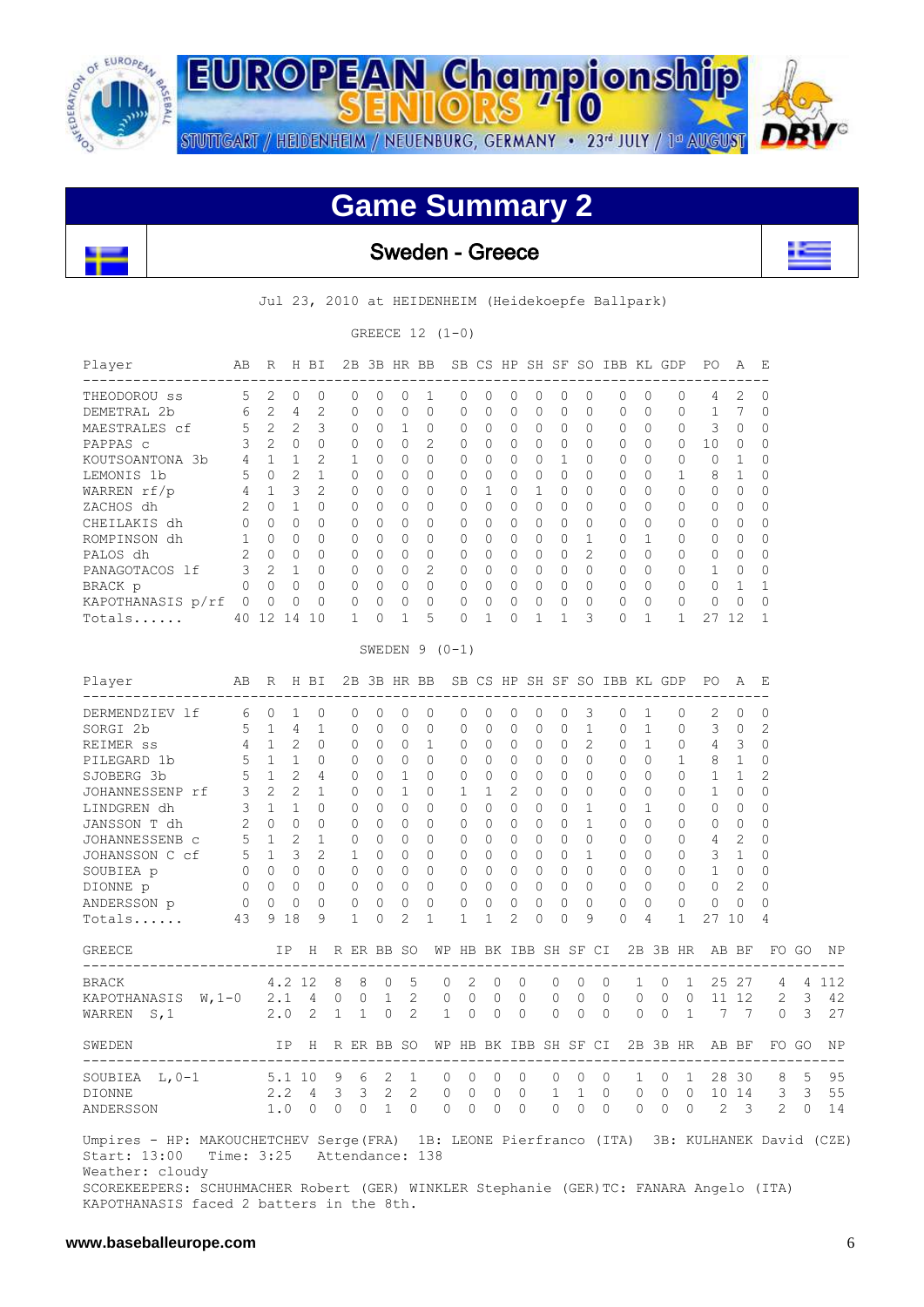



## **Game Summary 3**



iB)  $\overline{\phantom{a}}$ 

Jul 23, 2010 at Stuttgart (TVC Stadium)

SPAIN 1 (0-1)

| Player<br>---------------------      | AВ           | R              |                | H BI     |              |                | 2B 3B HR BB    |                |                                          |                       |              |              |                |             |                | SB CS HP SH SF SO IBB KL GDP |              |                |              | PO.            | Α                       | Е<br>$\equiv$  |              |       |
|--------------------------------------|--------------|----------------|----------------|----------|--------------|----------------|----------------|----------------|------------------------------------------|-----------------------|--------------|--------------|----------------|-------------|----------------|------------------------------|--------------|----------------|--------------|----------------|-------------------------|----------------|--------------|-------|
| FEBLES 1f/2b                         | 4            | $\Omega$       | 1              | $\Omega$ |              | $\Omega$       | $\Omega$       | $\Omega$       | $\Omega$                                 | $\Omega$              | $\Omega$     | $\Omega$     | $\Omega$       | $\Omega$    | 2              |                              | $\Omega$     | $\Omega$       | 0            | 3              | 2                       | $\mathbf{1}$   |              |       |
| MARTINEZ cf                          | 4            | $\circ$        | 0              | 0        |              | $\mathbf{0}$   | 0              | $\mathbf{0}$   | 0                                        | 0                     | $\circ$      | 0            | 0              | 0           | $\overline{c}$ |                              | $\mathbf{0}$ | 2              | 0            | 2              | 0                       | $\mathbf 0$    |              |       |
| PEREZ dh                             | 4            | $\Omega$       | $\mathbf{1}$   | $\Omega$ |              | 0              | $\Omega$       | 0              | 0                                        | 0                     | 0            | $\Omega$     | $\Omega$       | $\Omega$    | $\mathbf 1$    |                              | $\Omega$     | $\Omega$       | $\Omega$     | $\Omega$       | 0                       | $\Omega$       |              |       |
| MONTIEL 1b                           | 4            | $\Omega$       | $\mathbf{1}$   | $\Omega$ |              | $\mathbf{0}$   | $\Omega$       | $\Omega$       | $\Omega$                                 | 0                     | $\circ$      | $\Omega$     | $\Omega$       | $\Omega$    | 1              |                              | $\Omega$     | $\Omega$       | 1            | 7              | 0                       | $\Omega$       |              |       |
| CARRILLO 3b                          | 2            | $\Omega$       | $\Omega$       | $\Omega$ |              | $\Omega$       | $\Omega$       | $\Omega$       | $\mathbf{1}$                             | $\Omega$              | $\Omega$     | $\Omega$     | $\Omega$       | $\bigcap$   | $\mathbf{1}$   |                              | $\Omega$     | $\Omega$       | $\Omega$     | 1              | 2                       | $\Omega$       |              |       |
| RIERA ph                             | $\mathbf{1}$ | $\Omega$       | $\Omega$       | $\Omega$ |              | $\Omega$       | $\Omega$       | $\Omega$       | $\Omega$                                 | $\Omega$              | $\Omega$     | $\Omega$     | $\Omega$       | $\Omega$    | $\mathbf{1}$   |                              | $\Omega$     | $\Omega$       | 0            | $\Omega$       | $\Omega$                | 0              |              |       |
| DIAZ O c                             | 4            | $\mathbf{1}$   | $\overline{c}$ | $\Omega$ |              | $\Omega$       | $\Omega$       | $\Omega$       | 0                                        | $\Omega$              | 0            | $\Omega$     | $\Omega$       | $\Omega$    | $\mathbf{1}$   |                              | $\Omega$     | $\mathbf{1}$   | 0            | 5              | $\Omega$                | 0              |              |       |
| DOMERO rf                            | 3            | $\Omega$       | $\mathbf{1}$   | $\Omega$ |              | $\Omega$       | $\Omega$       | $\Omega$       | 0                                        | 0                     | $\Omega$     | $\Omega$     | $\Omega$       | $\Omega$    | $\Omega$       |                              | $\Omega$     | $\Omega$       | 0            | 3              | $\Omega$                | $\Omega$       |              |       |
| LOPEZ ph                             | $\mathbf{1}$ | $\mathbf{0}$   | 0              | 0        |              | $\mathbf{0}$   | 0              | $\circ$        | 0                                        | 0                     | $\circ$      | 0            | 0              | 0           | $\mathbf{1}$   |                              | $\mathbf{0}$ | $\Omega$       | 0            | $\circ$        | $\circ$                 | 0              |              |       |
| CASTILLO ss                          | 3            | $\Omega$       | $\Omega$       | $\Omega$ |              | $\Omega$       | $\Omega$       | $\Omega$       | $\Omega$                                 | $\Omega$              | $\Omega$     | $\Omega$     | $\Omega$       | $\Omega$    | $\mathbf{1}$   |                              | $\Omega$     | $\Omega$       | $\Omega$     | $\overline{c}$ | $\mathbf{2}$            | $\mathbf{1}$   |              |       |
| SANCHEZ 2b                           | 2            | $\mathbf{0}$   | $\mathbf{1}$   | 1        |              | $\Omega$       | $\Omega$       | $\circ$        | $\Omega$                                 | 0                     | $\Omega$     | 0            | $\Omega$       | $\Omega$    | $\Omega$       |                              | $\Omega$     | $\Omega$       | $\Omega$     | $\circ$        | $\mathbf{1}$            | $\Omega$       |              |       |
| GALVAN 1f                            | $\mathbf{1}$ | $\mathbf{0}$   | $\circ$        | $\circ$  |              | $\circ$        | 0              | $\circ$        | $\mathbf 0$                              | 0                     | $\circ$      | $\mathbf{0}$ | $\overline{0}$ | $\circ$     | 0              |                              | $\mathbf{0}$ | 0              | 0            | 0              | 0                       | $\mathbf{0}$   |              |       |
| OLIVERA p                            | 0            | $\overline{0}$ | $\circ$        | $\circ$  |              | $\circ$        | 0              | $\circ$        | $\circ$                                  | 0                     | $\circ$      | $\mathbf 0$  | $\circ$        | 0           | 0              |                              | $\mathbf{0}$ | 0              | $\mathbf 0$  | $\circ$        | $\circ$                 | $\Omega$       |              |       |
| BELMONTE p                           | 0            | $\overline{0}$ | 0              | $\circ$  |              | 0              | 0              | $\circ$        | 0                                        | 0                     | $\circ$      | $\mathbf 0$  | 0              | $\circ$     | $\circ$        |                              | $\circ$      | 0              | 0            | 0              | $\mathbf{1}$            | 0              |              |       |
| SACRAMENTO p                         | 0            | $\mathbf{0}$   | 0              | $\circ$  |              | $\circ$        | $\mathbf{0}$   | $\circ$        | $\Omega$                                 | 0                     | $\circ$      | 0            | 0              | 0           | $\circ$        |                              | $\mathbf{0}$ | $\circ$        | $\mathbf 0$  | $\mathbf{1}$   | $\circ$                 | $\Omega$       |              |       |
| Totals                               | 33           | $\mathbf{1}$   | 7              | 1        |              | $\circ$        | 0              | $\mathbf{0}$   | 1                                        | 0                     | $\circ$      | 0            | 0              |             | 011            |                              | $\mathbf{0}$ | 3              | $\mathbf{1}$ | 24             | 8                       | $\overline{c}$ |              |       |
|                                      |              |                |                |          |              |                |                |                | ITALY $9(1-0)$                           |                       |              |              |                |             |                |                              |              |                |              |                |                         |                |              |       |
| Player<br>-----------------          | AB           | R              |                | H BI     |              |                |                |                | 2B 3B HR BB SB CS HP SH SF SO IBB KL GDP |                       |              |              |                |             |                |                              |              |                |              | PO A           |                         | Е              |              |       |
| INFANTE 3b                           | 4            | 1              | $\Omega$       | $\Omega$ |              | $\mathbf{0}$   | 0              | $\circ$        | 1                                        | $\Omega$              | $\circ$      | 0            | 0              | $\Omega$    | $\circ$        |                              | $\mathbf{0}$ | $\Omega$       | $\Omega$     | 0              | 4                       | $\mathbf 0$    |              |       |
| GRANATO SS                           | 5            | 3              | 3              | $\circ$  |              | $\mathbf{0}$   | $\mathbf{0}$   | $\circ$        | $\circ$                                  | 0                     | 0            | 0            | 0              | 0           | 0              |                              | $\mathbf{0}$ | $\Omega$       | 0            | 0              | 0                       | $\mathbf{0}$   |              |       |
| CHIARINI rf                          | 5            | 3              | $\overline{4}$ | 5        |              | $\mathbf{1}$   | $\Omega$       | 2              | $\Omega$                                 | $\Omega$              | $\circ$      | $\Omega$     | $\circ$        | $\Omega$    | $\Omega$       |                              | $\mathbf{0}$ | $\Omega$       | $\Omega$     | 2              | 0                       | $\mathbf{0}$   |              |       |
| MAZZANTI 1b                          | 5            | 1              | 1              | $\circ$  |              | 0              | $\Omega$       | 0              | $\Omega$                                 | 0                     | $\mathbf{0}$ | $\mathbf 0$  | 0              | 0           | 3              |                              | 0            | 2              | 0            | 10             | 0                       | $\mathbf 0$    |              |       |
| GIZZI dh                             | 4            | $\Omega$       | $\mathbf{1}$   | 1        |              | $\Omega$       | $\Omega$       | $\Omega$       | $\mathbf{1}$                             | $\Omega$              | $\Omega$     | $\Omega$     | $\Omega$       | $\Omega$    | $\mathbf{1}$   |                              | $\Omega$     | $\Omega$       | $\Omega$     | $\Omega$       | $\Omega$                | 0              |              |       |
| CHAPELLI 1f                          | 5            | $\mathbf{1}$   | 3              | 2        |              | $\overline{c}$ | $\Omega$       | $\Omega$       | $\Omega$                                 | $\Omega$              | $\Omega$     | $\Omega$     | $\Omega$       | $\Omega$    | $\Omega$       |                              | $\Omega$     | $\Omega$       | 0            | 1              | $\Omega$                | 0              |              |       |
| DESIMONI cf                          | 3            | $\circ$        | $\overline{2}$ | 1        |              | 0              | $\Omega$       | 0              | $\Omega$                                 | 0                     | $\mathbf{0}$ | $\Omega$     | $\Omega$       | $\Omega$    | $\Omega$       |                              | $\Omega$     | $\Omega$       | 0            | 1              | $\Omega$                | 0              |              |       |
| AVAGNINA ph                          | $\mathbf{1}$ | $\Omega$       | $\Omega$       | $\Omega$ |              | $\Omega$       | $\Omega$       | $\Omega$       | $\Omega$                                 | $\Omega$              | $\Omega$     | $\Omega$     | $\Omega$       | $\Omega$    | $\Omega$       |                              | $\Omega$     | $\Omega$       | $\Omega$     | $\Omega$       | $\Omega$                | 0              |              |       |
| AMBROSINO cf                         | $\mathbf{1}$ | $\circ$        | 0              | $\circ$  |              | $\mathbf{0}$   | 0              | $\circ$        | $\circ$                                  | 0                     | $\circ$      | 0            | 0              | 0           | $\circ$        |                              | $\mathbf{0}$ | 0              | 0            | $\circ$        | 0                       | 0              |              |       |
| ALBANESE C                           | 3            | $\Omega$       | $\mathbf{1}$   | $\Omega$ |              | $\Omega$       | $\Omega$       | $\circ$        | $\mathbf{1}$                             | 0                     | $\Omega$     | $\mathbf{1}$ | $\Omega$       | $\Omega$    | $\Omega$       |                              | $\Omega$     | $\Omega$       | $\Omega$     | 11             | $\mathbf{0}$            | $\Omega$       |              |       |
| SANTORA 2b                           | 4            | $\mathbf{0}$   | $\mathbf{1}$   | $\circ$  |              | $\circ$        | 0              | $\circ$        | $\mathbf{1}$                             | 0                     | $\circ$      | $\mathbf 0$  | 0              | 0           | $\Omega$       |                              | $\mathbf{0}$ | $\Omega$       | 1            | 2              | 7                       | 0              |              |       |
| COOPER p                             | $\mathbf{0}$ | $\Omega$       | $\Omega$       | $\Omega$ |              | $\Omega$       | $\Omega$       | $\circ$        | $\Omega$                                 | $\Omega$              | $\Omega$     | $\Omega$     | $\Omega$       | $\Omega$    | $\Omega$       |                              | $\Omega$     | $\Omega$       | $\Omega$     | $\Omega$       | $\overline{1}$          | 0              |              |       |
| CICATELLO p                          | 0            | $\mathbf{0}$   | 0              | $\circ$  |              | $\circ$        | $\circ$        | $\circ$        | $\circ$                                  | 0                     | $\circ$      | 0            | 0              | 0           | 0              |                              | $\mathbf{0}$ | 0              | 0            | 0              | $\mathbf 0$             | 0              |              |       |
| GRIFANTINI p                         | 0            | 0              | 0              | $\Omega$ |              | 0              | 0              | 0              | 0                                        | 0                     | $\circ$      | 0            | 0              | 0           | $\Omega$       |                              | $\circ$      | 0              | $\Omega$     | 0              | 0                       | 0              |              |       |
| Totals                               | 40           |                | 9 16           | 9        |              | 3              | $\Omega$       | $\overline{2}$ | 4                                        | 0                     | $\Omega$     | $\mathbf{1}$ | $\Omega$       | $\Omega$    | $\overline{4}$ |                              | $\mathbf{0}$ | $\overline{2}$ | $\mathbf{1}$ | 27 12          |                         | 0              |              |       |
| SPAIN                                |              |                | IP             |          |              |                |                |                | H R ER BB SO WP HB BK IBB SH SF CI       |                       |              |              |                |             |                |                              |              |                | 2B 3B HR     | AB BF          |                         |                | FO GO        | NF    |
| OLIVERA L, 0-1                       |              | 0.2            |                | 5        | 4            | 4              | $\overline{2}$ | $\mathbf{1}$   |                                          | $\mathbf{0}$<br>1     | $\Omega$     |              | $\Omega$       | $\mathbf 0$ | $\mathbf{0}$   | $\Omega$                     | 1            | $\Omega$       | $\mathbf{1}$ | 7              | 9                       | 0              | $\mathbf{1}$ | 44    |
| <b>BELMONTE</b>                      |              |                | 6.1 11         |          | 5            | 5              | $\mathbf{1}$   | 3              |                                          | 0<br>$\mathbf{1}$     | 0            |              | $\circ$        | 0           | 0              | $\circ$                      | 2            | 0              | $\mathbf 1$  | 29             | 31                      | 10             |              | 5 101 |
| SACRAMENTO                           |              | 1.0            |                | $\Omega$ | $\Omega$     | $\Omega$       | 1              | 0              |                                          | $\Omega$<br>0         | $\Omega$     |              | $\Omega$       | $\Omega$    | $\Omega$       | $\Omega$                     | $\Omega$     | $\Omega$       | $\Omega$     | 4              | .5                      | $\overline{2}$ | $\mathbf{1}$ | 21    |
| ITALY<br>--------------------------- |              |                | IP             | H        | R ER BB SO   |                |                |                |                                          | WP HB BK IBB SH SF CI |              |              |                |             |                |                              |              |                |              | 2B 3B HR AB BF |                         |                | FO GO        | NP    |
| COOPER $W, 1-0$                      |              | 6.0            |                | 7        | 1            | 1              | 1              | 6              |                                          | 0<br>0                | 0            |              | 0              | 0           | 0              | 0                            | 0            | 0              | 0            | 24             | 25                      | 2              | 9            | 90    |
| CICATELLO                            |              | 2.0            |                | 0        | $\mathbf{0}$ | $\mathbf{0}$   | 0              | 3              |                                          | 0<br>0                | $\Omega$     |              | $\Omega$       | 0           | $\Omega$       | $\Omega$                     | 0            | 0              | $\circ$      | 6              | 6                       | $\mathbf{1}$   | 2            | 22    |
| GRIFANTINI                           |              | 1.0            |                | 0        | $\circ$      | $\circ$        | $\mathbf 0$    | 2              |                                          | 0<br>$\mathbf{0}$     | $\Omega$     |              | $\Omega$       | $\Omega$    | 0              | $\Omega$                     | $\Omega$     | $\circ$        | $\circ$      | 3              | $\overline{\mathbf{3}}$ | $\mathbf{1}$   | 0            | 15    |
|                                      |              |                |                |          |              |                |                |                |                                          |                       |              |              |                |             |                |                              |              |                |              |                |                         |                |              |       |

 Umpires - HP: BESZCZYNSKI Dana (AUT) 1B: POSNY Christian (GER) 3B: BAEYENS Patrick (BEL) Start: 14:30 Time: 2:50 Attendance: 200 Weather: cloudy SCOREKEEPERS: SCHULZE Peter (GER), MUENCHEBERG Sven (GER) TC: ESSELMAN Jan (NED)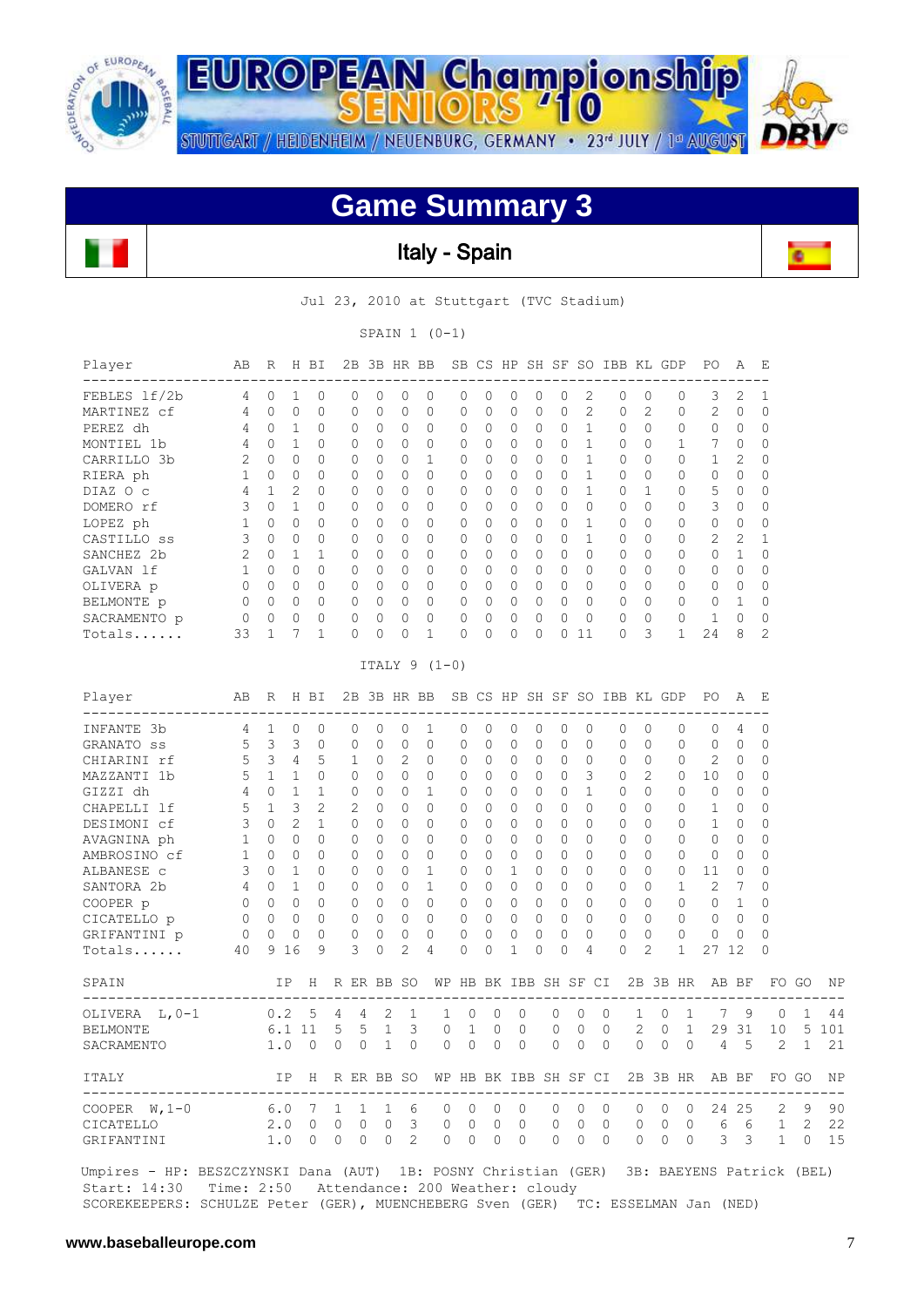

## **Game Summary 4**

France - Belgium

Rained out

# **Game Summary 5**

Czech Republic - Netherlands

Rained out

 $\parallel$ 

 $\mathbf{r}$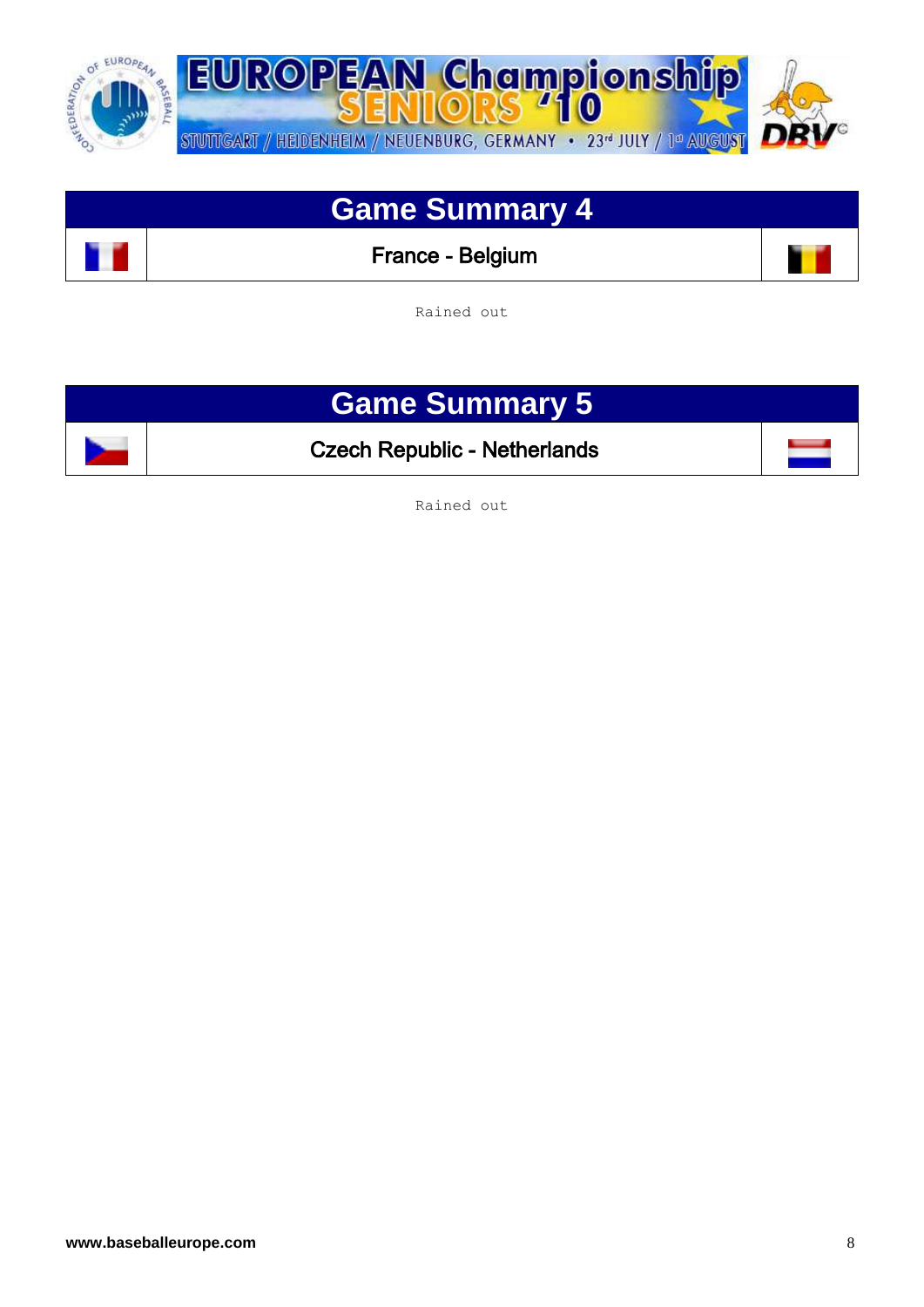

#### **Game Summary 6**

Ukraine - Germany

Jul 23, 2010 at Stuttgart (TVC Stadium)

GERMANY 10 (1-0)

| Player<br>----------------------                                                                                                              | AВ             |                | R H BI       |             |   |              |              |          | 2B 3B HR BB SB CS HP SH SF SO IBB KL GDP |              |         |          |          |   |          |              |              |              |   |              | PO                                                            | А              | Е            |       |    |
|-----------------------------------------------------------------------------------------------------------------------------------------------|----------------|----------------|--------------|-------------|---|--------------|--------------|----------|------------------------------------------|--------------|---------|----------|----------|---|----------|--------------|--------------|--------------|---|--------------|---------------------------------------------------------------|----------------|--------------|-------|----|
| LUTZ 1f                                                                                                                                       | 2              | 1              | 1            | 2           |   | 0            | 0            | 0        | 1                                        | 1            | 0       | 1        | 0        |   | 0        | 0            | 0            | 0            |   | 0            | 0                                                             | 0              | 0            |       |    |
| UELSCHEN ph/cf                                                                                                                                | $\mathbf{1}$   | 0              | 0            | 0           |   | 0            | 0            | 0        | 0                                        | 0            | 0       | 0        | 0        |   | 0        | 0            | 0            | $\Omega$     |   | 0            | 0                                                             | 0              | 0            |       |    |
| $\sim$ 5<br>SPEER 2b                                                                                                                          |                | $\overline{0}$ | $\mathbf{0}$ | 0           |   | 0            | 0            | 0        | 0                                        | 0            | 0       | 0        | 0        |   | 0        | 2            | 0            | 0            |   | 0            | 2                                                             | 3              | 0            |       |    |
| WULF 3b                                                                                                                                       | 5              | 2              | $\mathbf{1}$ | $\mathbf 1$ |   | 1            | $\Omega$     | $\Omega$ | 0                                        | 0            | 0       | 0        | 0        |   | 0        | $\mathbf{1}$ | 0            | $\mathbf{1}$ |   | $\Omega$     | $\Omega$                                                      | 0              | $\Omega$     |       |    |
| GLASER 1b                                                                                                                                     | 5              | 2              | 1            | 1           |   | $\mathbf{1}$ | 0            | 0        | $\Omega$                                 | 0            | 0       | 0        | 0        |   | 0        | 0            | 0            | $\Omega$     |   | 0            | 8                                                             | 0              | 0            |       |    |
| GUHRING C                                                                                                                                     | 5              | 2              | 4            | 3           |   | 2            | 0            | 1        | $\Omega$                                 | 0            | 0       | 0        | 0        |   | 0        | 0            | 0            | $\Omega$     |   | 0            | 11                                                            | 0              | 0            |       |    |
| HOWARD C c                                                                                                                                    | 0              | $\Omega$       | $\Omega$     | 0           |   | $\Omega$     | $\Omega$     | $\Omega$ | $\Omega$                                 | 0            | 0       | 0        | 0        |   | 0        | 0            | 0            | $\Omega$     |   | 0            | 2                                                             | 0              | $\Omega$     |       |    |
| HOPFENSPERGE dh                                                                                                                               | $\overline{4}$ | $\circ$        | 1            | 1           |   | $\mathbf{1}$ | 0            | 0        | $\Omega$                                 | 0            | 0       | 0        | 0        |   | $\Omega$ | 0            | 0            | $\Omega$     |   | 0            | 0                                                             | 0              | 0            |       |    |
| HOWARD P pr/dh                                                                                                                                | $\mathbf{1}$   | $\mathbf{1}$   | $\Omega$     | 0           |   | 0            | $\mathbf{0}$ | 0        | $\Omega$                                 | 0            | 0       | 0        | 0        |   | $\Omega$ | 1            | $\Omega$     | $\Omega$     |   | 0            | 0                                                             | 0              | $\Omega$     |       |    |
| MARTINEZ ss                                                                                                                                   | 4              | $\mathbf{0}$   | 0            | 0           |   | 0            | $\circ$      | 0        | 0                                        | 0            | 0       | 0        | 0        |   | 0        | 0            | 0            | $\Omega$     |   | 0            | 0                                                             | 2              | 0            |       |    |
| GRUBER rf/lf                                                                                                                                  |                | 3 <sub>2</sub> | 2            | 0           |   | 0            | 0            | 0        | 1                                        | 0            | 0       | 0        | $\Omega$ |   | 0        | 0            | 0            | 0            |   | 0            | 1                                                             | 0              | 0            |       |    |
| BASSEL cf/rf                                                                                                                                  | $3 \quad 0$    |                | $\mathbf{1}$ | 0           |   | 0            | $\Omega$     | 0        | 1                                        | 0            | 0       | $\Omega$ | 0        |   | 0        | 0            | $\Omega$     | $\Omega$     |   | $\Omega$     | 0                                                             | 0              | $\Omega$     |       |    |
| DEWALD p                                                                                                                                      | $0\quad 0$     |                | 0            | 0           |   | 0            | 0            | $\circ$  | $\Omega$                                 | 0            | 0       | 0        | 0        |   | 0        | 0            | 0            | $\Omega$     |   | 0            | 0                                                             | -1             | 0            |       |    |
| HARTINGER p                                                                                                                                   | $\overline{0}$ | $\bigcirc$     | $\mathbf 0$  | $\circ$     |   | $\circ$      | $\circ$      | 0        | $\Omega$                                 | $\mathbf{0}$ | $\circ$ | 0        | $\Omega$ |   | $\circ$  | $\Omega$     | $\mathbf{0}$ | $\circ$      |   | $\Omega$     | 0                                                             | $\circ$        | $\Omega$     |       |    |
| SCKAER p                                                                                                                                      | 0              | 0              | 0            | 0           |   | 0            | 0            | 0        | 0                                        | 0            | 0       | 0        | 0        |   | 0        | 0            | 0            | $\mathbf{0}$ |   | 0            | 0                                                             | 0              | 0            |       |    |
| Totals                                                                                                                                        | 38 10          |                | 11           | 8           |   | 5            | 0            | 1        | 3                                        | 1            | 0       | 1        | 0        |   | 0        | 4            | 0            | $\mathbf{1}$ |   | 0            | 24                                                            | 6              | 0            |       |    |
|                                                                                                                                               |                |                |              |             |   |              |              |          | UKRAINE $0 (0-1)$                        |              |         |          |          |   |          |              |              |              |   |              |                                                               |                |              |       |    |
| Player<br>------------------                                                                                                                  | AВ             | R              |              | H BI        |   |              |              |          | 2B 3B HR BB SB CS HP SH SF SO IBB KL GDP |              |         |          |          |   |          |              |              |              |   |              | PO.                                                           | A              | Е            |       |    |
| AGAPOV SS                                                                                                                                     | 3              | 0              | 0            | 0           |   | 0            | 0            | 0        | 0                                        | 0            | 0       | 0        | 0        |   | $\Omega$ | 2            | 0            | 2            |   | 0            | 1                                                             | 2              | 0            |       |    |
| BOYKO SS                                                                                                                                      | 1              | 0              | 0            | 0           |   | 0            | 0            | 0        | 0                                        | 0            | 0       | 0        | 0        |   | 0        | 1            | 0            | $\Omega$     |   | 0            | 0                                                             | $\mathbf{0}$   | 1            |       |    |
| KUBALSKYY cf                                                                                                                                  | 3              | $\Omega$       | 0            | 0           |   | 0            | 0            | 0        | 0                                        | 0            | 0       | 0        | 0        |   | 0        | 3            | 0            | $\Omega$     |   | 0            | 5                                                             | 0              | 0            |       |    |
| NELIPA 1f                                                                                                                                     | 2              | $\mathbf{0}$   | 0            | 0           |   | 0            | 0            | 0        | 1                                        | 0            | 0       | 0        | 0        |   | 0        | 2            | 0            | $\Omega$     |   | 0            | 0                                                             | 0              | 1            |       |    |
| SYMCHYNA dh                                                                                                                                   | $\mathbf{3}$   | 0              | 0            | 0           |   | 0            | 0            | 0        | $\Omega$                                 | 0            | 0       | 0        | 0        |   | 0        | 1            | 0            | $\Omega$     |   | 0            | 0                                                             | 0              | $\Omega$     |       |    |
| DEYKUN 1b                                                                                                                                     | 3              | $\Omega$       | $\Omega$     | $\Omega$    |   | 0            | 0            | $\Omega$ | $\Omega$                                 | 0            | 0       | 0        | 0        |   | 0        | $\mathbf{1}$ | $\Omega$     | $\Omega$     |   | 0            | 7                                                             | 1              | $\Omega$     |       |    |
| LIMARENKO 1b                                                                                                                                  | $\mathbf 0$    | $\Omega$       | 0            | $\Omega$    |   | 0            | 0            | 0        | $\Omega$                                 | 0            | 0       | 0        | $\Omega$ |   | 0        | 0            | 0            | $\Omega$     |   | 0            | 0                                                             | 0              | 0            |       |    |
| GLUKHIY rf                                                                                                                                    | 3              | $\Omega$       | 1            | 0           |   | 0            | $\Omega$     | 0        | $\Omega$                                 | 0            | 0       | 0        | 0        |   | 0        | 0            | 0            | $\Omega$     |   | 0            | 2                                                             | 0              | $\Omega$     |       |    |
| TIKHONETS 3b                                                                                                                                  | $\overline{2}$ | $\mathbf{0}$   | $\mathbf{1}$ | 0           |   | 0            | 0            | 0        | 0                                        | 0            | 0       | 0        | 0        |   | 0        | 0            | 0            | $\Omega$     |   | 0            | 1                                                             | 3              | 0            |       |    |
| ARBELAY 3b                                                                                                                                    | $\overline{0}$ | $\mathbf{0}$   | 0            | 0           |   | 0            | 0            | 0        | $\mathbf{1}$                             | 0            | 0       | 0        | 0        |   | 0        | 0            | 0            | 0            |   | 0            | $\mathbf 1$                                                   | 0              | $\mathbf{1}$ |       |    |
| CHEREPANOV C                                                                                                                                  | 3              | $\Omega$       | $\Omega$     | 0           |   | 0            | $\Omega$     | 0        | $\Omega$                                 | 0            | 0       | $\Omega$ | 0        |   | 0        | 2            | $\Omega$     | $\Omega$     |   | 1            | 4                                                             | 1              | $\Omega$     |       |    |
| LOPATA 2b                                                                                                                                     | 2              | $\overline{0}$ | 0            | 0           |   | 0            | 0            | 0        | 1                                        | 0            | 0       | 0        | 0        |   | 0        | 1            | 0            | $\Omega$     |   | $\Omega$     | 1                                                             | $\overline{0}$ | 0            |       |    |
| KOROLEV A p                                                                                                                                   | $\mathbf 0$    | $\circ$        | 0            | $\circ$     |   | 0            | $\circ$      | 0        | $\mathbf{0}$                             | 0            | $\circ$ | 0        | 0        |   | 0        | $\circ$      | $\mathbf{0}$ | $\circ$      |   | $\circ$      | 2                                                             | 2              | $\Omega$     |       |    |
| LITVINCHUK p                                                                                                                                  | 0              | 0              | 0            | 0           |   | 0            | 0            | 0        | 0                                        | 0            | 0       | 0        | 0        |   | 0        | 0            | 0            | 0            |   | 0            | 0                                                             | 0              | 0            |       |    |
| Totals                                                                                                                                        | 25             | 0              | 2            | 0           |   | 0            | 0            | 0        | 3                                        | 0            | 0       | 0        | 0        |   | 0        | 13           | 0            | 2            |   | $\mathbf{1}$ | 24                                                            | 9              | 3            |       |    |
| GERMANY                                                                                                                                       |                |                | IP           |             |   |              |              |          |                                          |              |         |          |          |   |          |              |              |              |   |              | H R ER BB SO WP HB BK IBB SH SF CI 2B 3B HR AB BF             |                |              | FO GO | NF |
| DEWALD $W, 1-0$                                                                                                                               |                | 5.0            |              | 2           | 0 | 0            | 1            | 8        |                                          | 0            | 0       | 0        | 0        | 0 | 0        |              | 0            | 0            | 0 | 0            |                                                               | 16 17          | 1            | 5     | 64 |
| HARTINGER                                                                                                                                     |                | 2.0            |              | 0           | 0 | 0            | 0            | 3        |                                          | 0            | 0       | 0        | 0        | 0 | 0        |              | 0            | 0            | 0 | $\circ$      | 6                                                             | - 6            | $\mathbf{1}$ | 2     | 26 |
| SCKAER                                                                                                                                        |                |                | 1.0          | 0           | 0 | 0            | $\mathbf{2}$ | 2        |                                          | 0            | 0       | 0        | 0        | 0 | 0        |              | $\Omega$     | 0            | 0 | 0            | 3                                                             | 5              | 1            | 0     | 28 |
| UKRAINE                                                                                                                                       |                |                |              |             |   |              |              |          |                                          |              |         |          |          |   |          |              |              |              |   |              | IP H R ER BB SO WP HB BK IBB SH SF CI 2B 3B HR AB BF FO GO NF |                |              |       |    |
| KOROLEV A L, 0-1 6.2 10 8 7 2 3 0 1 0 0 0 0 0 4 0 1 30 33 9 8 121                                                                             |                |                |              |             |   |              |              |          |                                          |              |         |          |          |   |          |              |              |              |   |              |                                                               |                |              |       |    |
| LITVINCHUK                                                                                                                                    |                |                |              |             |   |              |              |          |                                          |              |         |          |          |   |          |              |              |              |   |              | 1.1 1 2 0 1 1 1 0 1 0 0 0 0 1 0 0 8 9 2 1 29                  |                |              |       |    |
| Umpires - HP: KUIPERS Jan (NED) 1B: BAEYENS Patrick (BEL) 3B: TAURELLI Marco (ITA)<br>Start: 19:15 Time: 2:22 Attendance: 700 Weather: cloudy |                |                |              |             |   |              |              |          |                                          |              |         |          |          |   |          |              |              |              |   |              |                                                               |                |              |       |    |

SCOREKEEPERS: SCHULZE Peter (GER), GILK Gerhard (GER) TC: MATEU Xavier (ESP)

 $\mathbf{I}$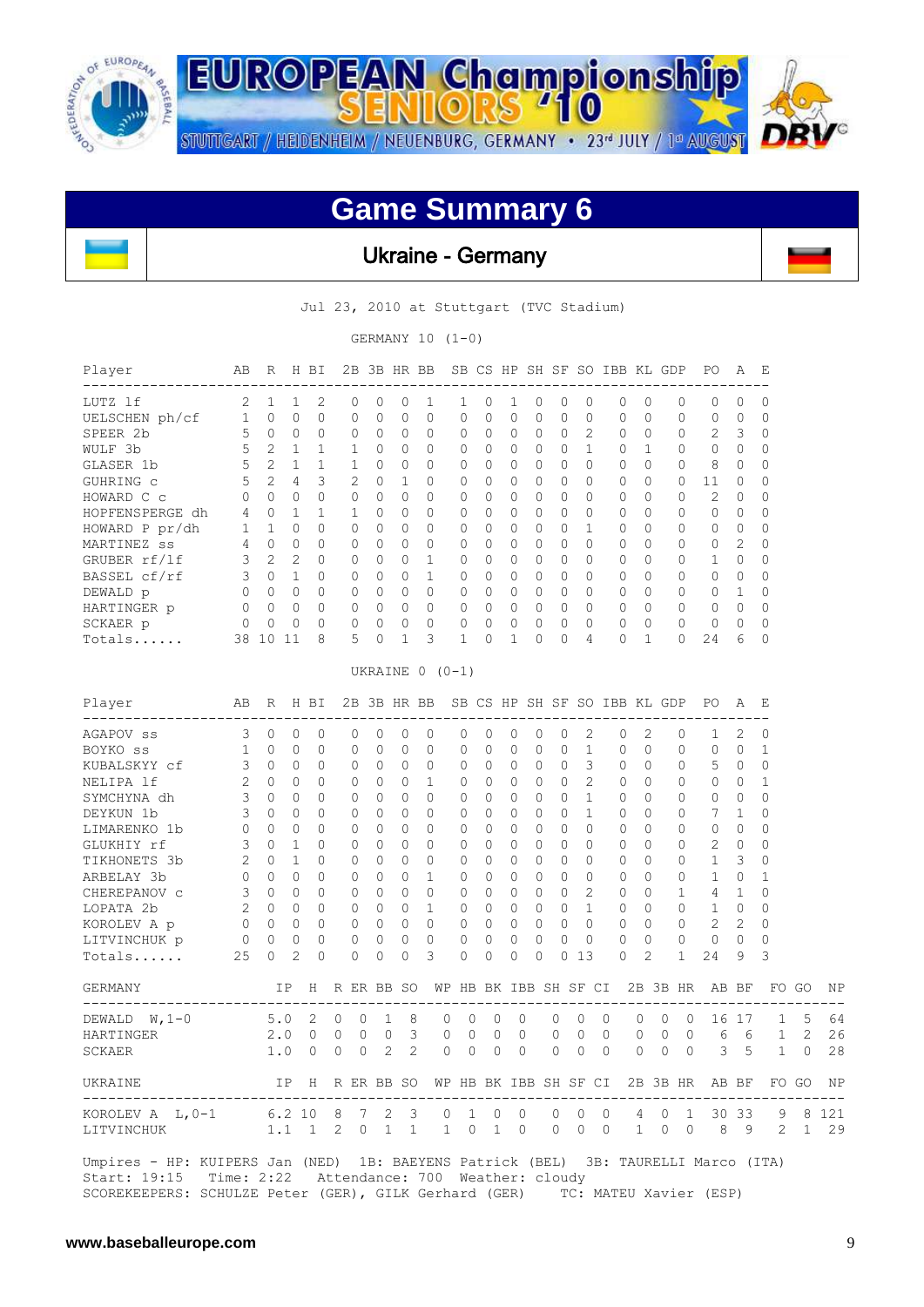

## Belgium BEL

No games played yet

 $\overline{\phantom{a}}$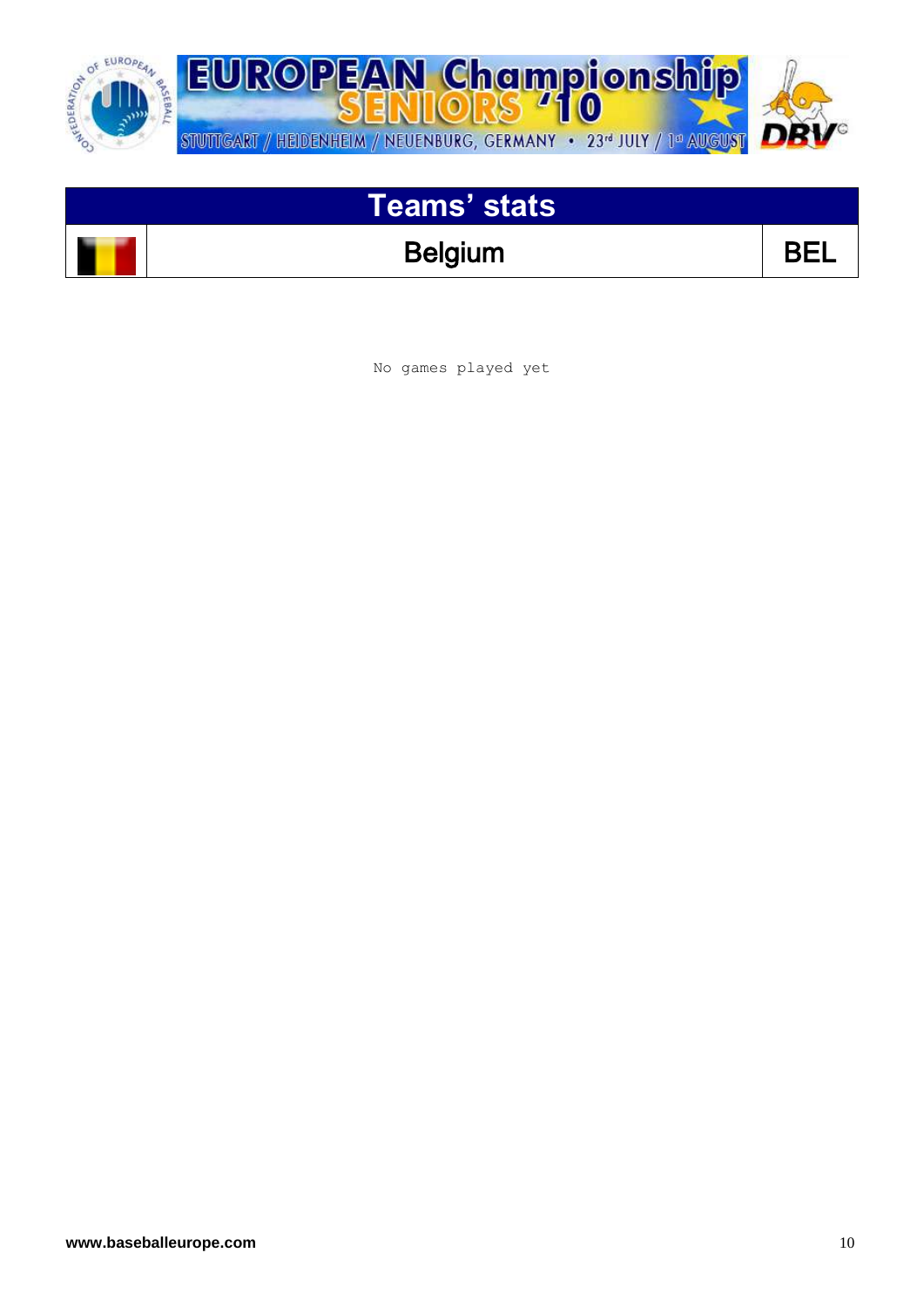





| (All games Sorted by Batting avg) |  |
|-----------------------------------|--|
|-----------------------------------|--|

| Player                                                                                                                                                                              | AVG                                                          | $GP - GS$                                                                                        | AB                                                          | R                                                                      | Η                                                                             | 2B                                                            | 3B                                                                         | HR RBI                                                                        |                                                                             | TВ                                                                      | SLG%                                                         |                                                               | BB HBP                                                                 |                                                   | SO GDP                                                         | OB <sub>8</sub>                                              | SF                                                        | SH                                                                   | SB-ATT                                                                               | PO                                          | Α                                                                       | E                                  | FLD%                                                                 |
|-------------------------------------------------------------------------------------------------------------------------------------------------------------------------------------|--------------------------------------------------------------|--------------------------------------------------------------------------------------------------|-------------------------------------------------------------|------------------------------------------------------------------------|-------------------------------------------------------------------------------|---------------------------------------------------------------|----------------------------------------------------------------------------|-------------------------------------------------------------------------------|-----------------------------------------------------------------------------|-------------------------------------------------------------------------|--------------------------------------------------------------|---------------------------------------------------------------|------------------------------------------------------------------------|---------------------------------------------------|----------------------------------------------------------------|--------------------------------------------------------------|-----------------------------------------------------------|----------------------------------------------------------------------|--------------------------------------------------------------------------------------|---------------------------------------------|-------------------------------------------------------------------------|------------------------------------|----------------------------------------------------------------------|
| 19 NENADIC Branko<br>6 GALES Slobodan<br>5 GOLDSTROM Benjami<br>4 POSPISHIL Jason<br>15 RACIC Ivan<br>9 RAJACIC Stefan<br>91 PEREIRA Ernesto<br>23 MANOJLOV Mario<br>-------------- | .333<br>.250<br>.000<br>.000<br>.000<br>.000<br>.000<br>.000 | $1 - 1$<br>$1 - 1$<br>$1 - 1$<br>$1 - 1$<br>$1 - 1$<br>$1 - 1$<br>$1 - 1$<br>$1 - 1$             | 3<br>4<br>4<br>4<br>3<br>3<br>2<br>$\overline{\mathcal{L}}$ | 0<br>0<br>$\circ$<br>$\Omega$<br>$\Omega$<br>0<br>$\Omega$<br>$\Omega$ | 1<br>1<br>$\circ$<br>$\Omega$<br>$\Omega$<br>$\Omega$<br>$\Omega$<br>$\Omega$ | 0<br>0<br>0<br>$\circ$<br>$\circ$<br>$\circ$<br>0<br>$\Omega$ | 0<br>$\circ$<br>$\circ$<br>$\circ$<br>0<br>$\circ$<br>$\Omega$<br>$\Omega$ | 0<br>0<br>$\circ$<br>$\Omega$<br>$\Omega$<br>$\Omega$<br>$\Omega$<br>$\Omega$ | 0<br>1<br>$\circ$<br>$\circ$<br>$\Omega$<br>$\circ$<br>$\Omega$<br>$\Omega$ | 1<br>1<br>0<br>$\Omega$<br>$\Omega$<br>$\Omega$<br>$\Omega$<br>$\Omega$ | .333<br>.250<br>.000<br>.000<br>.000<br>.000<br>.000<br>.000 | 0<br>0<br>0<br>0<br>$\Omega$<br>$\Omega$<br>$\mathbf{1}$<br>1 | 0<br>0<br>0<br>$\Omega$<br>$\Omega$<br>$\circ$<br>$\Omega$<br>$\Omega$ | 0<br>0<br>$\circ$<br>1<br>1<br>1<br>1<br>$\Omega$ | 0<br>0<br>1<br>$\circ$<br>0<br>0<br>$\Omega$<br>$\Omega$       | .333<br>.250<br>.000<br>.000<br>.000<br>.000<br>.333<br>.333 | 0<br>0<br>0<br>0<br>$\Omega$<br>0<br>$\Omega$<br>$\Omega$ | 0<br>0<br>0<br>$\circ$<br>$\circ$<br>$\circ$<br>$\Omega$<br>$\Omega$ | $0 - 0$<br>$0 - 0$<br>$0 - 0$<br>$0 - 0$<br>$0 - 0$<br>$0 - 0$<br>$0 - 1$<br>$0 - 0$ | 4<br>7<br>3<br>1<br>1<br>3<br>$\Omega$<br>5 | $\Omega$<br>$\Omega$<br>0<br>3<br>$\Omega$<br>4<br>$\Omega$<br>$\Omega$ | 1<br>$\mathbf{1}$<br>2<br>$\Omega$ | 01.000<br>01.000<br>.750<br>01.000<br>.500<br>.778<br>.000<br>01.000 |
| 2 MARCEC Igor<br>17 BERECKA Filip                                                                                                                                                   | .500<br>.000                                                 | $1 - 1$<br>$1 - 0$                                                                               | 2<br>1                                                      | 1<br>0                                                                 | $\mathbf{1}$<br>0                                                             | 0<br>$\Omega$                                                 | 0<br>$\Omega$                                                              | $\circ$<br>$\Omega$                                                           | 0<br>$\Omega$                                                               | $\mathbf{1}$<br>$\Omega$                                                | .500<br>.000                                                 | 0<br>$\Omega$                                                 | $\circ$<br>$\circ$                                                     | $\circ$<br>$\Omega$                               | $\Omega$<br>1                                                  | .500<br>.000                                                 | 0<br>$\Omega$                                             | $\circ$<br>$\Omega$                                                  | $1 - 1$<br>$0 - 0$                                                                   | 2<br>1                                      | 3<br>$\Omega$                                                           |                                    | 01.000<br>01.000                                                     |
| Totals<br>Opponents                                                                                                                                                                 | .107<br>.317                                                 | $1 - 1$<br>$1 - 1$                                                                               | 28<br>41                                                    | 1<br>10                                                                | 3<br>13                                                                       | 0<br>3                                                        | 0<br>0                                                                     | 0<br>$\mathbf{1}$                                                             | 1<br>8                                                                      | 3<br>19                                                                 | .107<br>.463                                                 | 2<br>6                                                        | 0<br>3                                                                 | 4<br>2                                            | 2                                                              | .167<br>.440                                                 | 0<br>0                                                    | 0<br>$\circ$                                                         | $1 - 2$<br>$0 - 0$                                                                   | 27<br>27                                    | 11<br>16                                                                | 4<br>$\mathbf{1}$                  | .905<br>.977                                                         |
| LOB - Team $(2)$ , Opp $(13)$ . DPs turned - Team $(1)$ , Opp $(2)$ .                                                                                                               |                                                              |                                                                                                  |                                                             |                                                                        |                                                                               |                                                               |                                                                            |                                                                               |                                                                             |                                                                         |                                                              |                                                               |                                                                        |                                                   |                                                                |                                                              |                                                           |                                                                      |                                                                                      |                                             |                                                                         |                                    |                                                                      |
|                                                                                                                                                                                     |                                                              |                                                                                                  |                                                             |                                                                        |                                                                               |                                                               |                                                                            |                                                                               |                                                                             |                                                                         | (All games Sorted by Earned run avg)                         |                                                               |                                                                        |                                                   |                                                                |                                                              |                                                           |                                                                      |                                                                                      |                                             |                                                                         |                                    |                                                                      |
| Player                                                                                                                                                                              | ERA                                                          | $W-L$                                                                                            | APP                                                         | GS                                                                     |                                                                               | CG SHO/CBO SV                                                 |                                                                            |                                                                               | ΙP                                                                          | Η                                                                       | R                                                            | ER                                                            | BB                                                                     | so                                                | 2B<br>3B                                                       | HR                                                           |                                                           | AB B/Avq                                                             | WP HBP                                                                               |                                             | BК                                                                      | SFA SHA                            |                                                                      |
| 18 TOLJANIC Hrvoje<br>13 GROFELNIK Matija. 4.91<br>3 LENNOX Michael 22.50                                                                                                           | 0.00                                                         | $0 - 0$<br>$0 - 0$<br>$0 - 1$                                                                    | 1<br>1<br>1                                                 | 0<br>$\circ$<br>$\mathbf{1}$                                           | 0<br>0<br>0                                                                   | 0/0<br>0/0<br>0/0                                             |                                                                            | $\circ$<br>$\circ$<br>$\Omega$                                                | 3.1<br>3.2<br>2.0                                                           | 3<br>4<br>6                                                             | 0<br>3<br>7                                                  | 0<br>$\overline{c}$<br>5                                      | 1<br>$\overline{c}$<br>3                                               | 0<br>$\mathbf{1}$<br>$\mathbf{1}$                 | $\circ$<br>0<br>$\mathbf{1}$<br>0<br>$\overline{c}$<br>$\circ$ | $^{\circ}$<br>1<br>$\Omega$                                  | 12<br>16<br>13                                            | .250<br>.250<br>.462                                                 | 0<br>2<br>2                                                                          | 2<br>$\mathbf{1}$<br>$\circ$                | 0<br>0<br>$\circ$                                                       | 0<br>0<br>$\circ$                  | 0<br>0<br>$\circ$                                                    |
| Totals<br>Opponents 1.00                                                                                                                                                            | 7.00                                                         | $0 - 1$<br>$1 - 0$                                                                               | 1<br>$\mathbf{1}$                                           | 1<br>$\mathbf{1}$                                                      | 0<br>0                                                                        | 0/0<br>0/0                                                    |                                                                            | $\circ$<br>$\circ$                                                            | 9.0<br>9.0                                                                  | 13<br>3                                                                 | 10<br>$\overline{1}$                                         | 7<br>1                                                        | 6<br>$\mathfrak{D}$                                                    | 2<br>4                                            | 3<br>0<br>$\Omega$<br>$\Omega$                                 | 1<br>$\Omega$                                                | 41<br>28                                                  | .317<br>.107                                                         | 4<br>$\Omega$                                                                        | 3<br>$\Omega$                               | $\circ$<br>$\Omega$                                                     | $\circ$<br>$\Omega$                | $\circ$<br>$\Omega$                                                  |
| PB - Team (1), GOLDSTROM 1.                                                                                                                                                         |                                                              |                                                                                                  |                                                             |                                                                        |                                                                               |                                                               |                                                                            |                                                                               |                                                                             |                                                                         | (All games Sorted by Fielding pct)                           |                                                               |                                                                        |                                                   |                                                                |                                                              |                                                           |                                                                      |                                                                                      |                                             |                                                                         |                                    |                                                                      |
|                                                                                                                                                                                     |                                                              |                                                                                                  |                                                             |                                                                        |                                                                               |                                                               |                                                                            |                                                                               |                                                                             |                                                                         |                                                              |                                                               |                                                                        |                                                   |                                                                |                                                              |                                                           |                                                                      |                                                                                      |                                             |                                                                         |                                    |                                                                      |
|                                                                                                                                                                                     |                                                              | Player                                                                                           |                                                             |                                                                        |                                                                               | C                                                             | PO                                                                         | Α                                                                             | E                                                                           | FLD%                                                                    |                                                              | DPs                                                           | SBA CSB                                                                |                                                   | SBA%                                                           | PB.                                                          | СI                                                        |                                                                      |                                                                                      |                                             |                                                                         |                                    |                                                                      |
|                                                                                                                                                                                     |                                                              | 6 GALES Slobodan<br>2 MARCEC Igor<br>23 MANOJLOV Mario<br>4 POSPISHIL Jason<br>19 NENADIC Branko |                                                             |                                                                        |                                                                               | 7<br>5<br>5<br>4<br>4                                         | 7<br>2<br>5<br>1<br>$\overline{4}$                                         | 0<br>3<br>$\circ$<br>3<br>$\Omega$                                            | 0<br>0<br>0<br>$\Omega$<br>$\Omega$                                         | 1,000<br>1,000<br>1,000<br>1,000<br>1.000                               |                                                              | 0<br>0<br>1<br>1<br>$\Omega$                                  | 0<br>$\circ$<br>$\circ$<br>0<br>$\Omega$                               | 0<br>$\Omega$<br>$\Omega$<br>$\Omega$<br>$\cap$   | $- - -$<br>$- - -$<br>$- - -$<br>$- - -$<br>$- - -$            | 0<br>0<br>0<br>0<br>$\Omega$                                 | 0<br>$\Omega$<br>$\Omega$<br>$\Omega$<br>$\Omega$         |                                                                      |                                                                                      |                                             |                                                                         |                                    |                                                                      |

|  | 23 MANOJLOV Mario    | 5. | 5. | $\Omega$ | 0.       | 1,000 |   |   | 0            |         |    | $\Omega$ |
|--|----------------------|----|----|----------|----------|-------|---|---|--------------|---------|----|----------|
|  | 4 POSPISHIL Jason    | 4  | 1. | 3        | $\Omega$ | 1,000 |   | 0 | 0            | ---     |    | $\Omega$ |
|  | 19 NENADIC Branko    | 4  | 4  | 0        | 0.       | 1,000 | 0 | 0 | 0            | ---     |    | $\Omega$ |
|  | 3 LENNOX Michael     |    | 0  |          | 0        | 1,000 | 0 |   | 0            | $- - -$ |    | $\Omega$ |
|  | 17 BERECKA Filip     |    |    | $\Omega$ | 0        | 1,000 | 0 | n | 0            | $- - -$ |    | $\Omega$ |
|  | 9 RAJACIC Stefan     | 9  | 3  | 4        | 2        | .778  |   | 0 | 0            | ---     |    | $\Omega$ |
|  | 5 GOLDSTROM Benjami  | 4  | 3  | 0        |          | .750  | 0 |   | 0            | $- - -$ |    | $\Omega$ |
|  | 15 RACIC Ivan        | 2  |    | $\Omega$ |          | .500  | n | 0 | 0            | $- - -$ |    | $\Omega$ |
|  | 13 GROFELNIK Matija. |    | 0  | $\Omega$ | $\Omega$ | .000  |   | n | 0            | $- - -$ |    | $\Omega$ |
|  | 91 PEREIRA Ernesto   |    | 0  | $\Omega$ | $\Omega$ | .000  | 0 | n | 0            | $- - -$ |    | $\Omega$ |
|  | 18 TOLJANIC Hrvoje   |    | 0  | 0        | 0        | .000  | n |   | <sup>0</sup> | ---     |    | $\Omega$ |
|  | Totals               | 42 | 27 | - 11     | 4        | .905  |   | 0 | $\bigcap$    |         |    | $\Omega$ |
|  | Opponents            | 44 | 27 | 16       |          | .977  | 2 |   |              | .500    | O. | $\Omega$ |
|  |                      |    |    |          |          |       |   |   |              |         |    |          |
|  |                      |    |    |          |          |       |   |   |              |         |    |          |

 $\overline{\phantom{a}}$ 

record: 0-1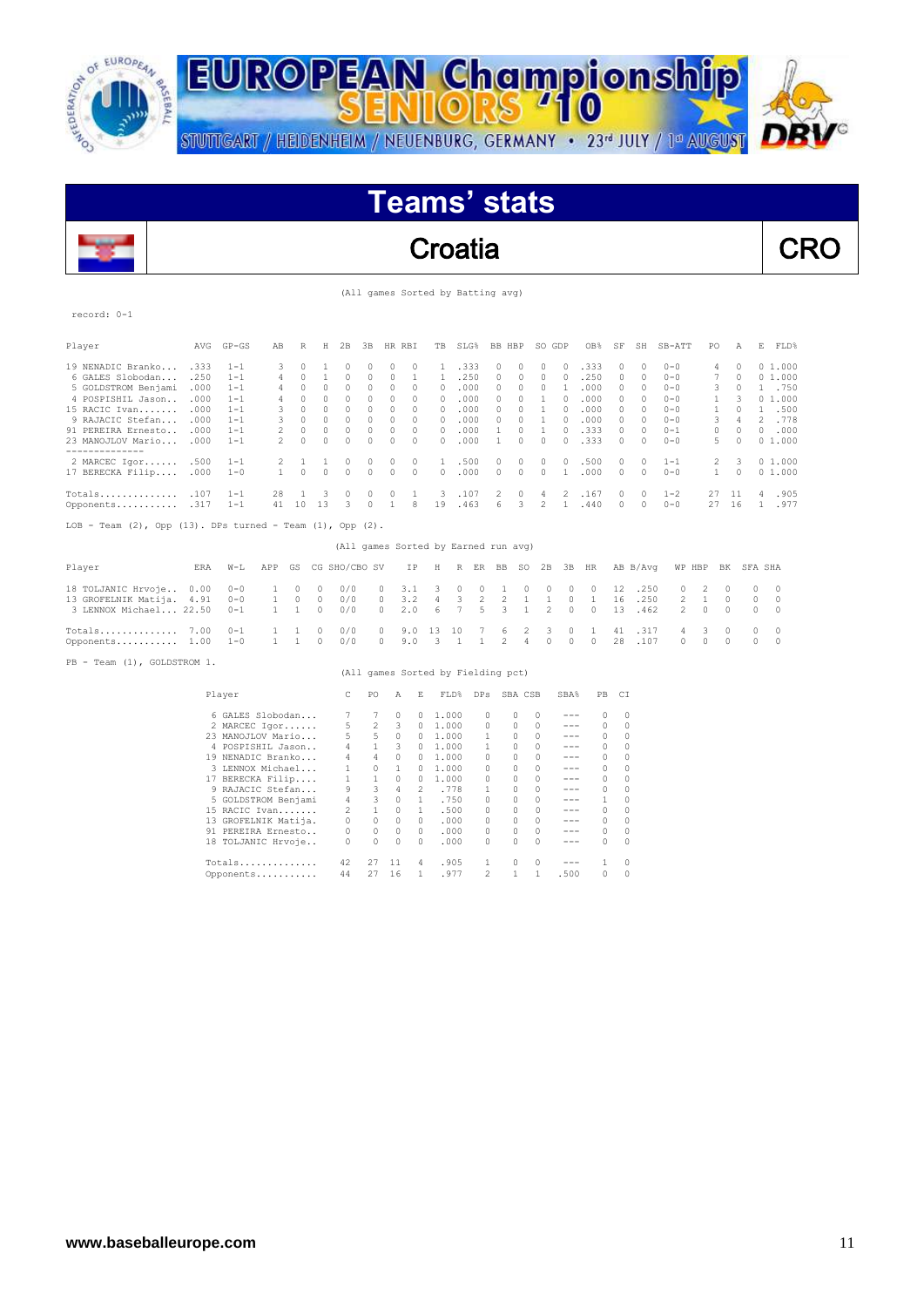

#### Czech Republic **CZE**

No games played yet

 $\overline{\phantom{a}}$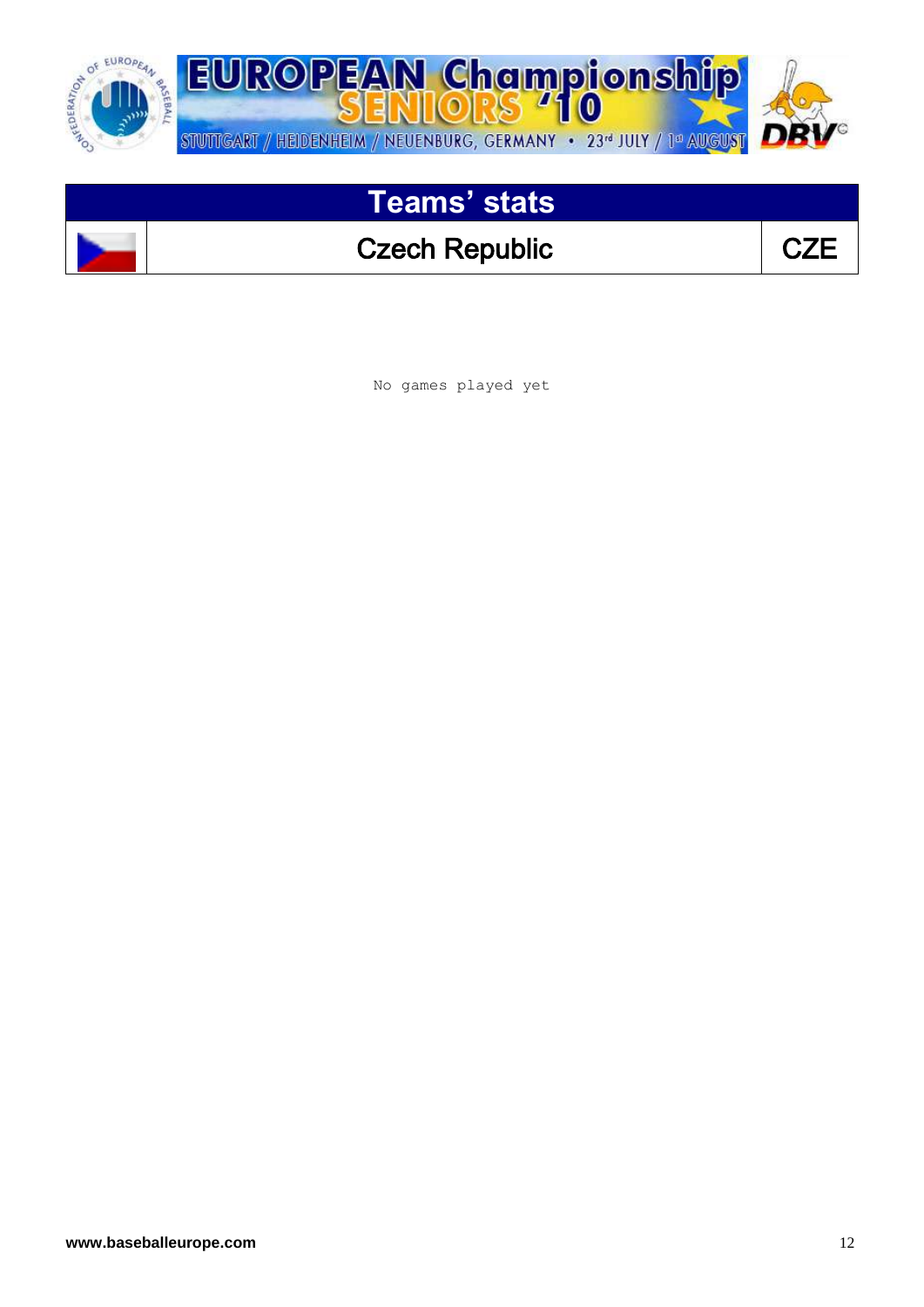

France FRA

No games played yet

 $\overline{\phantom{a}}$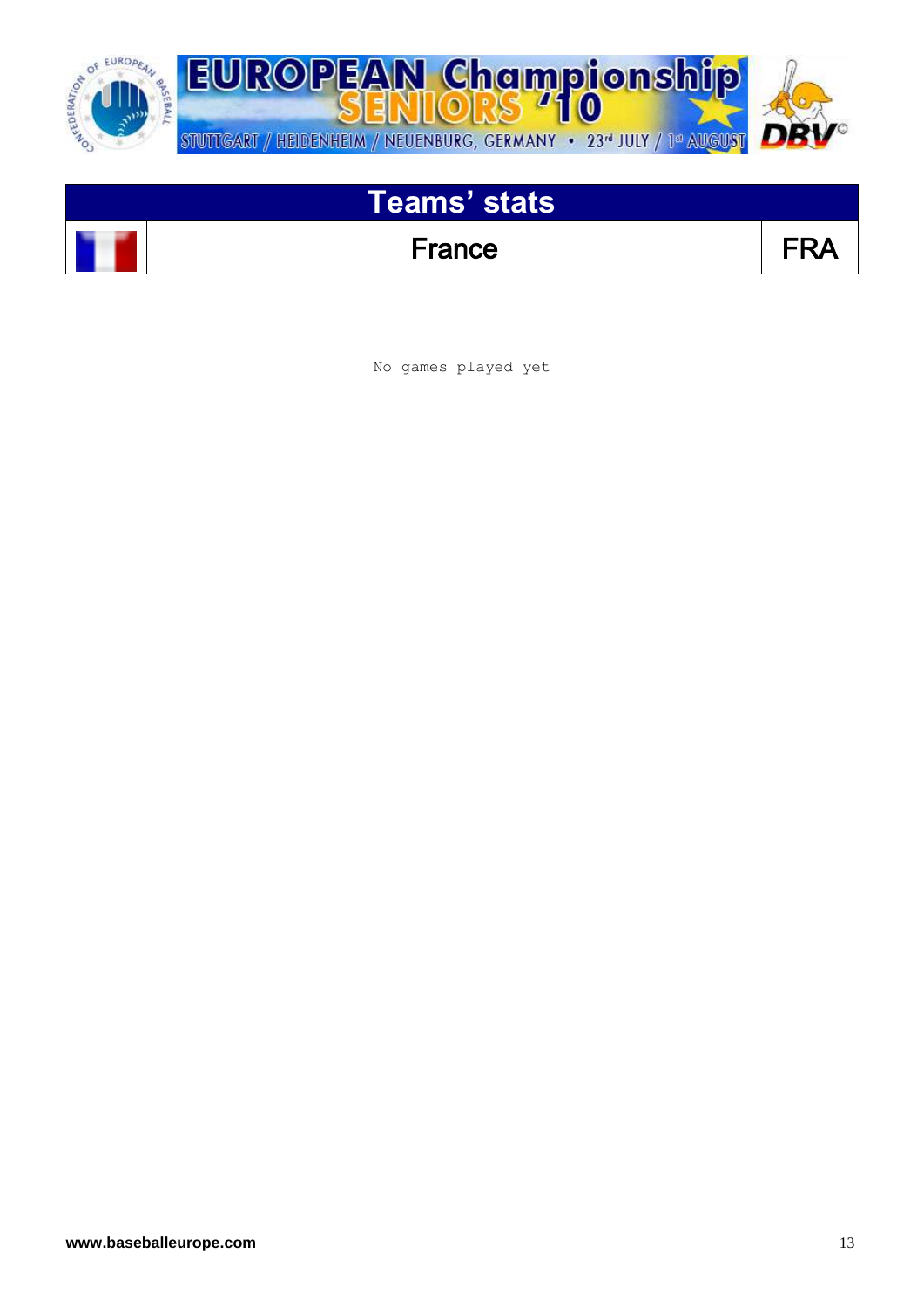

### Germany GER

(All games Sorted by Batting avg)

#### record: 1-0

 $\overline{a}$ 

| Player                                                     | AVG  | $GP - GS$ | AB | R        | Н        | 2B       | 3B       | HR. | RBI      | TB       | SLG%    | BB       | HBP      | SO.      | GDP       | OB%  | SF            | SH       | SB-ATT  | PO.            | Α        | E<br>FLD%             |
|------------------------------------------------------------|------|-----------|----|----------|----------|----------|----------|-----|----------|----------|---------|----------|----------|----------|-----------|------|---------------|----------|---------|----------------|----------|-----------------------|
| 16 GUHRING Simon                                           | .800 | $1 - 1$   | 5. |          |          |          |          |     |          |          | 9 1.800 |          |          |          | 0         | .800 | 0             | 0        | $0 - 0$ | 11             |          | 01.000                |
| 31 GRUBER Robert                                           | .667 | $1 - 1$   | 3. | 2        |          | $\Omega$ |          |     |          | 2.       | .667    |          |          |          | $\bigcap$ | .750 | $\Omega$      | 0        | $0 - 0$ | $\mathbf{1}$   | 0        | 01.000                |
| 2 LUTZ Sacha                                               | .500 | $1 - 1$   |    |          |          |          | $\Omega$ | 0   |          |          | .500    |          |          |          |           | .750 | $\Omega$      | $\cap$   | $1 - 1$ | 0              | $\Omega$ | .000<br>0             |
| 17 BASSEL Cedric                                           | .333 | $1 - 1$   | 3. |          |          |          |          | 0   | $\Omega$ |          | .333    |          | $\Omega$ | $\Omega$ | $\bigcap$ | .500 | $\Omega$      | 0        | $0 - 0$ | 0              | 0        | .000<br>$\mathcal{O}$ |
| 24 HOPFENSPERGER Kla                                       | .250 | $1 - 1$   | 4  |          |          |          | $\cap$   | 0   |          | 2        | .500    | $\Omega$ | $\Omega$ | $\Omega$ | $\Box$    | .250 | $\mathcal{O}$ | $\Omega$ | $0 - 0$ | 0              | $\Omega$ | .000<br>$\mathcal{O}$ |
| 12 WULF Dominik.                                           | .200 | $1 - 1$   | 5. |          |          |          |          |     |          |          | .400    | 0        |          |          | 0         | .200 | 0             | 0        | $0 - 0$ | 0              | 0        | .000<br>0             |
| 28 GLASER Ludwig                                           | .200 | $1 - 1$   |    |          |          |          |          |     |          |          | .400    |          |          |          |           | .200 | 0             | n        | $0 - 0$ | 8              | $\Omega$ | 01.000                |
| 14 SPEER Jendrick                                          | .000 | $1 - 1$   | 5. |          | $\Omega$ |          | $\Omega$ | 0   | 0        | $\Omega$ | .000    | 0        |          | 2        | $\bigcap$ | .000 | $\Omega$      | 0        | $0 - 0$ | $\mathfrak{D}$ | 3        | 01.000                |
| 21 MARTINEZ Edward                                         | .000 | $1 - 1$   | 4  |          |          |          |          |     | $\Omega$ | 0        | .000    |          |          | 0        |           | .000 | 0             | $\cap$   | $0 - 0$ | 0              |          | 01.000                |
| . <u>.</u> .<br>11 UELSCHEN Julius                         | .000 | $1 - 0$   |    | 0        |          |          | 0        | 0   | 0        | $\Omega$ | .000    | 0.       | $\Omega$ | $\Omega$ | $\Box$    | .000 | $\mathcal{O}$ | $\Omega$ | $0 - 0$ | 0              | $\Omega$ | .000<br>$\mathcal{O}$ |
| 4 HOWARD Philipp                                           | .000 | $1 - 0$   |    |          | $\Omega$ | 0        | 0        | 0   | 0        | 0        | .000    | 0.       | 0        |          | $\circ$   | .000 | $\Omega$      | 0        | $0 - 0$ | 0              | 0        | .000<br>0             |
| 33 HOWARD Christophe                                       | .000 | $1 - 0$   | 0. | $\Omega$ | $\cap$   |          |          | 0   | $\Omega$ | $\Omega$ | .000    | O.       |          |          | $\bigcap$ | .000 | $\mathcal{O}$ | $\Omega$ | $0 - 0$ | 2              | $\Omega$ | 01.000                |
| Totals                                                     | .289 | $1 - 1$   | 38 | 10       | 11       | 'n       |          |     | 8        | 19       | .500    | 3.       |          | 4        | $\Box$    | .357 | $\mathcal{O}$ | $\Omega$ | $1 - 1$ | 24             | 6        | 01.000                |
| Opponents                                                  | .080 | $1 - 1$   | 25 | $\Omega$ | 2        | $\Omega$ |          | 0   | 0        | 2        | .080    | ₹        | $\Omega$ | 13       |           | .179 | $\mathcal{O}$ | 0        | $0 - 0$ | 24             | 9        | .917<br>3             |
| $LOB$ - Team $(8)$ , Opp $(4)$ . DPs turned - Team $(1)$ . |      |           |    |          |          |          |          |     |          |          |         |          |          |          |           |      |               |          |         |                |          |                       |

#### (All games Sorted by Earned run avg)

| Player                                                                                                                                                                                                                                    |  |  | ERA W-L APP GS CG SHO/CBO SV IP H R ER BB SO 2B 3B HR AB B/Avq WP HBP BK SFA SHA |  |  |  |  |  |  |  |  |  |
|-------------------------------------------------------------------------------------------------------------------------------------------------------------------------------------------------------------------------------------------|--|--|----------------------------------------------------------------------------------|--|--|--|--|--|--|--|--|--|
| 5 DEWALD Martin 0.00 1-0 1 1 0 0/1 0 5.0 2 0 0 1 8 0 0 0 16 .125 0 0 0 0 0<br>8 HARTINGER Dominik 0.00 0-0 1 0 0 0/1 0 2.0 0 0 0 0 3 0 0 0 6 .000 0 0 0 0 0<br>19 SCKAER Moritz 0.00 0-0 1 0 0 0/1 0 1.0 0 0 0 2 2 0 0 0 3 .000 0 0 0 0 0 |  |  |                                                                                  |  |  |  |  |  |  |  |  |  |
| Totals 0.00 1-0 1 1 0 1/1 0 8.0 2 0 0 3 13 0 0 0 25 .080 0 0 0 0 0<br>Opponents 7.88 0-1 1 1 0 0/0 0 8.0 11 10 7 3 4 5 0 1 38 .289 1 1 1 0 0                                                                                              |  |  |                                                                                  |  |  |  |  |  |  |  |  |  |

#### (All games Sorted by Fielding pct) Player C PO A E FLD% DPs SBA CSB SBA% PB CI

| 16 GUHRING Simon     | 11       | 11             | 0        | 0        | 1,000 |   | 0        |              |       | 0            |
|----------------------|----------|----------------|----------|----------|-------|---|----------|--------------|-------|--------------|
| 28 GLASER Ludwig     | 8        | 8              | $\Omega$ | 0        | 1,000 |   | 0        | 0            | ---   | 0            |
| 14 SPEER Jendrick    | 5        | 2              | 3        | 0        | 1,000 |   | $\Omega$ | 0            |       | $\Omega$     |
| 33 HOWARD Christophe | 2        | $\mathfrak{D}$ | $\Omega$ | 0        | 1,000 | 0 | 0        | 0            | ---   | $\Omega$     |
| 21 MARTINEZ Edward   | 2        | 0              | 2        | $\Omega$ | 1,000 |   | 0        | <sup>0</sup> | ---   | $\Omega$     |
| 5 DEWALD Martin      |          | 0              |          | 0        | 1,000 | 0 | 0        | 0            | ---   | $\Omega$     |
| 31 GRUBER Robert     |          | 1.             | $\Omega$ | 0        | 1,000 | 0 | 0        | 0            | ---   | $\Omega$     |
| 12 WULF Dominik      | $\Omega$ | 0              | 0        | $\Omega$ | .000  | 0 | $\Omega$ | 0            | ---   | $\Omega$     |
| 11 UELSCHEN Julius   | 0        |                | $\Omega$ | 0        | .000  | n | 0        | 0            | ---   |              |
| 19 SCKAER Moritz     | 0        | 0              | $\Omega$ | $\Omega$ | .000  | 0 | 0        | 0            | ---   | $\Omega$     |
| 4 HOWARD Philipp     | 0        | 0              | $\Omega$ | $\Omega$ | .000  | 0 | 0        | 0            | ---   | $\Omega$     |
| 2 LUTZ Sacha         | 0        | 0              | $\Omega$ | $\Omega$ | .000  | 0 | 0        | 0            | ---   | $\Omega$     |
| 24 HOPFENSPERGER Kla | 0        | 0              | $\Omega$ | $\Omega$ | .000  | 0 | 0        | 0            | ---   | $\Omega$     |
| 8 HARTINGER Dominik  | 0        | 0              | $\cap$   | $\Omega$ | .000  | 0 | 0        | $\Omega$     | ---   | $\Omega$     |
| 17 BASSEL Cedric     | 0        | 0              | 0        | $\Omega$ | .000  | n | $\Omega$ | <sup>0</sup> |       | <sup>0</sup> |
| $Totals$             | 30       | 24             | 6        | n        | 1,000 |   | $\Omega$ |              |       |              |
| Opponents            | 36       | 24             | 9        | 3        | .917  | 0 |          |              | 1,000 | $\Omega$     |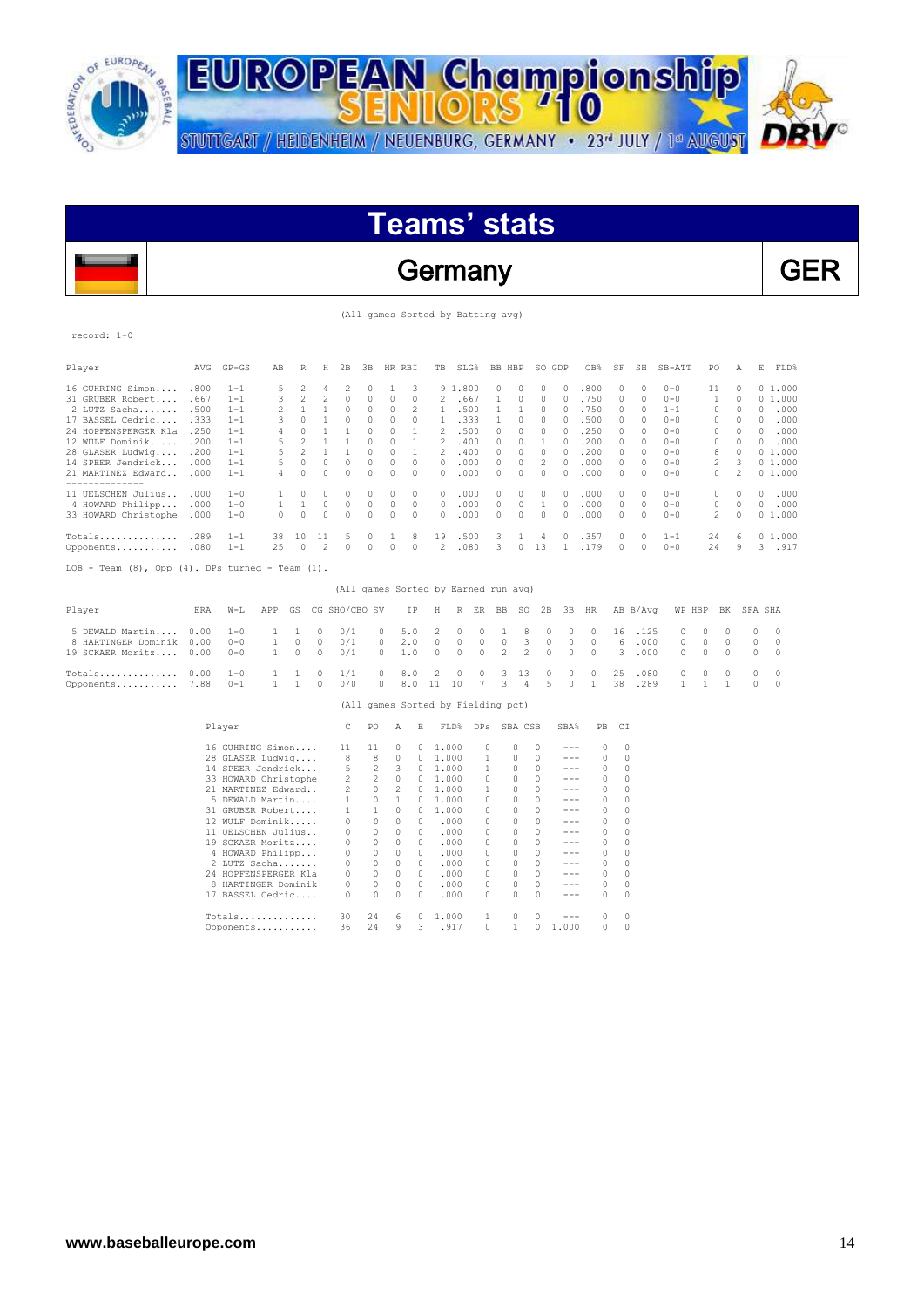

 $\overline{\phantom{a}}$ 

record: 1-0

STUTTGART / HEIDENHEIM / NEUENBURG, GERMANY · 23<sup>rd</sup> JULY / 1ª AUGUST



# **Teams' stats**

#### Great Britain **GBR**

(All games Sorted by Batting avg)

| Player                                                                | AVG  | $GP - GS$       | AB           | R              | Н            | 2B            | 3B       | HR RBI                               |              | TB           |              | SLG%           | BB HBP |                | SO GDP   |            | OB%           | SF         | SH       | SB-ATT   | PO            | Α        | E         | FLD%     |
|-----------------------------------------------------------------------|------|-----------------|--------------|----------------|--------------|---------------|----------|--------------------------------------|--------------|--------------|--------------|----------------|--------|----------------|----------|------------|---------------|------------|----------|----------|---------------|----------|-----------|----------|
| 20 KLIJN Richard                                                      | .600 | $1 - 1$         | 5            | $\Omega$       | 3            | 1             | $\Omega$ | $\Omega$                             | $\Omega$     | 4            |              | .800           | 1      | 0              | 0        | $\Omega$   | .667          | $\circ$    | 0        | $0 - 0$  | 3             | 6        |           | .900     |
| 32 ROMANCHUK Evan                                                     | .600 | $1 - 1$         |              | 3              | 3            | 1             | 0        | 1                                    | 1            |              | 7 1.400      |                | 1      | 0              | 0        | $\bigcap$  | .667          | 0          | 0        | $0 - 0$  | 0             | $\Omega$ | $\bigcap$ | .000     |
| 2 MARCELINO Bradley                                                   | .400 | $1 - 1$         | 5            | 0              | 2            | 0             | 0        | 0                                    |              | 2            |              | .400           | 0      | 0              | 0        | $^{\circ}$ | .400          | $^{\circ}$ | 0        | $0 - 0$  | 6             | 0        |           | 01.000   |
| 10 JOHNSON Michael                                                    | .400 | $1 - 1$         | 5            | 1              |              | 1             | 0        | 0                                    | 4            | 3            |              | .600           | 0      | 0              | 0        | $\Omega$   | .400          | $\Box$     | $\Omega$ | $0 - 0$  | 0             | 0        | 0         | .000     |
| 26 EVANS Mitch                                                        | .250 | $1 - 1$         |              | 2              | $\mathbf{1}$ | 0             | 0        | 0                                    |              | -1.          |              | .250           | 1      | 1              | 0        | $\Box$     | .500          | $\Box$     | 0        | $0 - 0$  | 4             |          |           | 01.000   |
| 16 WILEY Samuel                                                       | .200 | $1 - 1$         | 5            | $\mathfrak{D}$ | $\mathbf{1}$ | $\Omega$      | 0        | $\Omega$                             | 1            | $\mathbf{1}$ |              | .200           | 0      | 1              | $\Omega$ | -1.        | .333          | $\Box$     | $\Omega$ | $0 - 0$  | 10            | 2        |           | 01.000   |
| 17 TRASK Michael                                                      | .200 | $1 - 1$         | 5            | $\Omega$       | $\mathbf{1}$ | $\Omega$      | $\circ$  | $\Omega$                             | $\Omega$     | $\mathbf{1}$ |              | .200           | 0      | $\circ$        | 2        | $\Omega$   | .200          | $\Omega$   | $\circ$  | $0 - 0$  | 1             | $\Omega$ |           | 01.000   |
| 25 MCGRAW Matthew                                                     | .000 | $1 - 1$         | 4            | $\mathbf{1}$   | $\Box$       | 0             | 0        | $\circ$                              | $\Omega$     | $\Omega$     |              | .000           | 1      | 1              | 0        | $\Omega$   | .333          | $\circ$    | 0        | $0 - 0$  | 1             | $\Omega$ |           | 01.000   |
| 14 WHITEHEAD Samuel.                                                  | .000 | $1 - 1$         | 3            | $\mathbf{1}$   | $\Box$       | $\Omega$      | $\Omega$ | $\Omega$                             | $\Omega$     | $\Omega$     |              | .000           | 2      | $\circ$        | $\Omega$ | $\Omega$   | .400          | $\Omega$   | 0        | $0 - 0$  | $\mathbf{1}$  | 6        |           | 01.000   |
| Totals                                                                | .317 | $1 - 1$         | 41           | 10             | 13           | 3             | 0        |                                      | 8            | 19           |              | .463           | 6      | 3              | 2        | 1          | .440          | $^{\circ}$ | $\circ$  | $0 - 0$  | 27            | 16       |           | .977     |
| Opponents                                                             | .107 | $1 - 1$         | 28           | 1              | 3            | $\circ$       | 0        | $\circ$                              | $\mathbf{1}$ | 3            |              | .107           | 2      | $\circ$        | 4        | 2          | .167          | $\circ$    | $\circ$  | $1 - 2$  | 27            | 11       | 4         | .905     |
| LOB - Team $(13)$ , Opp $(2)$ . DPs turned - Team $(2)$ , Opp $(1)$ . |      |                 |              |                |              |               |          | (All games Sorted by Earned run avg) |              |              |              |                |        |                |          |            |               |            |          |          |               |          |           |          |
| Player                                                                | ERA  | $W-L$           | APP          | GS             |              | CG SHO/CBO SV |          |                                      | ΙP           | Η            | R            | ER             | BB     | SO             | 2B       | 3B         | HR            |            | AB B/Avq |          | WP HBP        | BK       | SFA SHA   |          |
| 31 SPRAGG Stephen                                                     | 0.00 | $0 - 0$         | 1            | 0              | 0            | 0/0           |          | 0                                    | 1.0          | 0            | 0            | 0              | 1      | $\Omega$       | 0        | 0          | 0             | 2          | .000     | 0        | 0             | $\Omega$ | 0         | 0        |
| 21 MOTTL Jeffrey                                                      | 0.00 | $0 - 0$         | 1            | 0              | 0            | 0/0           |          | 0                                    | 1.0          | $\circ$      | 0            | $\circ$        | 0      | $\circ$        | 0        | 0          | 0             | 3          | .000     | 0        | 0             | 0        | 0         | 0        |
| 30 SMITH Alexander 1.29                                               |      | $1 - 0$         | $\mathbf{1}$ | 1              | $\Omega$     | 0/0           |          | $\mathcal{O}$                        | 7.0          | 3            | $\mathbf{1}$ | $\mathbf{1}$   | 1      | 4              | 0        | $\Omega$   | $\mathcal{O}$ | 23         | .130     | 0        | 0             | $\circ$  | 0         | 0        |
| Totals 1.00                                                           |      | $1 - 0$         | 1            | 1              | $\Omega$     | 0/0           |          | $\mathcal{O}$                        | 9.0          | 3            | $\mathbf{1}$ | 1              | 2      | 4              | 0        | 0          | $\Omega$      | 28         | .107     | $\Omega$ | $\mathcal{O}$ | $\Omega$ | 0         | $\Omega$ |
| Opponents 7.00                                                        |      | $0 - 1$         | $\mathbf{1}$ | 1              | $\Omega$     | 0/0           |          | $\mathcal{O}$                        | 9.0          | 13           | 10           | $\overline{7}$ | 6      | $\mathfrak{D}$ | 3        | $\Omega$   | $\mathbf{1}$  | 41         | .317     | 4        | 3             | $\Omega$ | $\Omega$  | $\Box$   |
| $PB$ - Team (0), Opp (1). SBA/ATT - EVANS (1-2), SMITH (1-2).         |      |                 |              |                |              |               |          |                                      |              |              |              |                |        |                |          |            |               |            |          |          |               |          |           |          |
|                                                                       |      |                 |              |                |              |               |          | (All games Sorted by Fielding pct)   |              |              |              |                |        |                |          |            |               |            |          |          |               |          |           |          |
|                                                                       |      | Player          |              |                |              | C             | PO       | Α                                    | E            |              | FLD%         | <b>DPs</b>     |        | SBA CSB        |          | SBA%       | PB            | CI         |          |          |               |          |           |          |
|                                                                       |      |                 |              |                |              |               |          |                                      |              |              |              |                |        |                |          |            |               |            |          |          |               |          |           |          |
|                                                                       |      | 16 WILEY Samuel |              |                |              | 12            | 10       | 2                                    | 0            |              | 1,000        |                | 2      | $\circ$        | $\Omega$ | $-- -$     | $\Omega$      | $\Omega$   |          |          |               |          |           |          |

| 16 WILEY Samuel      | 12 | 10 | 2  | 0        | 1,000 | 2 | $\Omega$ | $\Omega$ |         | 0        | 0        |
|----------------------|----|----|----|----------|-------|---|----------|----------|---------|----------|----------|
| 14 WHITEHEAD Samuel. |    |    | 6  | 0        | 1,000 | 2 | $\Omega$ | $\Omega$ | $- - -$ | 0        | 0        |
| 2 MARCELINO Bradley  | 6  | 6  | 0  | 0        | 1,000 | 0 | $\Omega$ | $\Omega$ |         | 0        | $\Omega$ |
| 26 EVANS Mitch       |    | 4  |    | 0        | 1.000 |   |          |          | .500    | $\Omega$ | $\Omega$ |
| 25 MCGRAW Matthew    |    |    | 0  | 0        | 1,000 | 0 | $\Omega$ | $\Omega$ | $- - -$ | 0        | $\Omega$ |
| 17 TRASK Michael     |    |    | 0  | 0        | 1,000 |   | 0        | $\Omega$ | $- - -$ | 0        | 0        |
| 30 SMITH Alexander   |    | 0  |    | n.       | 1,000 | 0 |          |          | .500    | $\Omega$ | $\Omega$ |
| 21 MOTTL Jeffrey     |    |    | 0  | 0        | 1,000 |   | $\cap$   | $\Omega$ | $- - -$ | 0        | $\Omega$ |
| 20 KLLJN Richard     | 10 | 3. | 6  |          | .900  | 2 | $\Omega$ | $\Omega$ | $- - -$ | 0        | $\Omega$ |
| 10 JOHNSON Michael   | 0  | 0  | 0  | $\cap$   | .000  | 0 | $\Omega$ | $\Omega$ | $- - -$ | 0        | $\Omega$ |
| 32 ROMANCHUK Evan    | 0  | 0  | 0  | $\Omega$ | .000  |   | $\Omega$ | $\Box$   | $- - -$ | 0        | $\Omega$ |
| 31 SPRAGG Stephen    | 0  | 0  | 0  | n        | .000  |   | n        | $\cap$   | $- - -$ | n        | $\Omega$ |
| Totals               | 44 | 27 | 16 |          | .977  |   |          |          | .500    | $\Omega$ | 0        |
| Opponents            | 42 | 27 |    | 4        | .905  |   |          | $\Omega$ | ---     |          | 0        |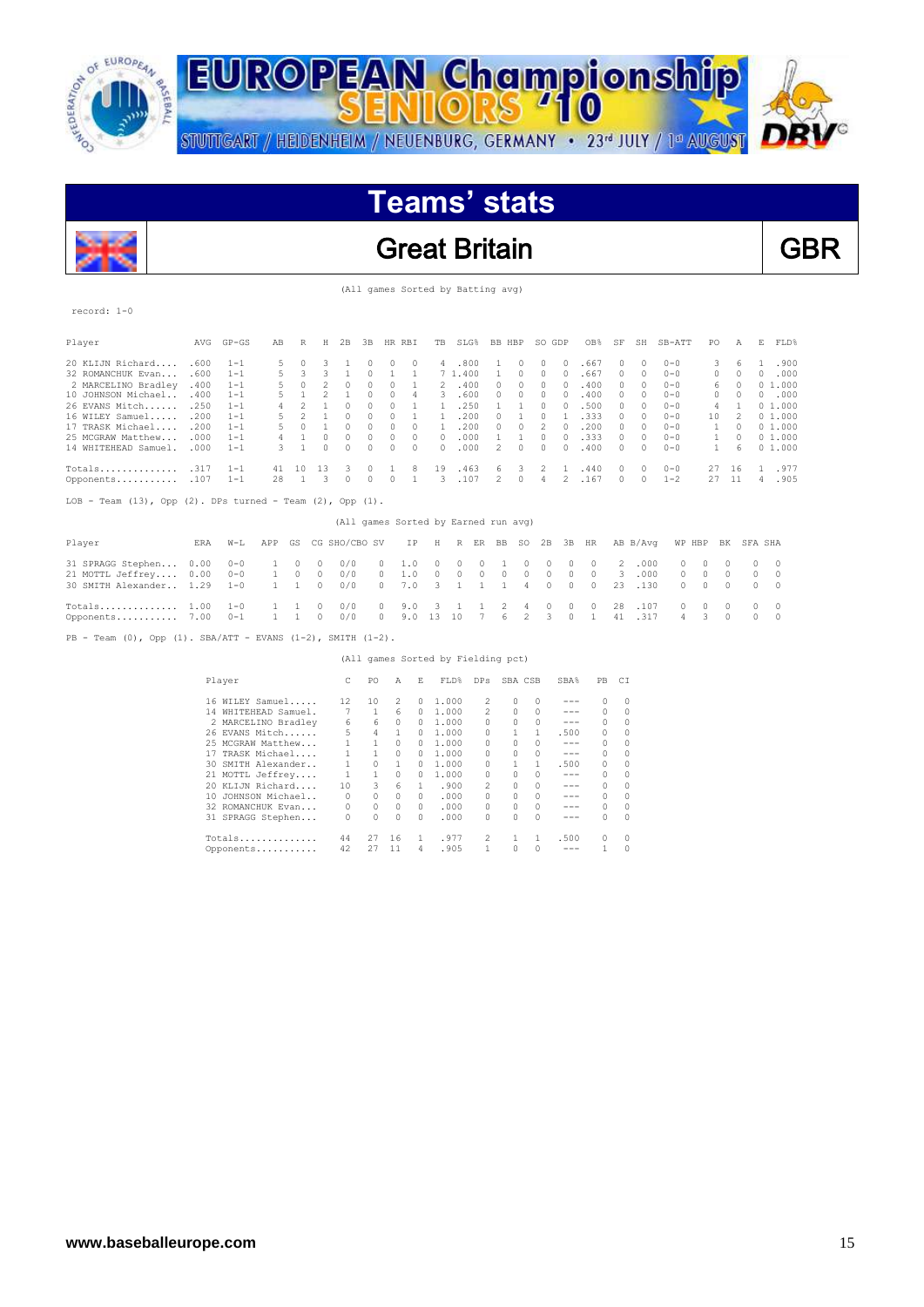

STUTTGART / HEIDENHEIM / NEUENBURG, GERMANY · 23<sup>rd</sup> JULY / 1st AUGUST



# **Teams' stats**



Greece Reserve GRE

(All games Sorted by Batting avg)

| 2000 T<br>л. |  |
|--------------|--|

| Player                                                                | AVG  | $GP - GS$ | AB             | R              | H              | 2B            | 3B       | HR RBI         |          | TB             | SLG%                                 |    | BB HBP       |                | SO GDP         |           | OB%  | SF           | SH       | SB-ATT   | PO             | A        | E.           | FLD%         |
|-----------------------------------------------------------------------|------|-----------|----------------|----------------|----------------|---------------|----------|----------------|----------|----------------|--------------------------------------|----|--------------|----------------|----------------|-----------|------|--------------|----------|----------|----------------|----------|--------------|--------------|
| 11 WARREN Max J                                                       | .750 | $1 - 1$   | 4              | 1              | 3              | $\Omega$      | $\Omega$ | $\Omega$       | 2        | 3.             | .750                                 |    | $\Omega$     | 0              | 0              | $\cap$    | .750 | 0            | 1        | $0 - 1$  | 0              | $\Omega$ | 0            | .000         |
| 10 DEMETRAL James C.                                                  | .667 | $1 - 1$   | 6              | $\overline{c}$ | 4              | $\circ$       | $\Omega$ | $\circ$        | 2        | 4              | .667                                 |    | $\Omega$     | $\Omega$       | 0              | $\cap$    | .667 | $\Omega$     | 0        | $0 - 0$  |                |          |              | 01.000       |
| 15 MAESTRALES Peter.                                                  | .400 | $1 - 1$   | 5              | $\mathfrak{D}$ | $\mathfrak{D}$ | $\Omega$      | $\Omega$ | 1              | 3        |                | 5 1.000                              |    | $\Omega$     | 0              | 0              | $\cap$    | .400 | $\Omega$     | $\Omega$ | $0 - 0$  | 3              | $\Omega$ |              | 01.000       |
| 24 LEMONIS Christoph                                                  | .400 | $1 - 1$   |                | $\cap$         | $\mathfrak{D}$ | $\circ$       | $\Omega$ | $\Omega$       |          | 2              | .400                                 |    | $\Omega$     | 0              | n              |           | .400 | $\Omega$     | $\Omega$ | $0 - 0$  | 8              |          |              | 01.000       |
| 7 PANAGOTACOS Const                                                   | .333 | $1 - 1$   | 3              | $\mathfrak{D}$ |                | $\Omega$      | $\Omega$ | $\Omega$       | $\Omega$ |                | .333                                 |    |              | 0              | 0              | $\Omega$  | .600 | $\Omega$     | $\Omega$ | $0 - 0$  |                | $\Omega$ |              | 01.000       |
| 5 KOUTSOANTONAKIS M                                                   | .250 | $1 - 1$   |                | 1              |                |               | $\cap$   | $\Omega$       | 2        | 2              | .500                                 |    | $\cap$       | <sup>0</sup>   | n              | $\cap$    | .200 | $\mathbf{1}$ | $\cap$   | $0 - 0$  | $\Omega$       |          |              | 01.000       |
| 21 THEODOROU Nichola                                                  | .000 | $1 - 1$   |                | $\overline{c}$ |                | $\Omega$      | $\Omega$ | $\Omega$       | 0        | $\Omega$       | .000                                 |    |              | 0              | 0              | n         | .167 | $\Omega$     | $\Omega$ | $0 - 0$  | 4              | 2        |              | 01.000       |
| 8 PAPPAS Erik D<br>--------------                                     | .000 | $1 - 1$   | 3              | $\mathfrak{D}$ | $\Omega$       | $\Omega$      | $\Omega$ | $\Omega$       | $\Omega$ | $\Omega$       | .000                                 |    | 2            | $\Omega$       | 0              | $\cap$    | .400 | $\Omega$     | $\Omega$ | $0 - 0$  | 10             | $\Omega$ |              | 01.000       |
| 38 ZACHOS Jason                                                       | .500 | $1 - 1$   | $\mathfrak{D}$ | $\Omega$       |                | n             | $\cap$   | $\Omega$       | $\Omega$ | 1              | .500                                 |    | $\Omega$     | 0              | <sup>0</sup>   | $\cap$    | .500 | $\Omega$     | 0        | $0 - 0$  | 0              | $\Omega$ | O.           | .000         |
| 20 PALOS Stephen H                                                    | .000 | $1 - 0$   | $\mathfrak{D}$ | $\Omega$       | $\Omega$       | $\Omega$      | $\Omega$ | $\Omega$       | $\Omega$ | $\Omega$       | .000                                 |    | $\Omega$     | $\Omega$       | $\mathfrak{D}$ | $\Omega$  | .000 | $\Omega$     | $\Omega$ | $0 - 0$  | 0              | $\Omega$ | $\Box$       | .000         |
| 26 ROMPINSON Christo                                                  | .000 | $1 - 0$   | 1.             | $\Omega$       | $\Omega$       | $\Omega$      | $\Omega$ | $\circ$        | $\Omega$ | $\Omega$       | .000                                 |    | $\Omega$     | $\Omega$       | $\mathbf{1}$   | $\bigcap$ | .000 | $\Omega$     | $\Omega$ | $0 - 0$  | 0              | $\Omega$ | $\Omega$     | .000         |
| 14 KAPOTHANASIS Cons                                                  | .000 | $1 - 0$   | 0              | $\Omega$       | $\Omega$       | $\Omega$      | $\Omega$ | $\Omega$       | $\Omega$ | $\Omega$       | .000                                 |    | $\Omega$     | $\Omega$       | $\Omega$       | $\bigcap$ | .000 | $\Omega$     | $\Omega$ | $0 - 0$  | 0              | $\Omega$ | $\Omega$     | .000         |
| 30 CHEILAKIS Panagio                                                  | .000 | $1 - 0$   | 0              | $\Omega$       | $\Omega$       | $\Omega$      | $\Omega$ | $\Omega$       | $\cap$   | $\Omega$       | .000                                 |    | $\cap$       | <sup>0</sup>   | $\Omega$       | $\cap$    | .000 | $\cap$       | 0        | $0 - 0$  | 0              | $\Omega$ | O.           | .000         |
| Totals                                                                | .350 | $1 - 1$   | 40             | 12             | 14             |               | 0        | 1              | 10       | 18             | .450                                 |    | 5            | 0              | 3              |           | .413 |              | 1        | $0 - 1$  | 27             | 12       |              | .975         |
| Opponents                                                             | .419 | $1 - 1$   | 43             | 9              | 18             | 1             | $\Omega$ | $\mathfrak{D}$ | 9        | 25             | .581                                 |    | $\mathbf{1}$ | $\mathfrak{D}$ | 9              |           | .457 | $\Box$       | $\Omega$ | $1 - 2$  | 27             | 10       | 4            | .902         |
| LOB - Team $(8)$ , Opp $(10)$ . DPs turned - Team $(1)$ , Opp $(2)$ . |      |           |                |                |                |               |          |                |          |                |                                      |    |              |                |                |           |      |              |          |          |                |          |              |              |
|                                                                       |      |           |                |                |                |               |          |                |          |                | (All games Sorted by Earned run avg) |    |              |                |                |           |      |              |          |          |                |          |              |              |
| Player                                                                | ERA  | W-L       | APP            | GS             |                | CG SHO/CBO SV |          |                | ΙP       | H              | R                                    | ER | BB           | SO.            | 2B             | 3B        | HR   |              | AB B/Avq |          | WP HBP         | BK       | SFA SHA      |              |
| 14 KAPOTHANASIS Cons                                                  | 0.00 | $1 - 0$   |                | $\Omega$       | 0              | 0/0           |          | 0              | 2.1      | $\overline{4}$ |                                      | 0  |              | 2              | 0              | 0         | 0    | 11           | .364     | $\Omega$ | 0              | n        | 0            | $\Omega$     |
| 11 WARREN Max J                                                       | 4.50 | $0 - 0$   | $\mathbf{1}$   | $\Omega$       | $\Omega$       | 0/0           |          | 1              | 2.0      | 2              | 1                                    | 1  | 0            | 2              | $\circ$        | 0         | 1    | 7            | .286     | 1        | $\circ$        | $\Omega$ | 0            | $\Omega$     |
| 9 BRACK Andrew J 15.43                                                |      | $0 - 0$   | $\mathbf{1}$   | 1              | $\Omega$       | 0/0           |          | $\mathcal{O}$  | 4.2      | 12             | 8                                    | 8  | $\Omega$     | 5              |                | $\Omega$  | 1    | 25           | .480     | $\Omega$ | $\overline{2}$ | $\Omega$ | $\Omega$     | $\Omega$     |
| Totals                                                                | 9.00 | $1 - 0$   |                |                | n              | 0/0           |          |                | 9.0      | 18             | 9                                    | 9  |              | 9              |                | $\Omega$  | 2    | 43           | .419     | 1        | 2              | 0        | 0            | $\Omega$     |
| Opponents                                                             | 9.00 | $0 - 1$   | $\mathbf{1}$   | -1             | $\Omega$       | 0/0           |          | 0              | 9.0      | 14             | 12                                   | 9  | 5            | 3              | $\mathbf{1}$   | $\circ$   | 1    | 40           | .350     | $\Omega$ | $\Omega$       | 0        | $\mathbf{1}$ | $\mathbf{1}$ |

 $SBA/ATT - BRACK (1-2)$ , PAPPAS  $(1-1)$ .

(All games Sorted by Fielding pct)

| Player |                      | C  | PO. | A            | Ε        | FLD%  | DPs                      | SBA CSB |   | SBA%  | PB       | C1       |
|--------|----------------------|----|-----|--------------|----------|-------|--------------------------|---------|---|-------|----------|----------|
| 8      | PAPPAS Erik D        | 10 | 10  | $\Omega$     | $\Omega$ | 1,000 | 0                        |         | 0 | 1,000 | $\Omega$ | 0        |
|        | 24 LEMONIS Christoph | 9  | 8   |              | 0        | 1,000 |                          | 0       | 0 | ---   | $\Omega$ | $\Omega$ |
| 10     | DEMETRAL James C.    | 8  |     | 7            | 0        | 1,000 |                          | 0       | 0 | ---   | 0        | $\Omega$ |
|        | 21 THEODOROU Nichola | 6  | 4   | 2            | 0        | 1,000 |                          |         | 0 | ---   | $\Omega$ | 0        |
|        | 15 MAESTRALES Peter. | 3  | 3   | $\Omega$     | 0        | 1,000 | 0                        | 0       | 0 | ---   | $\Omega$ | 0        |
|        | 5 KOUTSOANTONAKIS M  |    | 0   |              | 0        | 1,000 | 0                        |         | 0 | ---   | $\Omega$ | 0        |
| 7.     | PANAGOTACOS Const    |    |     | $\Omega$     | 0        | 1,000 | 0                        |         | 0 | ---   | $\Omega$ | $\Omega$ |
| 9      | BRACK Andrew J       | 2  | 0   |              |          | .500  | 0                        |         |   | .500  | $\Omega$ | 0        |
|        | 26 ROMPINSON Christo | 0  | 0   | $\Omega$     | 0        | .000  | 0                        | 0       | 0 | ---   | $\Omega$ | 0        |
|        | 14 KAPOTHANASIS Cons |    | 0   | $\Omega$     | 0        | .000  |                          |         |   | ---   | $\Omega$ | $\Omega$ |
| 11     | WARREN Max J         | 0  | 0   | $\Omega$     | 0        | .000  | n                        | 0       | 0 |       | $\Omega$ | $\Omega$ |
| 38.    | ZACHOS Jason         | 0  | 0   | <sup>0</sup> | 0        | .000  | 0                        |         | 0 | ---   | $\Omega$ | $\Omega$ |
|        | 30 CHEILAKIS Panagio | 0  | 0   | $\Omega$     | 0        | .000  | 0                        | n       | 0 | ---   | $\Omega$ | $\Omega$ |
|        | 20 PALOS Stephen H   | 0  | 0   | $\Omega$     | 0        | .000  | 0                        | n       | 0 |       | 0        | $\Omega$ |
|        | Totals               | 40 | 27  | 12           | 1        | .975  |                          |         | 1 | .500  | $\Omega$ | $\Omega$ |
|        | Opponents            | 41 | 27  | 10           | 4        | .902  | $\overline{\mathcal{L}}$ | 0       |   | .000  | $\Omega$ | 0        |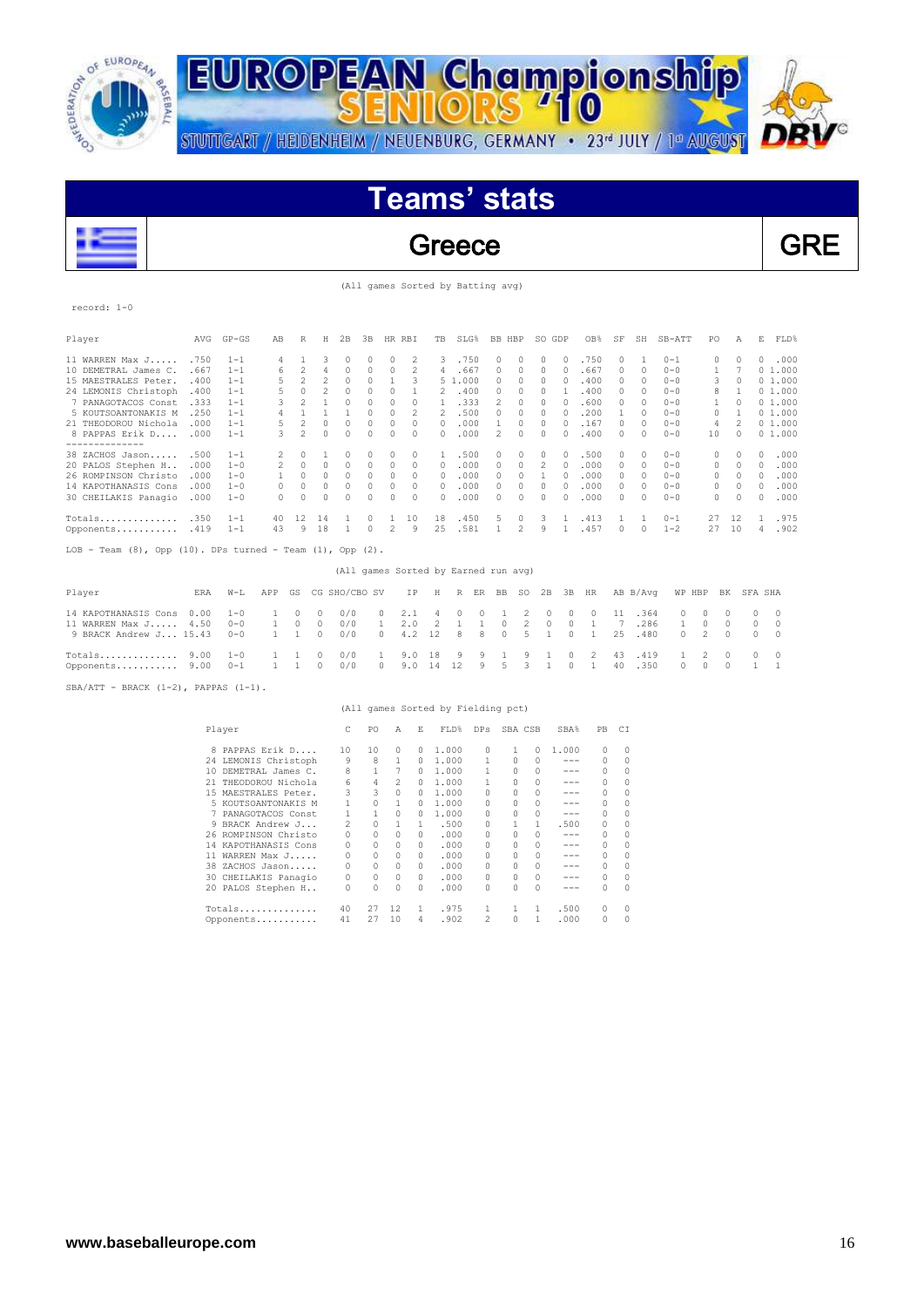

 $\overline{\phantom{a}}$ 

STUTTGART / HEIDENHEIM / NEUENBURG, GERMANY · 23<sup>rd</sup> JULY / 1ª AUGUST



## **Teams' stats**

Italy **ITA** 

| (All games Sorted by Batting avg) |  |
|-----------------------------------|--|

| record: 1-0                                                           |              |                                           |              |                          |                              |                    |                |                    |                                      |                              |              |              |                   |                    |                     |                                                                                                                                                                                                                                                                                                                                                                                                                                                                                                                                                                                                                                                                                                                                                                                              |                    |                     |                    |                    |                      |                |          |                  |
|-----------------------------------------------------------------------|--------------|-------------------------------------------|--------------|--------------------------|------------------------------|--------------------|----------------|--------------------|--------------------------------------|------------------------------|--------------|--------------|-------------------|--------------------|---------------------|----------------------------------------------------------------------------------------------------------------------------------------------------------------------------------------------------------------------------------------------------------------------------------------------------------------------------------------------------------------------------------------------------------------------------------------------------------------------------------------------------------------------------------------------------------------------------------------------------------------------------------------------------------------------------------------------------------------------------------------------------------------------------------------------|--------------------|---------------------|--------------------|--------------------|----------------------|----------------|----------|------------------|
| Player                                                                | AVG          | $GP - GS$                                 | AB           | R                        | Н                            | 2B                 | 3B             | HR RBI             |                                      | TB                           | SLG%         |              | BB HBP            |                    | SO GDP              |                                                                                                                                                                                                                                                                                                                                                                                                                                                                                                                                                                                                                                                                                                                                                                                              | OB%                | SF                  | SH                 | SB-ATT             | PO                   | Α              | E        | FLD%             |
| 45 CHIARINI Mario                                                     | .800         | $1 - 1$                                   | 5            | 3                        | 4                            | 1                  | 0              | 2                  | 5                                    |                              | 11 2.200     |              | 0                 | 0                  | 0                   | $\circ$                                                                                                                                                                                                                                                                                                                                                                                                                                                                                                                                                                                                                                                                                                                                                                                      | .800               | 0                   | 0                  | $0 - 0$            | 2                    | 0              |          | 01.000           |
| 4 DESIMONI Stefano.                                                   | .667         | $1 - 1$                                   | 3            | $\circ$                  | $\overline{2}$               | $\circ$            | 0              | $\circ$            | 1                                    | 2                            | .667         |              | 0                 | $\circ$            | $\circ$             | $\circ$                                                                                                                                                                                                                                                                                                                                                                                                                                                                                                                                                                                                                                                                                                                                                                                      | .667               | $\Omega$            | $\circ$            | $0 - 0$            | 1                    | $\Omega$       |          | 01.000           |
| 3 GRANATO Anthony                                                     | .600         | $1 - 1$                                   | 5            | 3                        | 3                            | $\circ$            | $\Omega$       | $\Omega$           | $\Omega$                             | 3                            | .600         |              | 0                 | $\circ$            | $\Omega$            | $\bigcap$                                                                                                                                                                                                                                                                                                                                                                                                                                                                                                                                                                                                                                                                                                                                                                                    | .600               | $\Omega$            | $\Omega$           | $0 - 0$            | $\Omega$             | $\Omega$       | $\Box$   | .000             |
| 32 CHAPELLI Jiminez.                                                  | .600         | $1 - 1$                                   | 5            | 1                        | 3                            | 2                  | 0              | 0                  | 2                                    |                              | 5 1.000      |              | 0                 | $\circ$            | $\circ$             | $\circ$                                                                                                                                                                                                                                                                                                                                                                                                                                                                                                                                                                                                                                                                                                                                                                                      | .600               | $\circ$             | $\circ$            | $0 - 0$            | $\mathbf{1}$         | $\circ$        |          | 01.000           |
| 28 ALBANESE Simone                                                    | .333         | $1 - 1$                                   | 3            | $\circ$                  | $\mathbf{1}$                 | $\circ$            | 0              | $\circ$            | 0                                    | $\mathbf{1}$                 | .333         |              | 1                 | $\mathbf{1}$       | $\circ$             | $\circ$                                                                                                                                                                                                                                                                                                                                                                                                                                                                                                                                                                                                                                                                                                                                                                                      | .600               | $\circ$             | $\circ$            | $0 - 0$            | 11                   | $\circ$        |          | 01.000           |
| 26 GIZZI Jairo R                                                      | .250         | $1 - 1$                                   | 4            | $\circ$                  | $\mathbf{1}$                 | $\circ$            | 0              | 0                  | 1                                    | $\mathbf{1}$                 | .250         |              | 1                 | $\circ$            | 1                   | $\circ$                                                                                                                                                                                                                                                                                                                                                                                                                                                                                                                                                                                                                                                                                                                                                                                      | .400               | 0                   | $\circ$            | $0 - 0$            | $\circ$              | $\circ$<br>7   | $\circ$  | .000             |
| 1 SANTORA Jack                                                        | .250         | $1 - 1$<br>$1 - 1$                        | 4<br>5       | $\Omega$<br>$\mathbf{1}$ | $\mathbf{1}$<br>$\mathbf{1}$ | $\circ$<br>$\circ$ | 0<br>0         | 0<br>0             | $\circ$<br>$\circ$                   | $\mathbf{1}$<br>$\mathbf{1}$ | .250         |              | $\mathbf{1}$<br>0 | $\circ$<br>$\circ$ | $\circ$<br>3        | $\mathbf{1}$<br>$\circ$                                                                                                                                                                                                                                                                                                                                                                                                                                                                                                                                                                                                                                                                                                                                                                      | .400               | $\circ$<br>$\circ$  | $\circ$<br>$\circ$ | $0 - 0$<br>$0 - 0$ | $\overline{2}$<br>10 | $\circ$        |          | 01.000<br>01.000 |
| 40 MAZZANTI Giuseppe<br>6 INFANTE Juan C                              | .200<br>.000 | $1 - 1$                                   | 4            | $\mathbf{1}$             | $\Omega$                     | $\Omega$           | $\Omega$       | $\Omega$           | $\Omega$                             | $\Omega$                     | .200<br>.000 |              | $\mathbf{1}$      | $\circ$            | $\circ$             | $\Omega$                                                                                                                                                                                                                                                                                                                                                                                                                                                                                                                                                                                                                                                                                                                                                                                     | .200<br>.200       | $\Omega$            | $\Omega$           | $0 - 0$            | $\Omega$             | $\overline{4}$ |          | 01.000           |
| --------------                                                        |              |                                           |              |                          |                              |                    |                |                    |                                      |                              |              |              |                   |                    |                     |                                                                                                                                                                                                                                                                                                                                                                                                                                                                                                                                                                                                                                                                                                                                                                                              |                    |                     |                    |                    |                      |                |          |                  |
| 22 AMBROSINO Paolino                                                  | .000         | $1 - 0$                                   | 1            | $\circ$                  | $\circ$                      | $\circ$            | 0              | $\circ$            | 0                                    | 0                            | .000         |              | $\circ$           | $\circ$            | $\circ$             | $\circ$                                                                                                                                                                                                                                                                                                                                                                                                                                                                                                                                                                                                                                                                                                                                                                                      | .000               | $\circ$             | $\circ$            | $0 - 0$            | 0                    | $\circ$        | $\circ$  | .000             |
| 25 AVAGNINA Lorenzo.                                                  | .000         | $1 - 0$                                   | 1            | $\circ$                  | $\circ$                      | $\circ$            | 0              | 0                  | $\circ$                              | 0                            | .000         |              | $\circ$           | $\circ$            | 0                   | $\circ$                                                                                                                                                                                                                                                                                                                                                                                                                                                                                                                                                                                                                                                                                                                                                                                      | .000               | 0                   | $\circ$            | $0 - 0$            | 0                    | $\circ$        | 0        | .000             |
|                                                                       |              |                                           |              |                          |                              |                    |                |                    |                                      |                              |              |              |                   |                    |                     |                                                                                                                                                                                                                                                                                                                                                                                                                                                                                                                                                                                                                                                                                                                                                                                              |                    |                     |                    |                    |                      |                |          |                  |
| Totals                                                                | .400         | $1 - 1$                                   | 40           | 9                        | 16                           | 3                  | $\circ$        | $\overline{c}$     | 9                                    | 25                           | .625         |              | 4                 | 1                  | 4                   | 1                                                                                                                                                                                                                                                                                                                                                                                                                                                                                                                                                                                                                                                                                                                                                                                            | .467               | $\Omega$            | $\Omega$           | $0 - 0$            | 27                   | 12             |          | 01.000           |
| Opponents                                                             | .212         | $1 - 1$                                   | 33           | $\mathbf{1}$             | 7                            | $\circ$            | 0              | $\circ$            | $\mathbf{1}$                         | 7                            | .212         |              | 1                 | $\circ$            | 11                  | $\mathbf{1}$                                                                                                                                                                                                                                                                                                                                                                                                                                                                                                                                                                                                                                                                                                                                                                                 | .235               | $\circ$             | $\circ$            | $0 - 0$            | 24                   | 8              | 2        | .941             |
| LOB - Team $(12)$ , Opp $(6)$ . DPs turned - Team $(1)$ , Opp $(1)$ . |              |                                           |              |                          |                              |                    |                |                    |                                      |                              |              |              |                   |                    |                     |                                                                                                                                                                                                                                                                                                                                                                                                                                                                                                                                                                                                                                                                                                                                                                                              |                    |                     |                    |                    |                      |                |          |                  |
|                                                                       |              |                                           |              |                          |                              |                    |                |                    |                                      |                              |              |              |                   |                    |                     |                                                                                                                                                                                                                                                                                                                                                                                                                                                                                                                                                                                                                                                                                                                                                                                              |                    |                     |                    |                    |                      |                |          |                  |
|                                                                       |              |                                           |              |                          |                              |                    |                |                    | (All games Sorted by Earned run avg) |                              |              |              |                   |                    |                     |                                                                                                                                                                                                                                                                                                                                                                                                                                                                                                                                                                                                                                                                                                                                                                                              |                    |                     |                    |                    |                      |                |          |                  |
| Player                                                                | ERA          | $W-L$                                     | APP          | GS                       |                              | CG SHO/CBO SV      |                |                    | ΙP                                   | Η                            | R            | ER           | BB                | SO                 | 2B                  | 3B                                                                                                                                                                                                                                                                                                                                                                                                                                                                                                                                                                                                                                                                                                                                                                                           | HR                 |                     | AB B/Avq           | WP HBP             |                      | ΒK             | SFA SHA  |                  |
| 11 CICATELLO Justin.                                                  | 0.00         | $0 - 0$                                   | 1            | $\circ$                  | $\circ$                      | 0/0                |                | 0                  | 2.0                                  | $\circ$                      | 0            | $\circ$      | 0                 | 3                  | $\circ$             | $\circ$                                                                                                                                                                                                                                                                                                                                                                                                                                                                                                                                                                                                                                                                                                                                                                                      | $\circ$            | 6                   | .000               | $\circ$            | $\circ$              | 0              | 0        | $\circ$          |
| 16 GRIFANTINI Marco.                                                  | 0.00         | $0 - 0$                                   | $\mathbf{1}$ | $\circ$                  | $\circ$                      | 0/0                |                | 0                  | 1.0                                  | $\circ$                      | 0            | $\circ$      | 0                 | 2                  | 0                   | 0                                                                                                                                                                                                                                                                                                                                                                                                                                                                                                                                                                                                                                                                                                                                                                                            | 0                  | 3                   | .000               | 0                  | $\circ$              | 0              | 0        | $\circ$          |
| 27 COOPER Christophe                                                  | 1.50         | $1 - 0$                                   | 1            | $\mathbf{1}$             | 0                            | 0/0                |                | 0                  | 6.0                                  | 7                            | 1            | $\mathbf{1}$ | 1                 | 6                  | 0                   | $\Omega$                                                                                                                                                                                                                                                                                                                                                                                                                                                                                                                                                                                                                                                                                                                                                                                     | $\circ$            | 24                  | .292               | 0                  | 0                    | 0              | 0        | $\circ$          |
|                                                                       |              |                                           |              |                          |                              |                    |                |                    |                                      |                              |              |              |                   |                    |                     |                                                                                                                                                                                                                                                                                                                                                                                                                                                                                                                                                                                                                                                                                                                                                                                              |                    |                     |                    |                    |                      |                |          |                  |
| Totals                                                                | 1.00         | $1 - 0$                                   | 1            | 1                        | 0                            | 0/0                |                | 0                  | 9.0                                  | 7                            | 1            | 1            | 1                 | 11                 | 0                   | 0                                                                                                                                                                                                                                                                                                                                                                                                                                                                                                                                                                                                                                                                                                                                                                                            | 0                  | 33                  | .212               | 0                  | 0                    | 0              | 0        | 0                |
| Opponents 10.12                                                       |              | $0 - 1$                                   | 1            | 1                        | $\Omega$                     | 0/0                |                | 0                  | 8.0                                  | 16                           | 9            | 9            | 4                 | $\overline{4}$     | 3                   | $\Omega$                                                                                                                                                                                                                                                                                                                                                                                                                                                                                                                                                                                                                                                                                                                                                                                     | $\mathfrak{D}$     | 40                  | .400               | 1                  | 1                    | $\Omega$       | $\Omega$ | $\Omega$         |
|                                                                       |              |                                           |              |                          |                              |                    |                |                    |                                      |                              |              |              |                   |                    |                     |                                                                                                                                                                                                                                                                                                                                                                                                                                                                                                                                                                                                                                                                                                                                                                                              |                    |                     |                    |                    |                      |                |          |                  |
|                                                                       |              |                                           |              |                          |                              | (All               |                |                    | games Sorted by Fielding pct)        |                              |              |              |                   |                    |                     |                                                                                                                                                                                                                                                                                                                                                                                                                                                                                                                                                                                                                                                                                                                                                                                              |                    |                     |                    |                    |                      |                |          |                  |
|                                                                       |              | Player                                    |              |                          |                              | С                  | PO             | Α                  | Ε                                    |                              | FLD%         | DPs          |                   | SBA CSB            |                     | SBA%                                                                                                                                                                                                                                                                                                                                                                                                                                                                                                                                                                                                                                                                                                                                                                                         | PB                 | C1                  |                    |                    |                      |                |          |                  |
|                                                                       |              | 28 ALBANESE Simone                        |              |                          |                              | 11                 | 11             | 0                  | 0                                    |                              | 1,000        | 0            |                   | 0                  | $\Omega$            | $\frac{1}{2} \frac{1}{2} \frac{1}{2} \frac{1}{2} \frac{1}{2} \frac{1}{2} \frac{1}{2} \frac{1}{2} \frac{1}{2} \frac{1}{2} \frac{1}{2} \frac{1}{2} \frac{1}{2} \frac{1}{2} \frac{1}{2} \frac{1}{2} \frac{1}{2} \frac{1}{2} \frac{1}{2} \frac{1}{2} \frac{1}{2} \frac{1}{2} \frac{1}{2} \frac{1}{2} \frac{1}{2} \frac{1}{2} \frac{1}{2} \frac{1}{2} \frac{1}{2} \frac{1}{2} \frac{1}{2} \frac{$                                                                                                                                                                                                                                                                                                                                                                                                 | $\circ$            | $\Omega$            |                    |                    |                      |                |          |                  |
|                                                                       |              | 40 MAZZANTI Giuseppe                      |              |                          |                              | 10                 | 10             | $\circ$            | $\Omega$                             |                              | 1,000        | 1            |                   | 0                  | $\Omega$            | $- - -$                                                                                                                                                                                                                                                                                                                                                                                                                                                                                                                                                                                                                                                                                                                                                                                      | $\circ$            | $\Omega$            |                    |                    |                      |                |          |                  |
|                                                                       |              | 1 SANTORA Jack                            |              |                          |                              | 9                  | $\overline{c}$ | 7                  | $\Omega$                             |                              | 1,000        | $\mathbf{1}$ |                   | $\Omega$           | $\Omega$            | $\frac{1}{2} \frac{1}{2} \frac{1}{2} \frac{1}{2} \frac{1}{2} \frac{1}{2} \frac{1}{2} \frac{1}{2} \frac{1}{2} \frac{1}{2} \frac{1}{2} \frac{1}{2} \frac{1}{2} \frac{1}{2} \frac{1}{2} \frac{1}{2} \frac{1}{2} \frac{1}{2} \frac{1}{2} \frac{1}{2} \frac{1}{2} \frac{1}{2} \frac{1}{2} \frac{1}{2} \frac{1}{2} \frac{1}{2} \frac{1}{2} \frac{1}{2} \frac{1}{2} \frac{1}{2} \frac{1}{2} \frac{$                                                                                                                                                                                                                                                                                                                                                                                                 | $\Omega$           | $\Omega$            |                    |                    |                      |                |          |                  |
|                                                                       |              | 6 INFANTE Juan C                          |              |                          |                              | 4                  | $\circ$        | 4                  | $\Omega$                             |                              | 1,000        | 1            |                   | 0                  | $\Omega$            | $\qquad \qquad - -$                                                                                                                                                                                                                                                                                                                                                                                                                                                                                                                                                                                                                                                                                                                                                                          | $\circ$            | $\Omega$            |                    |                    |                      |                |          |                  |
|                                                                       |              | 45 CHIARINI Mario                         |              |                          |                              | 2                  | $\overline{c}$ | $\circ$            | 0                                    |                              | 1,000        | 0            |                   | 0                  | $\Omega$            | $\qquad \qquad - -$                                                                                                                                                                                                                                                                                                                                                                                                                                                                                                                                                                                                                                                                                                                                                                          | $\circ$            | $\Omega$            |                    |                    |                      |                |          |                  |
|                                                                       |              | 4 DESIMONI Stefano.                       |              |                          |                              | $\mathbf{1}$       | $\mathbf{1}$   | $\circ$            | 0                                    |                              | 1.000        | 0            |                   | 0                  | $\Omega$            | $- - -$                                                                                                                                                                                                                                                                                                                                                                                                                                                                                                                                                                                                                                                                                                                                                                                      | $\circ$            | $\Omega$            |                    |                    |                      |                |          |                  |
|                                                                       |              | 27 COOPER Christophe                      |              |                          |                              | $\mathbf{1}$       | 0              | 1                  | 0                                    |                              | 1.000        | 0            |                   | $\circ$            | $\Omega$            | $- - -$                                                                                                                                                                                                                                                                                                                                                                                                                                                                                                                                                                                                                                                                                                                                                                                      | $\circ$            | $\Omega$            |                    |                    |                      |                |          |                  |
|                                                                       |              | 32 CHAPELLI Jiminez.                      |              |                          |                              | $\mathbf{1}$       | $\mathbf{1}$   | $\Omega$           | 0                                    |                              | 1,000        |              | $\Omega$          | $\circ$            | $\Omega$            | $\qquad \qquad - -$                                                                                                                                                                                                                                                                                                                                                                                                                                                                                                                                                                                                                                                                                                                                                                          | $\circ$            | $\Omega$            |                    |                    |                      |                |          |                  |
|                                                                       |              | 25 AVAGNINA Lorenzo.                      |              |                          |                              | 0                  | 0              | $\circ$            | 0                                    |                              | .000         |              | 0                 | $\circ$            | $\circ$             | $\frac{1}{2} \frac{1}{2} \frac{1}{2} \frac{1}{2} \frac{1}{2} \frac{1}{2} \frac{1}{2} \frac{1}{2} \frac{1}{2} \frac{1}{2} \frac{1}{2} \frac{1}{2} \frac{1}{2} \frac{1}{2} \frac{1}{2} \frac{1}{2} \frac{1}{2} \frac{1}{2} \frac{1}{2} \frac{1}{2} \frac{1}{2} \frac{1}{2} \frac{1}{2} \frac{1}{2} \frac{1}{2} \frac{1}{2} \frac{1}{2} \frac{1}{2} \frac{1}{2} \frac{1}{2} \frac{1}{2} \frac{$                                                                                                                                                                                                                                                                                                                                                                                                 | $\circ$            | $\circ$             |                    |                    |                      |                |          |                  |
|                                                                       |              | 3 GRANATO Anthony<br>16 GRIFANTINI Marco. |              |                          |                              | 0<br>0             | 0<br>0         | $\circ$<br>$\circ$ | $\circ$<br>$\Omega$                  |                              | .000<br>.000 |              | 0<br>0            | $\circ$<br>0       | $\circ$<br>$\Omega$ | $\frac{1}{2} \frac{1}{2} \frac{1}{2} \frac{1}{2} \frac{1}{2} \frac{1}{2} \frac{1}{2} \frac{1}{2} \frac{1}{2} \frac{1}{2} \frac{1}{2} \frac{1}{2} \frac{1}{2} \frac{1}{2} \frac{1}{2} \frac{1}{2} \frac{1}{2} \frac{1}{2} \frac{1}{2} \frac{1}{2} \frac{1}{2} \frac{1}{2} \frac{1}{2} \frac{1}{2} \frac{1}{2} \frac{1}{2} \frac{1}{2} \frac{1}{2} \frac{1}{2} \frac{1}{2} \frac{1}{2} \frac{$<br>$\frac{1}{2} \frac{1}{2} \frac{1}{2} \frac{1}{2} \frac{1}{2} \frac{1}{2} \frac{1}{2} \frac{1}{2} \frac{1}{2} \frac{1}{2} \frac{1}{2} \frac{1}{2} \frac{1}{2} \frac{1}{2} \frac{1}{2} \frac{1}{2} \frac{1}{2} \frac{1}{2} \frac{1}{2} \frac{1}{2} \frac{1}{2} \frac{1}{2} \frac{1}{2} \frac{1}{2} \frac{1}{2} \frac{1}{2} \frac{1}{2} \frac{1}{2} \frac{1}{2} \frac{1}{2} \frac{1}{2} \frac{$ | $\circ$<br>$\circ$ | $\circ$<br>$\Omega$ |                    |                    |                      |                |          |                  |
|                                                                       |              | 11 CICATELLO Justin.                      |              |                          |                              | 0                  | $\Omega$       | $\Omega$           | 0                                    |                              | .000         | 0            |                   | 0                  | $\Omega$            | $\qquad \qquad - -$                                                                                                                                                                                                                                                                                                                                                                                                                                                                                                                                                                                                                                                                                                                                                                          | 0                  | O                   |                    |                    |                      |                |          |                  |
|                                                                       |              | 22 AMBROSINO Paolino                      |              |                          |                              | 0                  | 0              | $\circ$            | $\Omega$                             |                              | .000         | 0            |                   | $\Omega$           | $\Omega$            | $\frac{1}{2} \frac{1}{2} \frac{1}{2} \frac{1}{2} \frac{1}{2} \frac{1}{2} \frac{1}{2} \frac{1}{2} \frac{1}{2} \frac{1}{2} \frac{1}{2} \frac{1}{2} \frac{1}{2} \frac{1}{2} \frac{1}{2} \frac{1}{2} \frac{1}{2} \frac{1}{2} \frac{1}{2} \frac{1}{2} \frac{1}{2} \frac{1}{2} \frac{1}{2} \frac{1}{2} \frac{1}{2} \frac{1}{2} \frac{1}{2} \frac{1}{2} \frac{1}{2} \frac{1}{2} \frac{1}{2} \frac{$                                                                                                                                                                                                                                                                                                                                                                                                 | $\circ$            | $\Omega$            |                    |                    |                      |                |          |                  |
|                                                                       |              | 26 GIZZI Jairo R                          |              |                          |                              | $\Omega$           | $\Omega$       | $\Omega$           | $\Omega$                             |                              | .000         | $\Omega$     |                   | $\cap$             | $\cap$              | $\frac{1}{2} \frac{1}{2} \frac{1}{2} \frac{1}{2} \frac{1}{2} \frac{1}{2} \frac{1}{2} \frac{1}{2} \frac{1}{2} \frac{1}{2} \frac{1}{2} \frac{1}{2} \frac{1}{2} \frac{1}{2} \frac{1}{2} \frac{1}{2} \frac{1}{2} \frac{1}{2} \frac{1}{2} \frac{1}{2} \frac{1}{2} \frac{1}{2} \frac{1}{2} \frac{1}{2} \frac{1}{2} \frac{1}{2} \frac{1}{2} \frac{1}{2} \frac{1}{2} \frac{1}{2} \frac{1}{2} \frac{$                                                                                                                                                                                                                                                                                                                                                                                                 | $\Omega$           | $\cap$              |                    |                    |                      |                |          |                  |

Totals.............. 39 27 12 0 1.000 1 0 0 --- 0 0 Opponents........... 34 24 8 2 .941 1 0 0 --- 0 0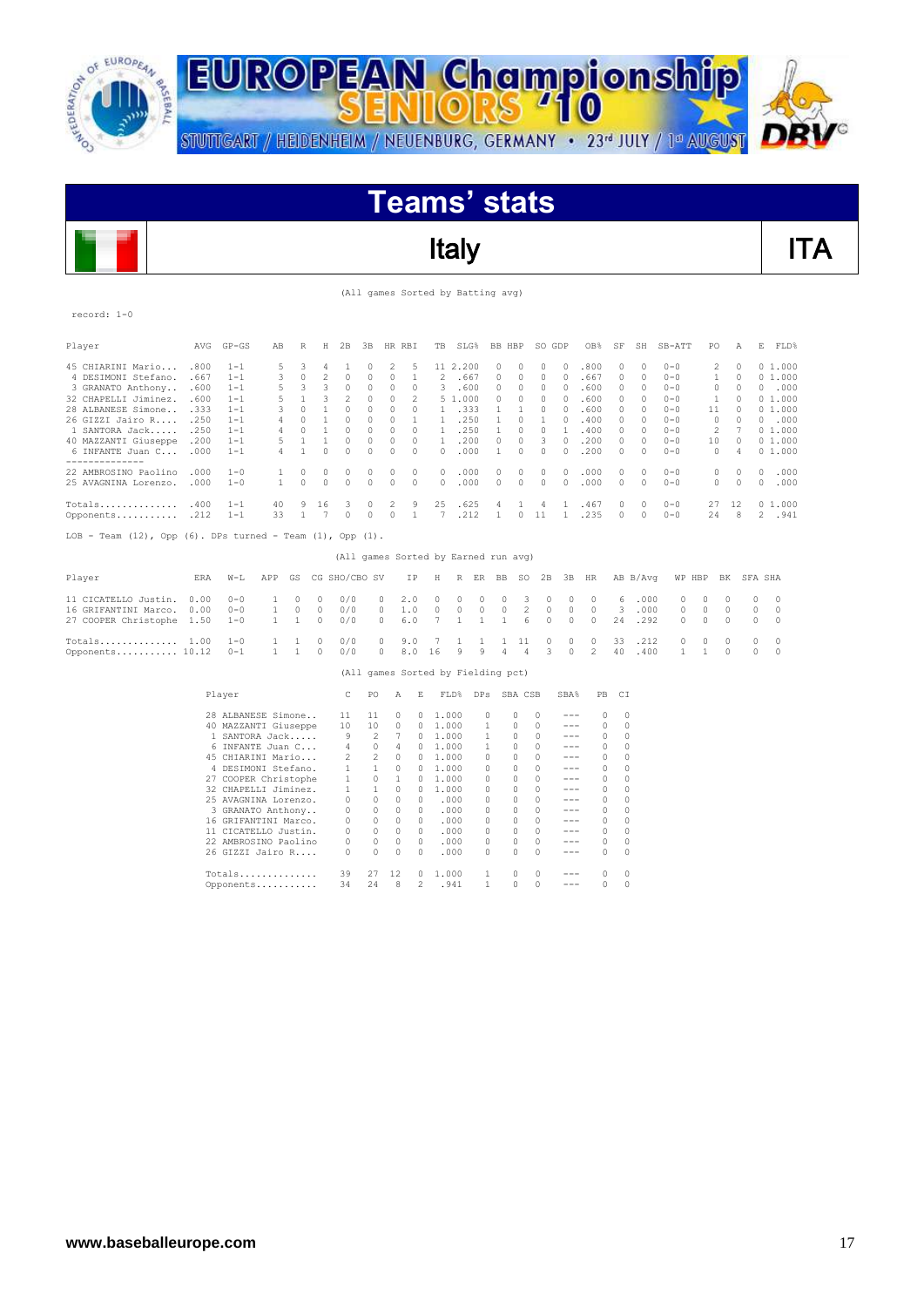

### Netherlands NED

No games played yet

 $\overline{\phantom{a}}$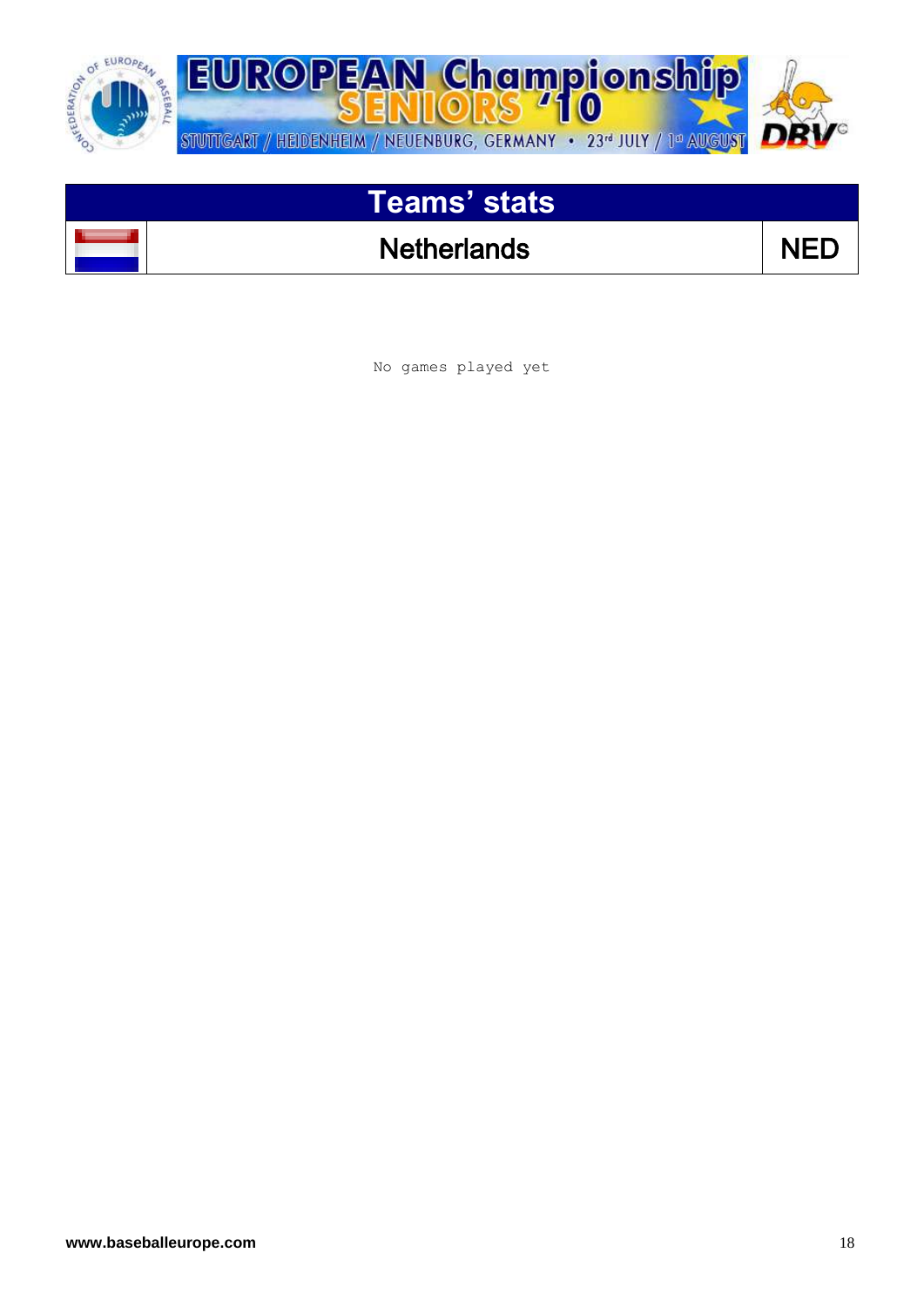

 $\overline{a}$ 

record: 0-1

価

**EUROPEAN Championship** STUTTGART / HEIDENHEIM / NEUENBURG, GERMANY . 23d JULY / 1st AUGUST



# **Teams' stats**

#### Spain ESP

|  |  |  |  |  | (All games Sorted by Batting avg) |  |
|--|--|--|--|--|-----------------------------------|--|
|--|--|--|--|--|-----------------------------------|--|

| Player                                                                | AVG  | $GP - GS$            | AВ             | R            | Η            | 2B             | 3B             | HR RBI                               |          | TB           | SLG%         |              | BB HBP       |              | SO GDP         |                                                                                                                                                                                                                                                                                                                                                                                              | OB%          | SF       | SH       | SB-ATT   | PO.     | Α        |              | E FLD <sup>§</sup> |
|-----------------------------------------------------------------------|------|----------------------|----------------|--------------|--------------|----------------|----------------|--------------------------------------|----------|--------------|--------------|--------------|--------------|--------------|----------------|----------------------------------------------------------------------------------------------------------------------------------------------------------------------------------------------------------------------------------------------------------------------------------------------------------------------------------------------------------------------------------------------|--------------|----------|----------|----------|---------|----------|--------------|--------------------|
| 7 DIAZ Orlando J                                                      | .500 | $1 - 1$              | 4              | $\mathbf{1}$ | 2            | 0              | 0              | 0                                    | $\Omega$ | 2            | .500         |              | 0            | 0            | 1              | $\Omega$                                                                                                                                                                                                                                                                                                                                                                                     | .500         | 0        | 0        | $0 - 0$  | 5       | $\Omega$ |              | 01.000             |
| 12 DOMERO William J.                                                  | .333 | $1 - 1$              | 3              | 0            | 1            | $\circ$        | $\circ$        | 0                                    | 0        | $\mathbf{1}$ | .333         |              | $\circ$      | 0            | $\circ$        | $\circ$                                                                                                                                                                                                                                                                                                                                                                                      | .333         | $\circ$  | $\circ$  | $0 - 0$  | 3       | $\circ$  |              | 01.000             |
| 22 MONTIEL Richard H                                                  | .250 | $1 - 1$              | 4              | 0            | 1            | 0              | 0              | 0                                    | 0        | 1            | .250         |              | 0            | $\circ$      | 1              | $\mathbf{1}$                                                                                                                                                                                                                                                                                                                                                                                 | .250         | 0        | 0        | $0 - 0$  | 7       | 0        |              | 01.000             |
| 33 PEREZ Luis J                                                       | .250 | $1 - 1$              | 4              | 0            | 1            | 0              | 0              | 0                                    | 0        | 1            | .250         |              | 0            | 0            | 1              | 0                                                                                                                                                                                                                                                                                                                                                                                            | .250         | 0        | 0        | $0 - 0$  | 0       | 0        | 0            | .000               |
| 3 FEBLES Emmanuel Y                                                   | .250 | $1 - 1$              | $\overline{4}$ | $\Omega$     | $\mathbf{1}$ | 0              | 0              | $\Omega$                             | $\Omega$ | 1.           | .250         |              | 0            | $\Omega$     | $\overline{c}$ | $\Omega$                                                                                                                                                                                                                                                                                                                                                                                     | .250         | $\Omega$ | $\Omega$ | $0 - 0$  | 3       | 2        | $\mathbf{1}$ | .833               |
| 24 MARTINEZ Daniel A                                                  | .000 | $1 - 1$              | 4              | 0            | $\circ$      | 0              | 0              | 0                                    | 0        | 0            | .000         |              | 0            | 0            | 2              | 0                                                                                                                                                                                                                                                                                                                                                                                            | .000         | $\circ$  | 0        | $0 - 0$  | 2       | 0        |              | 01.000             |
| 11 CASTILLO Jesus E.                                                  | .000 | $1 - 1$              | 3              | $\Omega$     | 0            | 0              | 0              | 0                                    | 0        | $\Omega$     | .000         |              | 0            | 0            | 1              | 0                                                                                                                                                                                                                                                                                                                                                                                            | .000         | 0        | 0        | $0 - 0$  | 2       | 2        |              | 1 .800             |
| 17 CARRILLO Marc                                                      | .000 | $1 - 1$              | 2              | 0            | $\circ$      | $\circ$        | 0              | 0                                    | 0        | $\Omega$     | .000         |              | 1            | 0            | 1              | $\circ$                                                                                                                                                                                                                                                                                                                                                                                      | .333         | $\circ$  | $\circ$  | $0 - 0$  | 1       | 2        |              | 01.000             |
| --------------<br>1 SANCHEZ Daniel E.                                 | .500 | $1 - 1$              | 2              | 0            | 1            | 0              | 0              | 0                                    | 1        | $\mathbf{1}$ | .500         |              | 0            | 0            | $\circ$        | 0                                                                                                                                                                                                                                                                                                                                                                                            | .500         | 0        | $\circ$  | $0 - 0$  | 0       | 1        |              | 01.000             |
| 19 GALVAN Lesther A.                                                  | .000 | $1 - 0$              | 1              | 0            | $\circ$      | $\circ$        | $\circ$        | 0                                    | $\circ$  | 0            | .000         |              | 0            | $\circ$      | 0              | $\circ$                                                                                                                                                                                                                                                                                                                                                                                      | .000         | $\circ$  | 0        | $0 - 0$  | 0       | $\circ$  | 0            | .000               |
| 21 LOPEZ Victor                                                       | .000 | $1 - 0$              | 1              | 0            | 0            | 0              | 0              | 0                                    | 0        | 0            | .000         |              | 0            | 0            | 1              | 0                                                                                                                                                                                                                                                                                                                                                                                            | .000         | $\circ$  | 0        | $0 - 0$  | 0       | 0        | $\circ$      | .000               |
| 25 RIERA Jose L . 000                                                 |      | $1 - 0$              | 1              | 0            | $\circ$      | $\circ$        | 0              | 0                                    | 0        | $\Omega$     | .000         |              | 0            | 0            | 1              | $\Omega$                                                                                                                                                                                                                                                                                                                                                                                     | .000         | $\circ$  | $\circ$  | $0 - 0$  | $\circ$ | $\circ$  | $\Omega$     | .000               |
| $Totals$ 212                                                          |      | $1 - 1$              | 33             | 1            | 7            | 0              | 0              | 0                                    | 1        | 7            | .212         |              | 1            | 0            | 11             | 1                                                                                                                                                                                                                                                                                                                                                                                            | .235         | $\circ$  | $\circ$  | $0 - 0$  | 24      | 8        | 2            | .941               |
| Opponents                                                             | .400 | $1 - 1$              | 40             | 9            | 16           | 3              | $\circ$        | 2                                    | 9        | 25           | .625         |              | 4            | $\mathbf{1}$ | 4              | $\mathbf{1}$                                                                                                                                                                                                                                                                                                                                                                                 | .467         | 0        | $\circ$  | $0 - 0$  | 27      | 12       |              | 01.000             |
| LOB - Team $(6)$ , Opp $(12)$ . DPs turned - Team $(1)$ , Opp $(1)$ . |      |                      |                |              |              |                |                |                                      |          |              |              |              |              |              |                |                                                                                                                                                                                                                                                                                                                                                                                              |              |          |          |          |         |          |              |                    |
|                                                                       |      |                      |                |              |              |                |                | (All games Sorted by Earned run avg) |          |              |              |              |              |              |                |                                                                                                                                                                                                                                                                                                                                                                                              |              |          |          |          |         |          |              |                    |
| Player                                                                | ERA  | $W-L$                | APP            | GS           |              | CG SHO/CBO SV  |                |                                      | ΙP       | Η            |              | R ER         | BB           | so           | 2В             | 3B                                                                                                                                                                                                                                                                                                                                                                                           | HR           |          | AB B/Avq | WP HBP   |         | ΒK       | SFA SHA      |                    |
| 45 SACRAMENTO Lowuin                                                  | 0.00 | $0 - 0$              | 1              | 0            | 0            | 0/0            |                | 0                                    | 1.0      | 0            | 0            | 0            | 1            | 0            | 0              | 0                                                                                                                                                                                                                                                                                                                                                                                            | 0            | 4        | .000     | 0        | 0       | 0        | $\circ$      | $\circ$            |
| 20 BELMONTE Pedro P.<br>--------------                                | 7.11 | $0 - 0$              | 1              | 0            | $\circ$      | 0/0            |                | $\Omega$                             | 6.1      | 11           | 5            | 5            | $\mathbf{1}$ | 3            | $\overline{c}$ | $\Omega$                                                                                                                                                                                                                                                                                                                                                                                     | $\mathbf{1}$ | 29       | .379     | $\Omega$ | 1       | 0        | $\Omega$     | $\Omega$           |
| 16 OLIVERA Manual T. 54.00                                            |      | $0 - 1$              | 1              | $\mathbf{1}$ | 0            | 0/0            |                | 0                                    | 0.2      | 5            | 4            | 4            | 2            | 1            | 1              | 0                                                                                                                                                                                                                                                                                                                                                                                            | $\mathbf{1}$ | 7        | .714     | 1        | 0       | 0        | 0            | 0                  |
| Totals 10.12                                                          |      | $0 - 1$              | 1              | 1            | 0            | 0/0            |                | 0                                    | 8.0      | 16           | 9            | 9            | 4            | 4            | 3              | 0                                                                                                                                                                                                                                                                                                                                                                                            | 2            | 40       | .400     | -1       | 1       | 0        | 0            | 0                  |
| Opponents 1.00                                                        |      | $1 - 0$              | 1              | $\mathbf{1}$ | $\circ$      | 0/0            |                | 0                                    | 9.0      | 7            | $\mathbf{1}$ | $\mathbf{1}$ |              | $1 \quad 11$ | $\circ$        | $\circ$                                                                                                                                                                                                                                                                                                                                                                                      | 0            | 33       | .212     | 0        | $\circ$ | 0        | $\circ$      | 0                  |
|                                                                       |      |                      |                |              |              |                |                | (All games Sorted by Fielding pct)   |          |              |              |              |              |              |                |                                                                                                                                                                                                                                                                                                                                                                                              |              |          |          |          |         |          |              |                    |
|                                                                       |      | Player               |                |              |              | С              | PO             | Α                                    | Ε        |              | FLD%         |              | DPs SBA CSB  |              |                | SBA%                                                                                                                                                                                                                                                                                                                                                                                         | PB.          | CI       |          |          |         |          |              |                    |
|                                                                       |      | 22 MONTIEL Richard H |                |              |              | 7              | 7              | $\circ$                              | $\circ$  | 1.000        |              | 1            |              | 0            | $\Box$         | $- - -$                                                                                                                                                                                                                                                                                                                                                                                      | $\circ$      | $\circ$  |          |          |         |          |              |                    |
|                                                                       |      | 7 DIAZ Orlando J     |                |              |              | 5              | 5              | $\Omega$                             | 0        | 1.000        |              | 0            |              | 0            | $\Omega$       | $- - -$                                                                                                                                                                                                                                                                                                                                                                                      | 0            | $\Omega$ |          |          |         |          |              |                    |
|                                                                       |      | 12 DOMERO William J. |                |              |              | 3              | 3              | 0                                    | 0        | 1.000        |              | 0            |              | 0            | $\Omega$       | $\frac{1}{2} \frac{1}{2} \frac{1}{2} \frac{1}{2} \frac{1}{2} \frac{1}{2} \frac{1}{2} \frac{1}{2} \frac{1}{2} \frac{1}{2} \frac{1}{2} \frac{1}{2} \frac{1}{2} \frac{1}{2} \frac{1}{2} \frac{1}{2} \frac{1}{2} \frac{1}{2} \frac{1}{2} \frac{1}{2} \frac{1}{2} \frac{1}{2} \frac{1}{2} \frac{1}{2} \frac{1}{2} \frac{1}{2} \frac{1}{2} \frac{1}{2} \frac{1}{2} \frac{1}{2} \frac{1}{2} \frac{$ | $\circ$      | $\Omega$ |          |          |         |          |              |                    |
|                                                                       |      | 17 CARRILLO Marc     |                |              |              | 3              | $\mathbf{1}$   | 2                                    | $\Omega$ | 1.000        |              | 0            |              | 0            | $\Omega$       | $\qquad \qquad - -$                                                                                                                                                                                                                                                                                                                                                                          | $\circ$      | $\Omega$ |          |          |         |          |              |                    |
|                                                                       |      | 24 MARTINEZ Daniel A |                |              |              | $\overline{c}$ | $\overline{2}$ | $\circ$                              | $\circ$  | 1.000        |              | 0            |              | 0            | $\circ$        | $- - -$                                                                                                                                                                                                                                                                                                                                                                                      | 0            | $\circ$  |          |          |         |          |              |                    |
|                                                                       |      | 45 SACRAMENTO Lowuin |                |              |              | 1              | $\mathbf{1}$   | 0                                    | $\circ$  | 1.000        |              | 0            |              | 0            | 0              | $- - -$                                                                                                                                                                                                                                                                                                                                                                                      | 0            | 0        |          |          |         |          |              |                    |
|                                                                       |      | 1 SANCHEZ Daniel E.  |                |              |              | 1              | $\circ$        | 1                                    | 0        | 1,000        |              | 0            |              | 0            | 0              | $- - -$                                                                                                                                                                                                                                                                                                                                                                                      | $\circ$      | $\circ$  |          |          |         |          |              |                    |
|                                                                       |      | 20 BELMONTE Pedro P. |                |              |              | 1              | $\Omega$       | 1                                    | 0        | 1.000        |              | 1            |              | 0            | $\Omega$       | $\frac{1}{2} \frac{1}{2} \frac{1}{2} \frac{1}{2} \frac{1}{2} \frac{1}{2} \frac{1}{2} \frac{1}{2} \frac{1}{2} \frac{1}{2} \frac{1}{2} \frac{1}{2} \frac{1}{2} \frac{1}{2} \frac{1}{2} \frac{1}{2} \frac{1}{2} \frac{1}{2} \frac{1}{2} \frac{1}{2} \frac{1}{2} \frac{1}{2} \frac{1}{2} \frac{1}{2} \frac{1}{2} \frac{1}{2} \frac{1}{2} \frac{1}{2} \frac{1}{2} \frac{1}{2} \frac{1}{2} \frac{$ | $\circ$      | $\Omega$ |          |          |         |          |              |                    |
|                                                                       |      | 3 FEBLES Emmanuel Y  |                |              |              | 6              | 3              | $\overline{2}$                       | 1        |              | .833         | 0            |              | 0            | $\Omega$       | $- - -$                                                                                                                                                                                                                                                                                                                                                                                      | 0            | $\Omega$ |          |          |         |          |              |                    |
|                                                                       |      | 11 CASTILLO Jesus E. |                |              |              | 5              | 2              | $\overline{2}$                       | 1        |              | .800         | $\mathbf{1}$ |              | 0            | $\circ$        | $- - -$                                                                                                                                                                                                                                                                                                                                                                                      | $\circ$      | $\circ$  |          |          |         |          |              |                    |
|                                                                       |      | 16 OLIVERA Manual T. |                |              |              | 0              | $\circ$        | $\circ$                              | $\Omega$ |              | .000         | 0            |              | 0            | 0              | $\qquad \qquad - -$                                                                                                                                                                                                                                                                                                                                                                          | $\circ$      | $\Omega$ |          |          |         |          |              |                    |
|                                                                       |      | 25 RIERA Jose L      |                |              |              | 0              | $\circ$        | $\circ$                              | $\Omega$ |              | .000         | 0            |              | 0            | $\circ$        | $- - -$                                                                                                                                                                                                                                                                                                                                                                                      | 0            | $\circ$  |          |          |         |          |              |                    |
|                                                                       |      | 33 PEREZ Luis J      |                |              |              | 0              | $\circ$        | $\circ$                              | $\Omega$ |              | .000         | 0            |              | 0            | $\Box$         | $\qquad \qquad - -$                                                                                                                                                                                                                                                                                                                                                                          | $\circ$      | $\circ$  |          |          |         |          |              |                    |
|                                                                       |      | 19 GALVAN Lesther A. |                |              |              | 0              | $\circ$        | $\circ$                              | 0        |              | .000         | $\circ$      |              | 0            | $\circ$        | $- - -$                                                                                                                                                                                                                                                                                                                                                                                      | 0            | 0        |          |          |         |          |              |                    |
|                                                                       |      | 21 LOPEZ Victor      |                |              |              | $\Omega$       | $\cap$         | $\cap$                               | $\cap$   |              | .000         | $\cap$       |              | $\cap$       | $\cap$         | $- - -$                                                                                                                                                                                                                                                                                                                                                                                      | 0            | $\cap$   |          |          |         |          |              |                    |

Totals.............. 34 24 8 2 .941 1 0 0 --- 0 0 Opponents........... 39 27 12 0 1.000 1 0 0 --- 0 0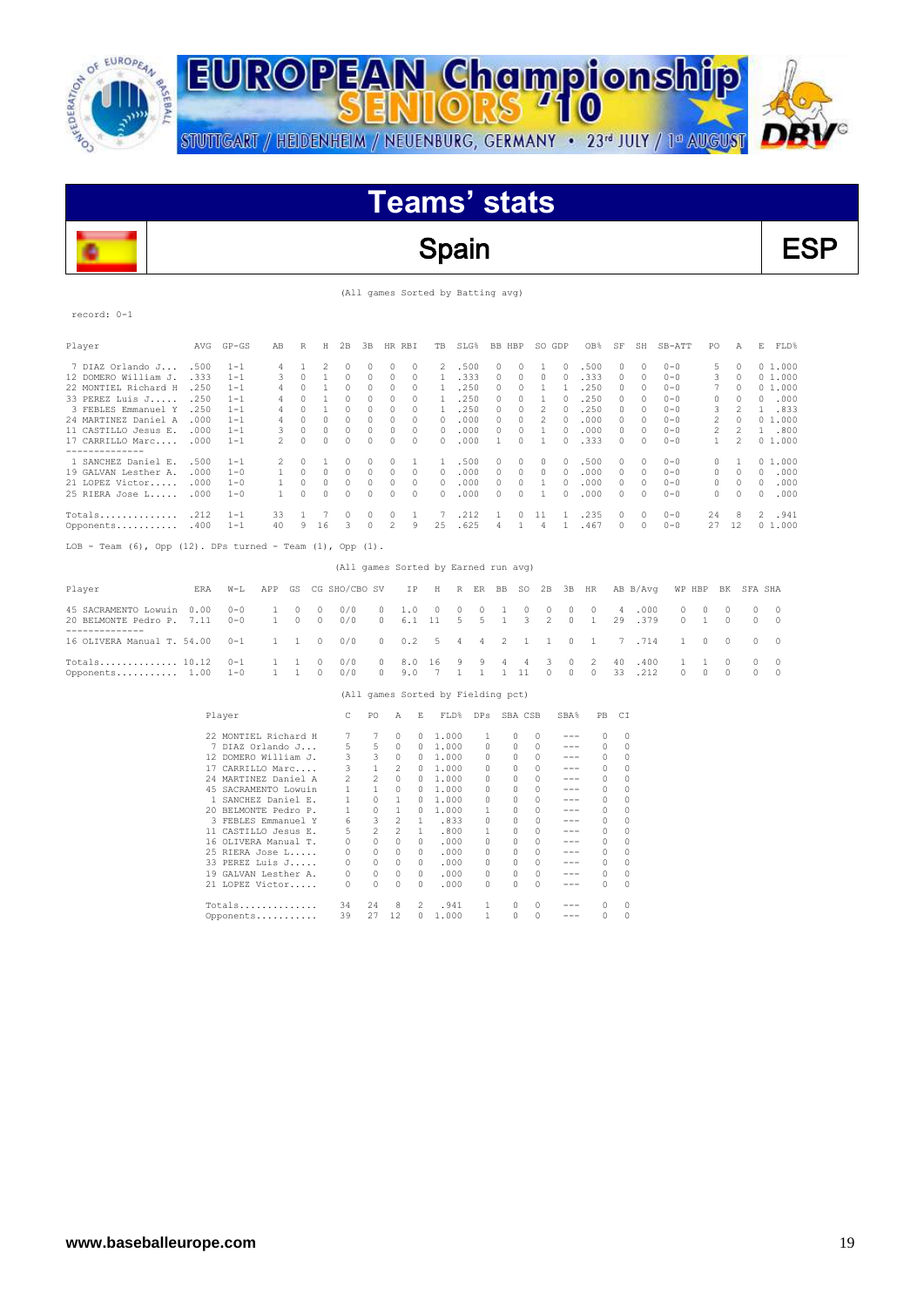



(All games Sorted by Batting avg)

| Player                                                                   | AVG  | $GP - GS$ | AB           | R              | Н              | 2B                                   | 3B       | HR RBI   |          | TB             | SLG%    |      | BB HBP       |               | SO GDP   |              | OB <sub>8</sub> | SF            | SH       | SB-ATT   | PO.            |          | Α        | E            | FLD% |
|--------------------------------------------------------------------------|------|-----------|--------------|----------------|----------------|--------------------------------------|----------|----------|----------|----------------|---------|------|--------------|---------------|----------|--------------|-----------------|---------------|----------|----------|----------------|----------|----------|--------------|------|
| 7 SORGI Adam                                                             | .800 | $1 - 1$   | 5            |                | 4              | n                                    |          | $\Omega$ |          | $\overline{4}$ | .800    |      | $\Omega$     | $\Omega$      |          | $\Omega$     | .800            | $\Omega$      | $\Omega$ | $0 - 0$  | 3              |          | $\Omega$ | 2            | .600 |
| 11 JOHANNESSEN Peter                                                     | .667 | $1 - 1$   | 3            | $\overline{c}$ | $\overline{2}$ | $\circ$                              | 0        |          |          |                | 5 1.667 |      | 0            | 2             | $\Omega$ | $\Omega$     | .800            | $\Omega$      | $\Omega$ | $1 - 2$  | 1              |          | $\Omega$ | 01.000       |      |
| 20 JOHANSSON Christo                                                     | .600 | $1 - 1$   |              |                | 3              |                                      | $\Omega$ | $\circ$  |          | 4              |         | .800 | $\Omega$     | $\Omega$      |          | $\Omega$     | .600            | $\Omega$      | $\Omega$ | $0 - 0$  | 3              |          |          | 01.000       |      |
| 22 REIMER Rickard                                                        | .500 | $1 - 1$   |              |                | $\mathcal{D}$  | $\Omega$                             | $\Omega$ | $\Omega$ | $\Omega$ | 2.             | .500    |      |              | $\mathcal{O}$ | 2        | $\Omega$     | .600            | $\mathcal{O}$ | $\Omega$ | $0 - 0$  | 4              |          | 3        | 01.000       |      |
| 24 SJOBERG Kristoffe                                                     | .400 | $1 - 1$   |              |                |                | $\Omega$                             |          |          | 4        |                | 51.000  |      | <sup>0</sup> | $\Omega$      | 0        | $\Omega$     | .400            | 0             | $\cap$   | $0 - 0$  |                |          |          | 2            | .500 |
| 5 JOHANNESSEN Bjorn                                                      | .400 | $1 - 1$   |              |                | $\mathfrak{D}$ | $\Omega$                             | $\Omega$ | $\Omega$ |          | 2              | .400    |      | $\Omega$     | $\mathcal{O}$ | $\Omega$ | $\bigcap$    | .400            | O.            | $\cap$   | $0 - 0$  | 4              |          | 2        | 01.000       |      |
| 13 LINDGREN Per                                                          | .333 | $1 - 1$   | 3            |                |                | $\Omega$                             | $\Omega$ | $\Omega$ | $\Omega$ | 1              |         | .333 | 0            | $\mathcal{O}$ |          | $\Omega$     | .333            | 0             | $\Omega$ | $0 - 0$  | 0              |          | $\Omega$ | $\Omega$     | .000 |
| 8 PILEGARD Magnus                                                        | .200 | $1 - 1$   |              |                |                | $\Omega$                             | $\Omega$ | $\Omega$ | $\Omega$ | -1             |         | .200 | $\Omega$     | 0             | $\Omega$ |              | .200            | O.            | $\cap$   | $0 - 0$  | 8              |          | 1        | 01.000       |      |
| 33 DERMENDZIEV Antho                                                     | .167 | $1 - 1$   | 6.           | $\Omega$       |                | $\Omega$                             | $\cap$   | $\Omega$ | $\Omega$ | 1              | .167    |      | $\Omega$     | $\Omega$      | ₹        | $\Omega$     | .167            | $\Omega$      | $\Omega$ | $0 - 0$  | 2              |          | $\Omega$ | 01.000       |      |
| 25 JANSSON Thomas                                                        | .000 | $1 - 0$   | 2            | 0              | 0              | 0                                    | 0        | 0        | 0        | 0              |         | .000 | $\Omega$     | 0             |          | 0            | .000            | $\Omega$      | $\Omega$ | $0 - 0$  | 0              |          | 0        | 0            | .000 |
| Totals                                                                   | .419 | $1 - 1$   | 43           | 9              | 18             |                                      | 0        | 2        | 9        | 25             |         | .581 | 1.           | 2             | 9        | 1            | .457            | 0             | $\Omega$ | $1 - 2$  | 27             | 10       |          | 4            | .902 |
| Opponents                                                                | .350 | $1 - 1$   | 40           | 12             | 14             | -1                                   | $\Omega$ | 1        | 10       | 18             |         | .450 | 5.           | $\Omega$      | 3        | $\mathbf{1}$ | .413            | 1             | 1        | $0 - 1$  | 27             | 12       |          | $\mathbf{1}$ | .975 |
| Team $(10)$ , Opp $(8)$ . DPs turned - Team $(2)$ , Opp $(1)$ .<br>LOB - |      |           |              |                |                |                                      |          |          |          |                |         |      |              |               |          |              |                 |               |          |          |                |          |          |              |      |
|                                                                          |      |           |              |                |                | (All games Sorted by Earned run avg) |          |          |          |                |         |      |              |               |          |              |                 |               |          |          |                |          |          |              |      |
| Player                                                                   | ERA  | $W-L$     | APP          | GS             |                | CG SHO/CBO SV                        |          |          | ΙP       | Н              | R       | ER   | BB           | SO            | 2B       | 3B           | HR              |               | AB B/Avq |          | WP HBP         | BK       |          | SFA SHA      |      |
| 29 ANDERSSON Michael                                                     | 0.00 | $0 - 0$   |              | 0              | $\Omega$       | 0/0                                  |          | 0        | 1.0      | $\circ$        | 0       | 0    |              | 0             | 0        | $\Omega$     | $\Omega$        | 2             | .000     | $\Omega$ | $\Omega$       | $\cap$   | 0        | $\Box$       |      |
| 15 SOUBIEA Nicholas. 10.12                                               |      | $0 - 1$   | $\mathbf{1}$ | 1              | $\Omega$       | 0/0                                  |          | 0        | 5.1      | 10             | 9       | 6    | 2            | $\mathbf{1}$  | 1        | 0            | $\mathbf{1}$    | 28            | .357     | $\Omega$ | $\circ$        | $\Omega$ | 0        | 0            |      |
| 16 DIONNE Curtis 10.12                                                   |      | $0 - 0$   | $\mathbf{1}$ | 0              | $\Omega$       | 0/0                                  |          | 0        | 2.2      | $\overline{4}$ | 3       | 3    | 2            | 2             | 0        | $\Omega$     | $\Omega$        | 10            | .400     | $\Omega$ | $\Omega$       | $\Omega$ |          | $\mathbf{1}$ |      |
| Totals                                                                   | 9.00 | $0 - 1$   |              |                |                | 0/0                                  |          | 0        | 9.0      | 14             | 12      | 9    | 5            | 3             |          | $\Omega$     |                 | 40            | .350     | $\Omega$ | $\Omega$       | $\Omega$ |          | $\mathbf{1}$ |      |
| Opponents                                                                | 9.00 | $1 - 0$   |              |                | $\Omega$       | 0/0                                  |          |          | 9.0      | 18             | 9       | 9    |              | 9             |          | $\Omega$     | 2               | 43            | .419     | 1        | $\mathfrak{D}$ | $\Omega$ | $\Omega$ | $\circ$      |      |

SBA/ATT - JOHANNESSENB (0-1), SOUBIEA (0-1).

 $\overline{\phantom{a}}$ 

record: 0-1

#### (All games Sorted by Fielding pct)

|    | Player               |                | PO | Α        | Ε        | FLD%  | DPs | SBA CSB |   | SBA%    | PB            | CI       |
|----|----------------------|----------------|----|----------|----------|-------|-----|---------|---|---------|---------------|----------|
| 8  | PILEGARD Magnus      | 9              | 8  | 1        | $\Omega$ | 1,000 | 2   | 0       | 0 |         |               | $\Omega$ |
|    | 22 REIMER Rickard    |                | 4  | 3        | 0        | 1,000 |     | n       | 0 | $- - -$ | 0             | $\Omega$ |
|    | 5 JOHANNESSEN Bjorn  | 6              | 4  | 2        | 0        | 1,000 | 0   | n       |   | .000    | $\mathcal{O}$ | 0        |
|    | 20 JOHANSSON Christo | 4              | 3  |          | 0        | 1,000 |     | n       | 0 | $- - -$ | 0             | 0        |
|    | 33 DERMENDZIEV Antho | $\mathfrak{D}$ | 2  | 0        | 0        | 1,000 | 0   | O       | 0 | $- - -$ |               | $\Omega$ |
|    | 16 DIONNE Curtis     | $\mathfrak{D}$ | 0  | 2        | 0        | 1,000 | 0   |         | 0 | $- - -$ |               | 0        |
|    | 15 SOUBIEA Nicholas. |                |    | $\Omega$ | 0        | 1,000 |     |         | 1 | .000    |               | $\Omega$ |
| 11 | JOHANNESSEN Peter    |                |    | $\Omega$ | 0        | 1,000 | 0   | 0       | 0 | $- - -$ |               | $\Omega$ |
| 7  | SORGI Adam           | 5              | 3  | $\Omega$ | 2        | .600  | 0   |         | 0 | $- - -$ |               | 0        |
|    | 24 SJOBERG Kristoffe | 4              |    |          | 2        | .500  | 0   | n       | 0 | ---     | 0             | $\Omega$ |
|    | 13 LINDGREN Per      | 0              | 0  | $\Omega$ | $\Omega$ | .000  | 0   | n       | 0 | ---     | 0             | 0        |
|    | 25 JANSSON Thomas    |                | 0  | $\Omega$ | $\Omega$ | .000  | 0   | n       | 0 | ---     |               | $\Omega$ |
|    | 29 ANDERSSON Michael | 0              | 0  | 0        | 0        | .000  | 0   | n       | 0 | ---     |               | $\Omega$ |
|    | Totals               | 41             | 27 | 10       | 4        | .902  | 2   | n       |   | .000    | $\mathcal{O}$ | 0        |
|    | Opponents            | 40             | 27 | 12       |          | .975  |     |         |   | .500    | $\Omega$      | 0        |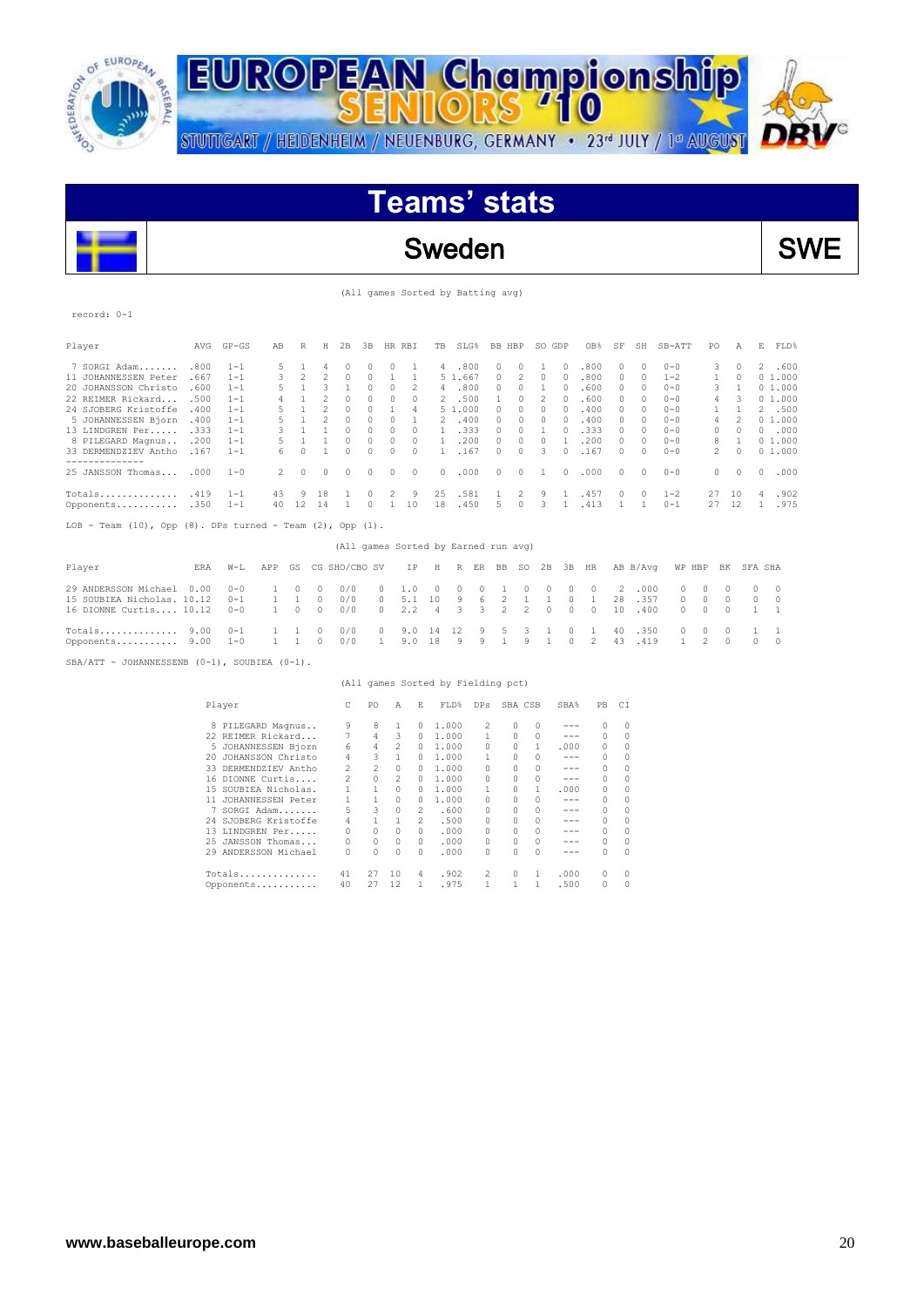

STUTTGART / HEIDENHEIM / NEUENBURG, GERMANY · 23<sup>rd</sup> JULY / 1ª AUGUST



# **Teams' stats**

## Ukraine VKR

| (All games Sorted by Batting avg) |  |
|-----------------------------------|--|
|-----------------------------------|--|

**record: 0-1**

 $\overline{\phantom{a}}$ 

| Player                                                                 | <b>AVG</b> | $GP-GS$ | AB           | $\overline{\mathbf{R}}$ | н        | 2в            | 3B           | HR RBI   |     | тв                                   | SLG <sup>8</sup> |    | <b>BB HBP</b>  |    | SO                      | GDP      | OB <sub>8</sub> | SF | SH       | $SB-ATT$ | PO           |              | A | Е              | FLD%     |
|------------------------------------------------------------------------|------------|---------|--------------|-------------------------|----------|---------------|--------------|----------|-----|--------------------------------------|------------------|----|----------------|----|-------------------------|----------|-----------------|----|----------|----------|--------------|--------------|---|----------------|----------|
| 15 GLUKHIY Olexiy                                                      | . 333      | $1 - 1$ |              | 0                       | 1        | O             | <sup>0</sup> | 0        | 0   |                                      | .333             |    | <sup>0</sup>   | 0  | 0                       | 0        | .333            | 0  | $\Omega$ | $0 - 0$  |              | 2            | 0 |                | 0 1.000  |
| 7 KUBALSKYY Andriy.                                                    | .000       | $1 - 1$ | 3            | $\Omega$                | 0        | $\Omega$      | 0            | $\Omega$ | 0   | 0                                    | .000             |    | 0              | 0  | 3                       | $\Omega$ | .000            | 0  | $\Omega$ | $0 - 0$  |              | 5            | 0 |                | 01.000   |
| 21 SYMCHYNA Maksym                                                     | .000       | $1 - 1$ |              | 0                       | $\Omega$ | $\Omega$      | 0            | 0        | 0   | 0                                    | .000             |    | 0              | 0  | 1                       | $\Omega$ | .000            | 0  | $\Omega$ | $0 - 0$  |              | 0            | n | 0              | .000     |
| 55 DEYKUN Ruslan                                                       | .000       | $1 - 1$ |              | 0                       | 0        | 0             | 0            | $\Omega$ | 0   | $\Omega$                             | .000             |    | 0              | 0  | 1                       | $\Omega$ | .000            | 0  | 0        | $0 - 0$  |              | 7            | 1 |                | 01.000   |
| 16 CHEREPANOV Ivan                                                     | .000       | $1 - 1$ |              | O                       | 0        | 0             | 0            | $\Omega$ | 0   | 0                                    | .000             |    | 0              | 0  | $\overline{2}$          | 1        | .000            | 0  | 0        | $0 - 0$  |              | 4            | 1 |                | 01.000   |
| 27 AGAPOV Denys                                                        | .000       | $1 - 1$ |              | O                       | $\Omega$ | $\Omega$      | 0            | $\Omega$ | 0   | 0                                    | .000             |    | n              | 0  | $\overline{2}$          | $\Omega$ | .000            | 0  | $\Omega$ | $0 - 0$  |              | 1            | 2 |                | 01.000   |
| 8 NELIPA Dmytro                                                        | .000       | $1 - 1$ | 2            | 0                       | 0        | 0             | 0            | 0        | 0   | $\Omega$                             | .000             |    |                | 0  | $\overline{\mathbf{2}}$ | $\Omega$ | .333            | 0  | $\Omega$ | $0 - 0$  |              | 0            | 0 | $\mathbf{1}$   | .000     |
| 33 LOPATA Roman                                                        | .000       | $1 - 1$ | 2            | O                       | O        | 0             | $\Omega$     | $\Omega$ | 0   | 0                                    | .000             |    | 1              | 0  | $\mathbf{1}$            | $\Omega$ | .333            | 0  | 0        | $0 - 0$  |              | $\mathbf{1}$ | 0 |                | 01.000   |
| 1 TIKHONETS Serhiy.                                                    | .500       | $1 - 1$ | 2            | 0                       | 1        | 0             | 0            | 0        | 0   | 1                                    | .500             |    | 0              | 0  | 0                       | 0        | .500            | 0  | $\Omega$ | $0 - 0$  |              |              | 3 |                | 0 1.000  |
| 3 BOYKO Roman                                                          | .000       | $1 - 0$ | 1            | 0                       | 0        | $\mathbf 0$   | 0            | 0        | 0   | $\Omega$                             | .000             |    | 0              | 0  | 1                       | 0        | .000            | 0  | 0        | $0 - 0$  |              | 0            | 0 | 1              | .000     |
| 12 ARBELAY Raydel B.                                                   | .000       | $1 - 0$ |              | 0                       | 0        | $\mathbf 0$   | 0            | 0        | 0   | 0                                    | .000             |    |                | 0  | 0                       |          | 01.000          | 0  | 0        | $0 - 0$  |              | 1            | 0 | 1              | .500     |
| 14 LIMARENKO Dmytro.                                                   | .000       | $1 - 0$ | 0            | 0                       | 0        | 0             | 0            | 0        | 0   | 0                                    | .000             |    | 0              | 0  | 0                       | 0        | .000            | 0  | 0        | $0 - 0$  |              | 0            | 0 | 0              | .000     |
|                                                                        | .080       | $1 - 1$ | 25           | 0                       | 2        | 0             | 0            | 0        | 0   | 2                                    | .080             |    | 3              | 0  | 13                      | 1        | .179            | 0  | 0        | $0 - 0$  | 24           |              | 9 | 3              | .917     |
| Opponents                                                              | .289       | $1 - 1$ | 38           | 10                      | 11       | 5             | 0            | 1        | 8   | 19                                   | .500             |    | 3              | 1  |                         | $\Omega$ | .357            | 0  | 0        | $1 - 1$  | 24           |              | 6 |                | 01.000   |
| $LOB$ - Team $(4)$ , Opp $(8)$ . DPs turned - Team $(0)$ , Opp $(1)$ . |            |         |              |                         |          |               |              |          |     |                                      |                  |    |                |    |                         |          |                 |    |          |          |              |              |   |                |          |
|                                                                        |            |         |              |                         |          |               |              |          |     | (All games Sorted by Earned run avg) |                  |    |                |    |                         |          |                 |    |          |          |              |              |   |                |          |
| Player                                                                 | <b>ERA</b> | W-L     | APP          | GS                      |          | CG SHO/CBO SV |              |          | IP  | н                                    | R                | ER | ВB             | so | 2в                      | ЗB       | HR              |    | AB B/Avq |          | WP HBP       | вĸ           |   | <b>SFA SHA</b> |          |
| 36 LITVINCHUK Ihor.                                                    | 0.00       | $0 - 0$ | 1            | 0                       | 0        | 0/0           |              | 0        | 1.1 | 1                                    | 2                | 0  | 1              | 1  | 1                       | 0        | 0               | 8  | .125     | 1        | 0            | 1            |   | 0              | 0        |
| 19 KOROLEV Anatolliy                                                   | 9.45       | $0 - 1$ | $\mathbf{1}$ | 1                       | $\Omega$ | 0/0           |              | 0        | 6.2 | 10                                   | 8                | 7  | $\overline{2}$ | 3  | 4                       | 0        | 1               | 30 | .333     | 0        | $\mathbf{1}$ | 0            |   | 0              | 0        |
| Totals                                                                 | 7.88       | $0 - 1$ |              | 1                       | 0        | 0/0           |              | 0        | 8.0 | 11                                   | 10               | 7  | 3              | 4  | 5                       | 0        | 1               | 38 | .289     | 1        | 1            | 1            |   | 0              | 0        |
| Opponents                                                              | 0.00       | $1 - 0$ | 1            | 1                       | 0        | 1/1           |              | 0        | 8.0 | $\overline{2}$                       | $\Omega$         | 0  | 3              | 13 | 0                       | $\Omega$ | 0               | 25 | .080     | 0        | $\Omega$     | $\Omega$     |   | 0              | $\Omega$ |

**SBA/ATT - KOROLEV A (1-1), CHEREPANOV (1-1).** 

 **(All games Sorted by Fielding pct)**

| Player               | c  | PO             | A        | Е        | FLD <sup>8</sup> | <b>DPs</b> | SBA CSB |   | SBA <sup>8</sup> | PB           | CI       |
|----------------------|----|----------------|----------|----------|------------------|------------|---------|---|------------------|--------------|----------|
| 55 DEYKUN Ruslan     | 8  | 7              | 1        | 0        | 1.000            | 0          | 0       | 0 |                  |              | 0        |
| 7 KUBALSKYY Andriy.  | 5  | 5              | $\Omega$ | 0        | 1.000            | 0          | 0       | 0 | $---$            | 0            | 0        |
| 16 CHEREPANOV Ivan   | 5  | 4              | 1        | 0        | 1.000            | 0          | 1       | 0 | 1.000            | 0            | $\Omega$ |
| 1 TIKHONETS Serhiy.  | 4  | 1              | 3        | 0        | 1.000            | 0          | 0       | 0 | $---$            | 0            | 0        |
| 19 KOROLEV Anatolliy | 4  | $\overline{2}$ | 2        | 0        | 1.000            | 0          |         | 0 | 1.000            | 0            | $\Omega$ |
| 27 AGAPOV Denys      | 3  |                | 2        | 0        | 1.000            | 0          | 0       | 0 | $---$            | 0            | 0        |
| 15 GLUKHIY Olexiy    | 2  | $\overline{2}$ | 0        | 0        | 1.000            | 0          | 0       | 0 | $---$            | 0            | 0        |
| 33 LOPATA Roman      |    | 1              | 0        | 0        | 1.000            | 0          | 0       | 0 | $---$            | $\Omega$     | 0        |
| 12 ARBELAY Raydel B. | 2  |                | 0        | 1        | .500             | 0          | 0       | 0 | ---              | 0            | 0        |
| 3 BOYKO Roman        | 1  | 0              | $\Omega$ | 1        | .000             | O          | 0       | 0 | ---              | <sup>0</sup> | 0        |
| 8 NELIPA Dmytro      | 1  | 0              | $\Omega$ | 1        | .000             | O          | 0       | 0 | ---              | 0            | 0        |
| 14 LIMARENKO Dmytro. | 0  | 0              | 0        | 0        | .000             | O          | 0       | 0 | ---              | 0            | 0        |
| 21 SYMCHYNA Maksym   | 0  | 0              | $\Omega$ | $\Omega$ | .000             | 0          | O       | 0 | ---              | 0            | 0        |
| 36 LITVINCHUK Ihor   | 0  | 0              | 0        | 0        | .000             | 0          | O       | 0 | ---              | $\Omega$     | 0        |
| Totals               | 36 | 24             | 9        | 3        | .917             | 0          |         | 0 | 1.000            | 0            | $\Omega$ |
| Opponents            | 30 | 24             | 6        | 0        | 1.000            |            | 0       | 0 |                  | 0            | 0        |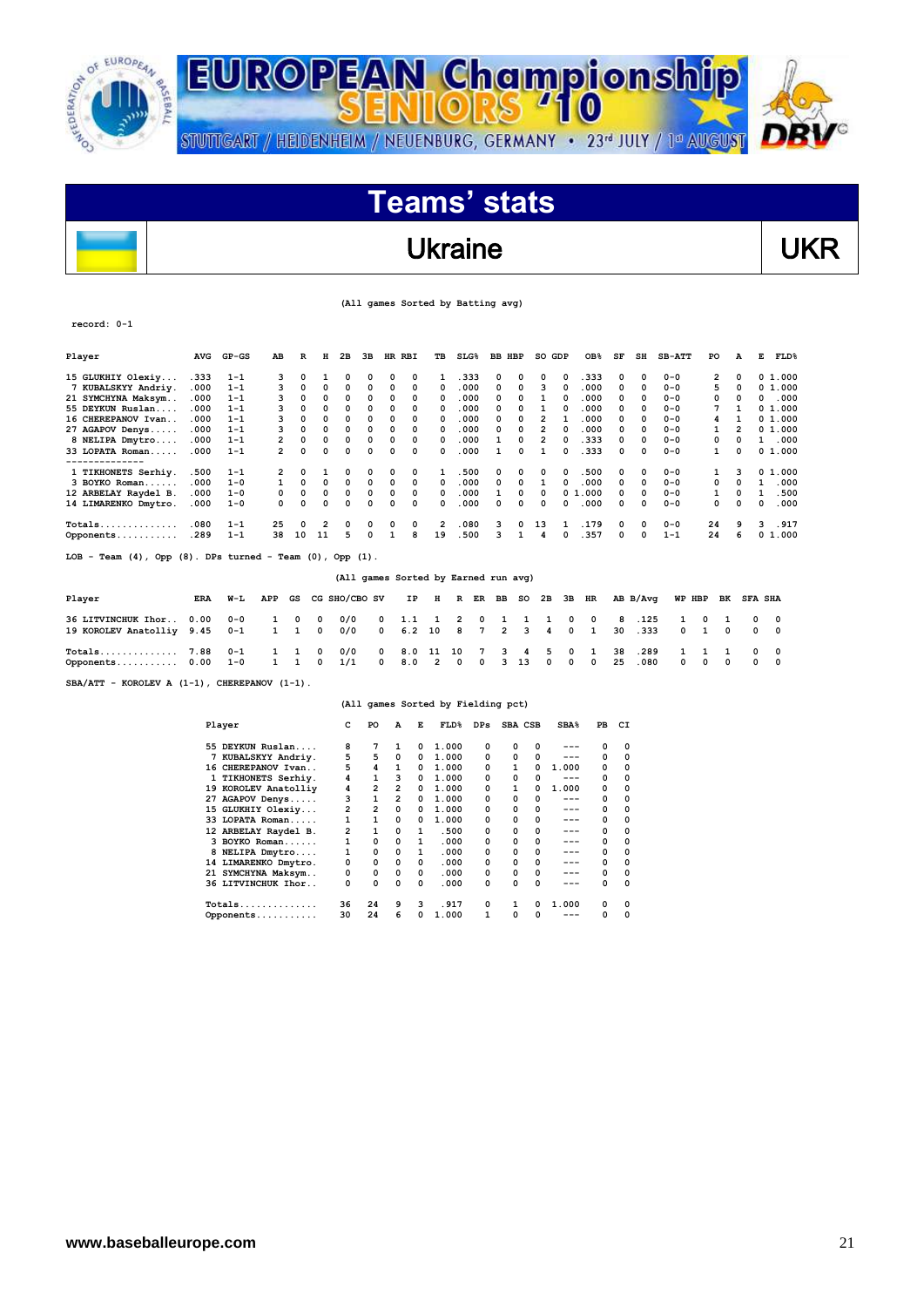

**EUROPEAN Championship** STUTTGART / HEIDENHEIM / NEUENBURG, GERMANY · 23<sup>rd</sup> JULY / 1st AUGUST

**Leaders Summary**

| TEAM BATTING                                                            | G            | Avq            | ΑB     | R                 | Η              | 2В           | 3B           | HR                               | BB             |                | SO SB-ATT    |                | HITS                                       |         |    |
|-------------------------------------------------------------------------|--------------|----------------|--------|-------------------|----------------|--------------|--------------|----------------------------------|----------------|----------------|--------------|----------------|--------------------------------------------|---------|----|
| -------------------------<br>$\texttt{SWEDEN}\dots\dots\dots\dots\dots$ |              | 1.419          | 43     | 9                 | 18             | 1            | 0            | 2                                | 1              | 9              | $1 - 2$      |                | $- - - -$<br>DEMETRAL James C-GRE          | 4       |    |
| ITALY.                                                                  |              | 1.400          | 40     | 9                 | 16             | 3            | 0            | 2                                | 4              | 4              | $0 - 0$      |                | GUHRING Simon-GER                          | 4       |    |
| $GREECE$                                                                |              | 1 .350         | 40     | 12                | 14             | 1            | 0            | 1                                | 5              | 3              | $0 - 1$      |                | SORGI Adam-SWE                             | 4       |    |
| GREAT BRITAIN                                                           |              | 1 .317         | 41     | 10                | 13             | 3            | 0            | 1                                |                | 2              | $0 - 0$      |                |                                            | 4       |    |
|                                                                         |              | 1 .289         | 38     | 10                | 11             | 5            | 0            | 1                                | 6<br>3         | 4              | $1 - 1$      |                | CHIARINI Mario-ITA<br>6 tied with 3 hit(s) |         |    |
| GERMANY<br>SPAIN.                                                       |              | 1 .212         | 33     | 1                 | 7              | 0            | 0            | 0                                | $\mathbf{1}$   | 11             | $0 - 0$      |                |                                            |         |    |
| CROATIA                                                                 |              | 1 .107         | 28     | 1                 | 3              | 0            | 0            | 0                                | $\overline{c}$ | 4              | $1 - 2$      |                |                                            |         |    |
|                                                                         |              |                |        |                   |                |              |              |                                  |                |                |              |                | RUNS SCORED<br>-----------                 |         |    |
| UKRAINE                                                                 |              | 1.080          | 25     | 0                 | 2              | 0            | 0            | 0                                | 3              | 13             | $0 - 0$      |                |                                            |         |    |
| Totals                                                                  |              | 4.292          | 288    | 52                | 84             | 13           | 0            | 7                                | 25             | 50             | $3 - 6$      |                | GRANATO Anthony-ITA                        | 3       |    |
|                                                                         |              |                |        |                   |                |              |              |                                  |                |                |              |                | ROMANCHUK Evan-GBR                         | 3       |    |
| TEAM PITCHING                                                           | G            | ERA            | W      | L Sv              |                | IP           | Η            | $\mathbb{R}$                     | ER             |                | <b>BB</b>    | SO.            | CHIARINI Mario-ITA                         | 3       |    |
| --------------------------                                              |              |                |        |                   |                |              |              |                                  |                |                |              | ----           | 12 tied with 2 run(s) scored               |         |    |
| GERMANY                                                                 |              | $1 \quad 0.00$ | 1      | 0<br>0            |                | 8.0          | 2            | 0                                |                | 0              | 3            | 13             |                                            |         |    |
| ITALY                                                                   |              | 1, 1.00        | 1      | 0<br>0            |                | 9.0          | 7            | 1                                |                | 1              | 1            | 11             | RUNS BATTED IN                             |         |    |
| GREAT BRITAIN                                                           |              | $1 \quad 1.00$ | 1      | $\mathbf 0$<br>0  |                | 9.0          | 3            | 1                                |                | 1              | 2            | $\overline{4}$ | --------------                             |         |    |
| CROATIA                                                                 |              | 1 7.00         | 0      | 1<br>0            |                | 9.0          | 13           | 10                               |                | 7              | 6            | $\overline{2}$ | CHIARINI Mario-ITA                         | 5       |    |
| UKRAINE                                                                 |              | 1 7.88         | 0      | 0<br>1            |                | 8.0          | 11           | 10                               |                | 7              | 3            | 4              | JOHNSON Michael-GBR                        | 4       |    |
| ${\tt GREECE} \dots \dots \dots \dots \dots$                            |              | 1 9.00         | 1      | 0<br>1            |                | 9.0          | 18           | 9                                |                | 9              | 1            | 9              | SJOBERG Kristoffer-SWE                     | 4       |    |
| ${\tt SWEDEN}$                                                          |              | 1 9.00         | 0      | $\mathbf{0}$<br>1 |                | 9.0          | 14           | 12                               |                | 9              | 5            | 3              | GUHRING Simon-GER                          | 3       |    |
| SPAIN.                                                                  |              | 1 10.12        | 0      | 1<br>0            |                | 8.0          | 16           | 9                                |                | 9              | 4            | 4              | MAESTRALES Peter G-GRE                     | 3       |    |
| Totals                                                                  |              | 4, 5.61        | 4      | 4<br>1            |                | 69.0         | 84           | 52                               | 43             |                | 25           | 50             |                                            |         |    |
|                                                                         |              |                |        |                   |                |              |              |                                  |                |                |              |                | <b>DOUBLES</b>                             |         |    |
| TEAM FIELDING                                                           | G            | P0             | Α      | Ε                 |                | Pct          | DP           |                                  | PB SBA-ATT     |                |              |                | -------                                    |         |    |
| -------------------------                                               |              |                |        |                   |                |              |              |                                  |                |                |              |                | CHAPELLI Jiminez-ITA                       | 2       |    |
| $ITALY$                                                                 | $\mathbf{1}$ | 27             | 12     |                   | 0 1.000        |              | 1            | $\Omega$                         | $0 - 0$        |                |              |                | GUHRING Simon-GER                          | 2       |    |
| GERMANY                                                                 | 1            | 24             | 6      | 0                 | 1.000          |              | 1            | 0                                | $0 - 0$        |                |              |                | 9 tied with 1 double(s)                    |         |    |
| GREAT BRITAIN                                                           | $\mathbf{1}$ | 27             | 16     | 1                 |                | .977         | 2            | 0                                | $1 - 2$        |                |              |                |                                            |         |    |
| $GREECE$                                                                | $\mathbf{1}$ | 27             | 12     | $\mathbf{1}$      |                | .975         | 1            | $\begin{array}{c} \n\end{array}$ | $1 - 2$        |                |              |                | TRIPLES                                    |         |    |
| SPAIN.                                                                  | 1            | 24             | 8      | 2                 |                | .941         | $\mathbf{1}$ | 0                                | $0 - 0$        |                |              |                | -------                                    |         |    |
| UKRAINE                                                                 |              |                | 9      | 3                 |                |              |              |                                  |                |                |              |                |                                            |         |    |
|                                                                         | 1            | 24             |        | 4                 |                | .917         | 0            | 0                                | $1 - 1$        |                |              |                |                                            |         |    |
| $CROATIA.$                                                              | 1            | 27             | 11     |                   |                | .905         | $\mathbf{1}$ | 1                                | $0 - 0$        |                |              |                | HOME RUNS<br>---------                     |         |    |
| ${\tt SWEDEN} \dots \dots \dots \dots \dots$                            | 1            | 27             | 10     | 4                 |                | .902         | 2            | 0                                | $0 - 1$        |                |              |                |                                            |         |    |
| Totals                                                                  | 4            | 207            | 84     | 15                |                | .951         | 9            | 1                                | $3 - 6$        |                |              |                | CHIARINI Mario-ITA                         | 2       |    |
|                                                                         |              |                |        |                   |                |              |              |                                  |                |                |              |                | 5 tied with 1 home run(s)                  |         |    |
| INDIVIDUAL BATTING<br>Min 0.0 AB/Team game                              |              | G              |        |                   | R              |              | H RBI        | 2B                               | 3B             | HR             | BB           |                | TOTAL BASES                                |         |    |
| ---------------------------                                             |              |                | Avq AB |                   |                |              |              |                                  |                |                |              |                | -----------                                |         |    |
|                                                                         |              |                |        | 5                 | 3              | 4            | 5            | 1                                | 0              | 2              | 0            |                |                                            | 11      |    |
| CHIARINI Mario-ITA                                                      |              |                | 1.800  |                   |                |              |              |                                  |                |                | $\Omega$     |                | CHIARINI Mario-ITA                         | 9       |    |
| GUHRING Simon-GER                                                       |              | 1              | .800   | 5                 | 2              | 4            | 3            | 2                                | 0              | 1              |              |                | GUHRING Simon-GER                          |         |    |
| SORGI Adam-SWE                                                          |              |                | 1.800  | 5                 | 1              | 4            | 1            | 0                                | 0              | $\mathbf 0$    | 0            |                | ROMANCHUK Evan-GBR                         | 7       |    |
| WARREN Max J-GRE                                                        |              |                | 1 .750 | 4                 | 1              | 3            | 2            | 0                                | 0              | 0              | 0            |                | 4 tied with 5 total base(s)                |         |    |
| DEMETRAL James C-GRE                                                    |              | 1              | .667   | 6                 | 2              | 4            | 2            | $\Omega$                         | 0              | $\Omega$       | $\Omega$     |                |                                            |         |    |
| GRUBER Robert-GER                                                       |              |                | 1 .667 | 3                 | $\overline{c}$ | 2            | 0            | 0                                | 0              | 0              | 1            |                | STOLEN BASES                               | SB-ATT  |    |
| DESIMONI Stefano-ITA                                                    |              |                | 1 .667 | 3                 | 0              | 2            | 1            | 0                                | 0              | 0              | 0            |                | ---------------------------------          |         |    |
| JOHANNESSEN Peter-SWE                                                   |              | 1              | .667   | 3                 | 2              | 2            | 1            | 0                                | 0              | 1              | 0            |                | MARCEC Igor-CRO                            | $1 - 1$ |    |
| JOHANSSON Christof-SWE                                                  |              |                | 1 .600 | 5                 | 1              | 3            | 2            | 1                                | 0              | 0              | 0            |                | LUTZ Sacha-GER                             | $1 - 1$ |    |
| ROMANCHUK Evan-GBR                                                      |              |                | 1 .600 | 5                 | 3              | 3            | 1            | 1                                | 0              | 1              | 1            |                | JOHANNESSEN Peter-SWE                      | $1 - 2$ |    |
| CHAPELLI Jiminez-ITA                                                    |              | 1              | .600   | 5                 | 1              | 3            | 2            | 2                                | 0              | 0              | 0            |                |                                            |         |    |
| GRANATO Anthony-ITA                                                     |              |                | 1 .600 | 5                 | 3              | 3            | 0            | $\mathbf{0}$                     | 0              | 0              | 0            |                | STRIKEOUTS                                 | ΙP      | SO |
| KLIJN Richard-GBR                                                       |              |                | 1 .600 | 5                 | 0              | 3            | 0            | 1                                | 0              | 0              | $\mathbf{1}$ |                | ----------------------------               |         |    |
| DIAZ Orlando J-ESP                                                      |              |                | 1 .500 | 4                 | 1              | 2            | 0            | 0                                | 0              | 0              | 0            |                | DEWALD Martin-GER                          | 5.0     | 8  |
| REIMER Rickard-SWE                                                      |              |                | 1 .500 | 4                 | 1              | 2            | 0            | 0                                | 0              | 0              | 1            |                | COOPER Christopher-ITA                     | 6.0     | 6  |
| TIKHONETS Serhiy-UKR                                                    |              |                | 1 .500 | 2                 | $\mathbf 0$    | 1            | $\theta$     | $\Omega$                         | 0              | $\mathbf 0$    | $\Omega$     |                | BRACK Andrew J-GRE                         | 4.2     | 5  |
| ZACHOS Jason-GRE                                                        |              |                | 1 .500 | $\overline{c}$    | 0              | 1            | 0            | 0                                | 0              | 0              | 0            |                | SMITH Alexander-GBR                        | 7.0     | 4  |
| MARCEC Igor-CRO 1 .500                                                  |              |                |        | $\overline{c}$    | $\mathbf{1}$   | $\mathbf{1}$ | $\mathbb{0}$ | $\mathbb{0}$                     | 0              | 0              | 0            |                | 4 tied with 3 strikeout (s)                |         |    |
| SANCHEZ Daniel E-ESP 1 .500                                             |              |                |        | 2                 | $\mathbf{0}$   | 1            | 1            | 0                                | 0              | 0              | 0            |                |                                            |         |    |
| LUTZ Sacha-GER $1,500$                                                  |              |                |        | $2^{\circ}$       |                | $1 \quad 1$  | $2^{1}$      | $\bigcirc$                       | $\Omega$       | $\Omega$       | $\mathbf{1}$ |                |                                            |         |    |
|                                                                         |              |                |        |                   |                |              |              |                                  |                |                |              |                |                                            |         |    |
| INDIVIDUAL PITCHING                                                     |              |                |        |                   |                |              |              |                                  |                |                |              |                |                                            |         |    |
| Min 0.8 IP/Team game App ERA W-L Sv IP H R ER BB SO                     |              |                |        |                   |                |              |              |                                  |                |                |              |                |                                            |         |    |
|                                                                         |              |                |        |                   |                |              |              |                                  |                |                |              |                |                                            |         |    |
| DEWALD Martin-GER 1 0.00 1-0                                            |              |                |        |                   |                | 0 5.0        |              | 2 0 0 1 8                        |                |                |              |                |                                            |         |    |
| TOLJANIC Hrvoje-CRO 1 0.00 0-0                                          |              |                |        |                   |                |              |              | $0$ 3.1 3 0 0 1 0                |                |                |              |                |                                            |         |    |
| KAPOTHANASIS Const-GRE 1 0.00 1-0 0 2.1 4 0 0 1 2                       |              |                |        |                   |                |              |              |                                  |                |                |              |                |                                            |         |    |
| HARTINGER Dominik-GER 1 0.00 0-0 0 2.0 0 0 0 0 3                        |              |                |        |                   |                |              |              |                                  |                |                |              |                |                                            |         |    |
| CICATELLO Justin J-ITA 1 0.00 0-0 0 2.0 0 0 0 0 3                       |              |                |        |                   |                |              |              |                                  |                |                |              |                |                                            |         |    |
| LITVINCHUK Ihor-UKR 1 0.00 0-0                                          |              |                |        |                   |                |              |              | $0$ 1.1 1 2 0 1 1                |                |                |              |                |                                            |         |    |
| SCKAER Moritz-GER 1 0.00 0-0                                            |              |                |        |                   |                |              |              | $0$ 1.0 0 0 0 2 2                |                |                |              |                |                                            |         |    |
| SACRAMENTO Lowuin-ESP 1 0.00 0-0                                        |              |                |        |                   |                |              |              | 0 1.0 0 0 0 1 0                  |                |                |              |                |                                            |         |    |
| GRIFANTINI Marco M-ITA 1 0.00 0-0                                       |              |                |        |                   |                |              |              | 0 1.0 0 0 0 0 2                  |                |                |              |                |                                            |         |    |
| MOTTL Jeffrey-GBR 1 0.00 0-0                                            |              |                |        |                   |                |              |              | 0 1.0 0 0 0 0 0                  |                |                |              |                |                                            |         |    |
|                                                                         |              |                |        |                   |                |              |              |                                  |                |                |              |                |                                            |         |    |
| ANDERSSON Michael-SWE 1 0.00 0-0                                        |              |                |        |                   |                |              |              | 0 1.0 0 0 0 1 0                  |                |                |              |                |                                            |         |    |
| SPRAGG Stephen-GBR 1 0.00 0-0                                           |              |                |        |                   |                |              |              | 0 1.0 0 0 0 1 0                  |                |                |              |                |                                            |         |    |
| SMITH Alexander-GBR 1 1.29 1-0                                          |              |                |        |                   |                |              |              | $0$ 7.0 3 1 1 1 4                |                |                |              |                |                                            |         |    |
| COOPER Christopher-ITA 1 1.50 1-0                                       |              |                |        |                   |                |              |              | $0 \t6.0 \t7 \t1 \t1 \t1$        |                | 6              |              |                |                                            |         |    |
|                                                                         |              |                |        |                   |                |              |              |                                  |                | $\overline{c}$ |              |                |                                            |         |    |
| WARREN Max J-GRE 1 4.50 0-0 1 2.0 2 1 1 0                               |              |                |        |                   |                |              |              |                                  |                |                |              |                |                                            |         |    |

| DEMETRAL James C-GRE | Δ |
|----------------------|---|
| GUHRING Simon-GER    | 4 |
| SORGI Adam-SWE       | 4 |
| CHIARINI Mario-ITA   | 4 |
| 6 tied with 3 hit(s) |   |

#### RUNS SCORED

| GRANATO Anthony-ITA          | 3 |
|------------------------------|---|
| ROMANCHUK Evan-GBR           | 3 |
| CHIARINI Mario-ITA           | 3 |
| 12 tied with 2 run(s) scored |   |
|                              |   |

#### RUNS BATTED IN

| CHIARINI Mario-ITA     | 5 |
|------------------------|---|
| JOHNSON Michael-GBR    | 4 |
| SJOBERG Kristoffer-SWE | 4 |
| GUHRING Simon-GER      | 3 |
| MAESTRALES Peter G-GRE | 3 |
|                        |   |

| CHAPELLI Jiminez-ITA    |  |  |
|-------------------------|--|--|
| GUHRING Simon-GER       |  |  |
| 9 tied with 1 double(s) |  |  |
|                         |  |  |

#### TOTAL BASES

| CHIARINI Mario-ITA          | 11 |
|-----------------------------|----|
| GUHRING Simon-GER           | 9  |
| ROMANCHUK Evan-GBR          | 7  |
| 4 tied with 5 total base(s) |    |

| STOLEN BASES          | $SB-AT$ |
|-----------------------|---------|
| MARCEC $Iqor-CRO$ 1-1 |         |
| LUTZ Sacha-GER        | $1 - 1$ |

| JOHANNESSEN Peter-SWE       | $1 - 2$        |    |
|-----------------------------|----------------|----|
| STRIKEOUTS                  | TP             | SΩ |
|                             |                |    |
| DEWALD Martin-GER           | 5.0            |    |
| COOPER Christopher-ITA      | 6.0            |    |
| BRACK Andrew J-GRE          | 4.2            | 5  |
| SMTTH Alexander-GBR         | 7 <sub>0</sub> | 4  |
| 4 tied with 3 strikeout (s) |                |    |

#### **www.baseballeurope.com** 22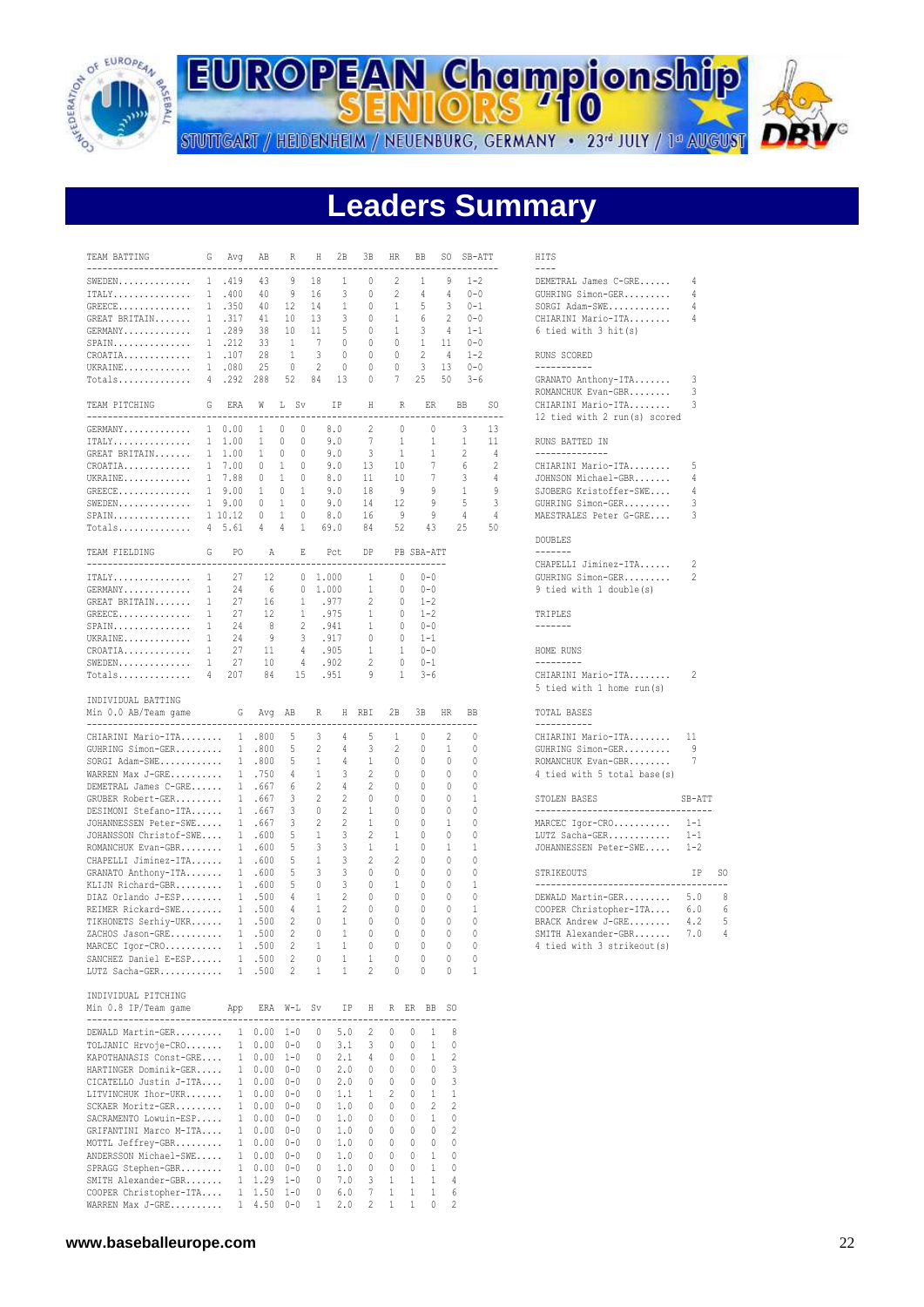

## **Technical Appointments**

#### Saturday 24th **July**

| <b>Field</b>                                     | Time                                                                                              | <b>Home Team</b>                                                | <b>Visitor Team</b>              |                                  |
|--------------------------------------------------|---------------------------------------------------------------------------------------------------|-----------------------------------------------------------------|----------------------------------|----------------------------------|
| Stuttgart                                        | 10:30                                                                                             | <b>SPAIN</b>                                                    | <b>CROATIA</b>                   |                                  |
| <b>Umpires:</b><br><b>Scorekeepers:</b><br>T.C.  | <b>KULHANEK David (CZE)</b><br><b>GILK Gerhard (GER)</b><br><b>MEURANT Jean Marie (FRA)</b>       | <b>ALBRECHT Marco (GER)</b><br><b>SCHUHMACHER Robert (GER)</b>  |                                  | <b>BAEYENS Patrick (BEL)</b>     |
| <b>Field</b>                                     | <b>Time</b>                                                                                       | <b>Home Team</b>                                                | <b>Visitor Team</b>              |                                  |
| Heidenheim 13:00                                 |                                                                                                   | <b>BELGIUM</b>                                                  | <b>UKRAINE</b>                   |                                  |
| <b>Umpires:</b><br>Scorekeepers:<br>$T.C.$ :     | <b>MULLER Darrin (GBR)</b><br><b>MUENCHEBERG Sven (GER)</b><br><b>ESSELMAN Jan (NED)</b>          | <b>KUIPERS Jan (NED)</b><br><b>SCHULZE Peter (GER)</b>          |                                  | <b>BESZCZYNKSI Dana (AUT)</b>    |
| <b>Field</b>                                     | Time                                                                                              | <b>Home Team</b>                                                | <b>Visitor Team</b>              |                                  |
| Stuttgart                                        | 14:30                                                                                             | <b>GREAT BRITAIN</b>                                            | <b>SWEDEN</b>                    |                                  |
| <b>Umpires:</b><br>Scorekeepers:<br>T.C.         | <b>HEIJNINGEN van Henri (NED)</b><br><b>WINKLER Stephanie (GER)</b><br><b>FANARA Angelo (ITA)</b> | <b>GILK GERHARD (GER)</b>                                       | <b>MAKOUCHETCHEV Serge (FRA)</b> | <b>ALBRECHT Marco (GER)</b>      |
| <b>Field</b>                                     | Time                                                                                              | <b>Home Team</b>                                                | <b>Visitor Team</b>              |                                  |
| Neuenburg                                        | 16:00                                                                                             | <b>NETHERLANDS</b>                                              | <b>FRANCE</b>                    |                                  |
| <b>Umpires:</b><br>Scorekeepers:<br>$T.C.$ :     | <b>TAURELLI Marco (ITA)</b><br><b>NESTKE Daniel (GER)</b><br><b>ELSISHANS Jürgen (GER)</b>        | <b>POSNY Christian (GER)</b><br><b>NEUPER Malte (GER)</b>       |                                  | <b>BIEHL Dirk (GER)</b>          |
| <b>Field</b>                                     | Time                                                                                              | <b>Home Team</b>                                                | <b>Visitor Team</b>              |                                  |
| Heidenheim                                       | 18:00                                                                                             | <b>GREECE</b>                                                   | <b>ITALY</b>                     |                                  |
| <b>Umpires:</b><br><b>Scorekeepers:</b><br>T.C.  | <b>BONILLA Sixto (ESP)</b><br><b>SCHULZE Peter (GER)</b><br><b>MATEU Xavier (ESP)</b>             | <b>WAIDER Jens (GER)</b><br><b>MUENCHEBERG Sven (GER)</b>       |                                  | <b>KUIPERS Jan (NED)</b>         |
| <b>Field</b>                                     | Time                                                                                              | <b>Home Team</b>                                                | <b>Visitor Team</b>              |                                  |
| Stuttgart                                        | 19:00                                                                                             | <b>GERMANY</b>                                                  | <b>CZECH REPUBLIC</b>            |                                  |
| <b>Umpires:</b><br><b>Scorekeepers:</b><br>T.C.: | <b>LEONE Pierfranco (ITA)</b><br><b>SCHUHMACHER Robert (GER)</b><br><b>BUNTA Frantisek (SVK)</b>  | <b>JORGENSEN Henrik (SWE)</b><br><b>WINKLER Stephanie (GER)</b> |                                  | <b>MAKOUCHETCHEV Serge (FRA)</b> |